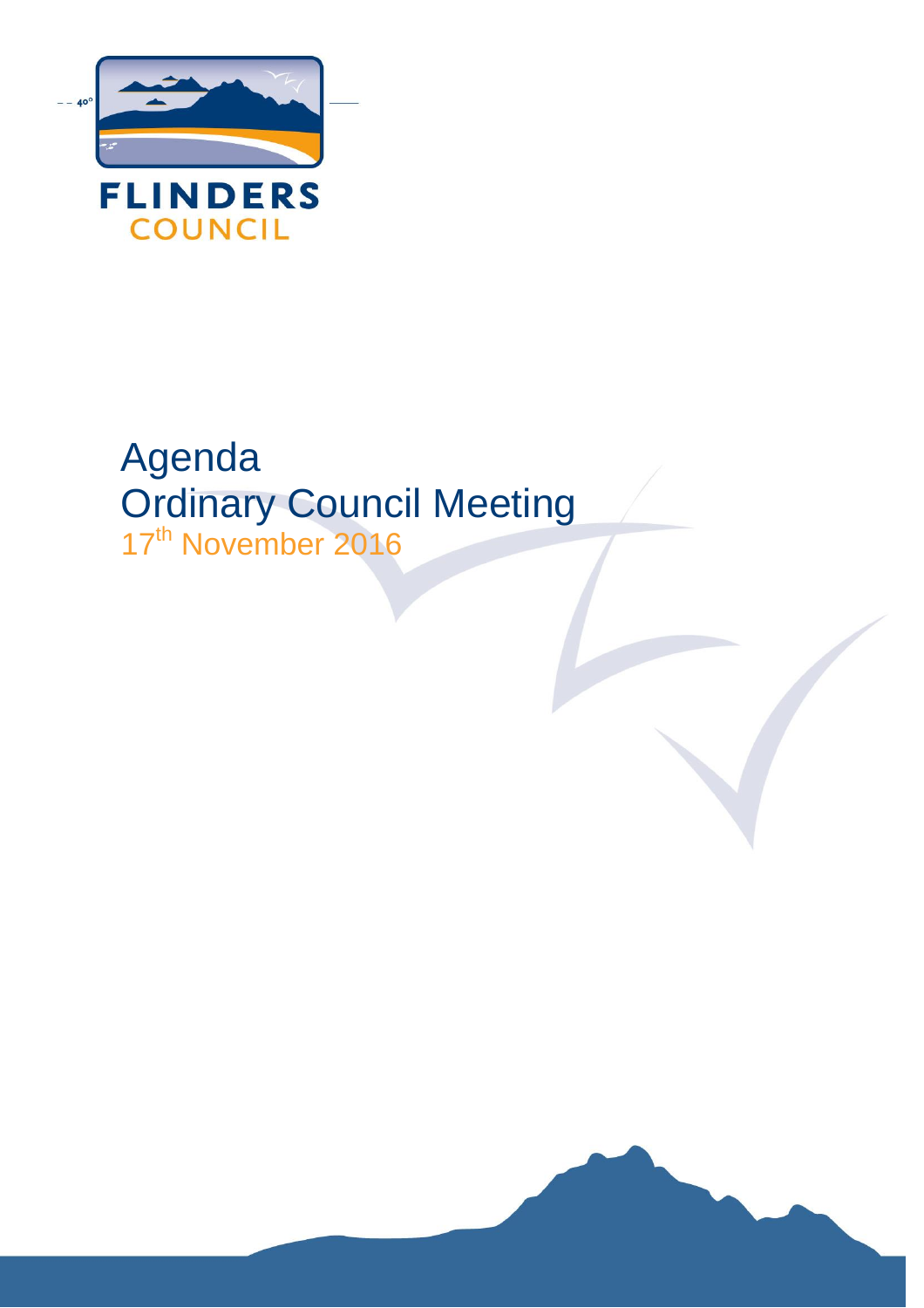# **CERTIFICATION**

"I certify that with respect to all advice, information or recommendation provided to

Council with this agenda:

- 1. The advice, information or recommendation is given by a person who has the qualifications or experience necessary to give such advice, information or recommendation, and;
- 2. Where any advice is given directly to Council by a person who does not have the required qualifications or experience that person has obtained and taken into account in that person's general advice the advice from an appropriately qualified or experienced person.

Note: S65(1) of the *Local Government Act 1993* requires the General Manager to ensure that any advice, information or recommendation given to the Council (or a Council Committee) is given by a person who has the qualifications or experience necessary to give such advice, information or recommendation. S65(2) forbids Council from deciding any matter which requires the advice of a qualified person without considering that advice."

Dated this 11<sup>th</sup> day of November 2016.

Sophie Pitchford ACTING GENERAL MANAGER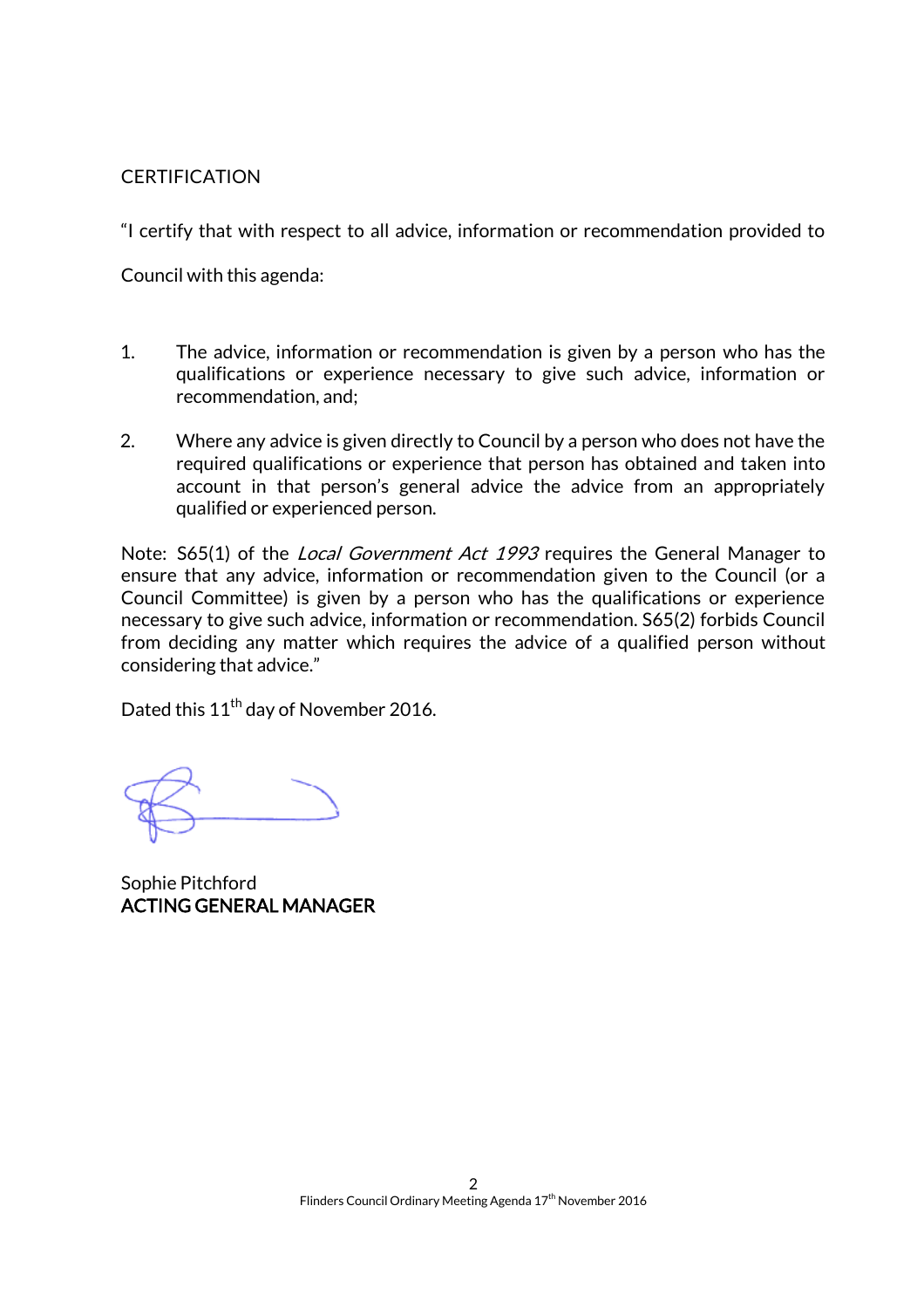# FLINDERS COUNCIL ORDINARY MEETING

# AGENDA

| DATE:                      | Thursday 17 <sup>th</sup> November 2016                  |
|----------------------------|----------------------------------------------------------|
| <b>VENUE:</b>              | <b>Furneaux Arts and Entertainment Centre, Whitemark</b> |
| <b>COMMENCING:</b> 1.00 pm |                                                          |

#### PRESENT

Mayor Carol Cox Deputy Mayor Marc Cobham Cr Chris Rhodes Cr Peter Rhodes Cr David Williams Cr Gerald Willis

# APOLOGIES

Cr Ken Stockton

#### STAFF IN ATTENDANCE

Rolph Vos - Acting General Manager Vicki Warden - Executive Officer

#### CONFIRMATION OF MINUTES

That the Minutes from the Ordinary Council Meeting and the Closed Council Meeting held on the 20<sup>th</sup> October 2016 and the Ordinary Special Council Meetings and the Closed Special Council Meetings held on the  $4<sup>th</sup>$  and  $9<sup>th</sup>$  November be confirmed.

#### PUBLIC QUESTION TIME

In accordance with Section 31 (1) of the Local Government (Meeting Procedures) Regulations 2015 and the Flinders Council Policy the following procedures be adhered to at public question time:-

It is the policy of the Flinders Council to allow a 'Question Time' at Ordinary Council Meetings, during which members of the public may ask questions of the Council relating to Flinders Council matters.

The basis on which questions may be asked is:

1. All questions will be addressed through the Chair (being the Mayor in normal circumstances) who will answer them as she/he sees fit. Under no circumstances will members of the gallery be permitted to address or question either elected members or officers of the Council. The Chair may delegate answers to the appropriate Councillor or staff member if appropriate.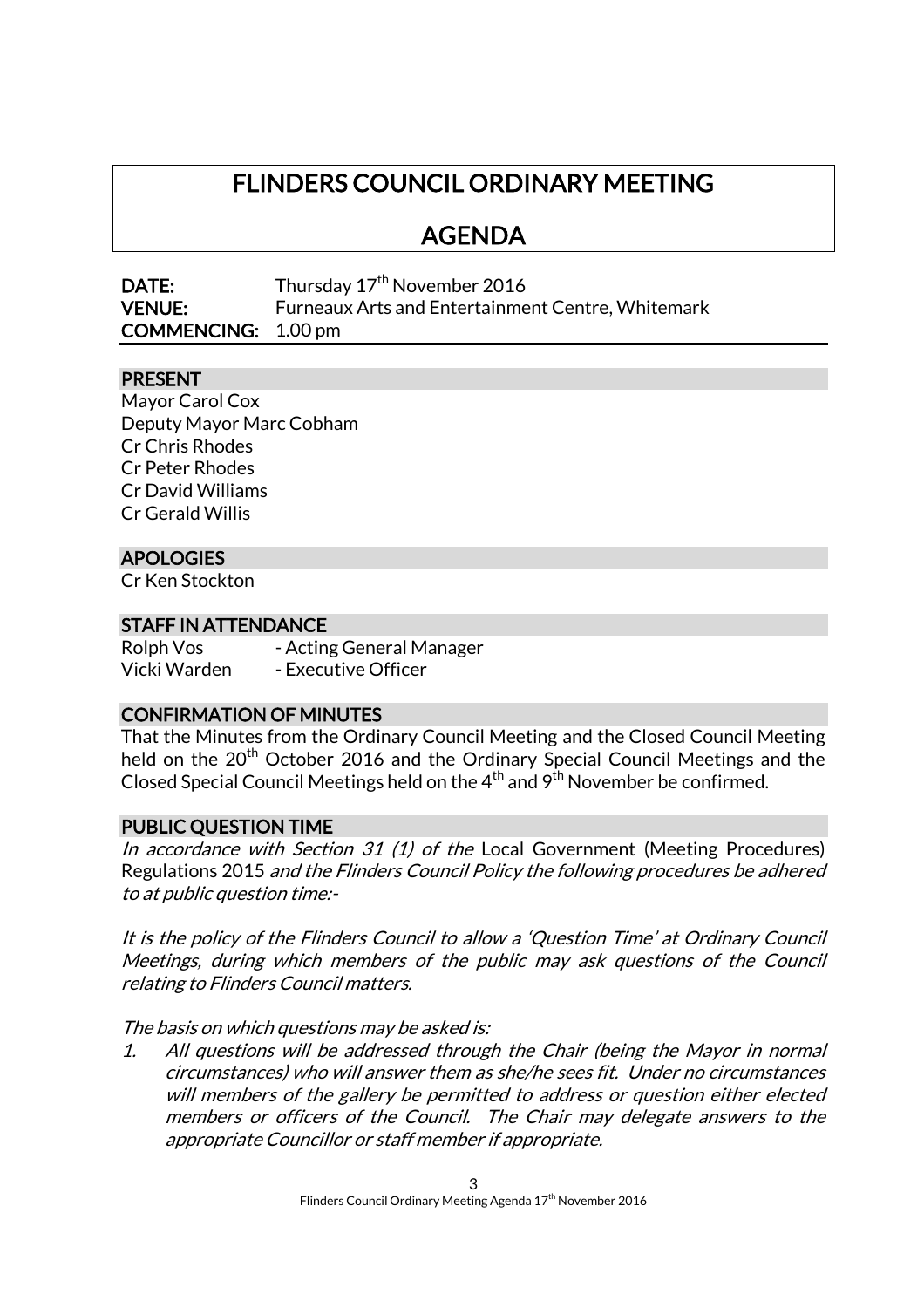- 2. Persons addressing the Chair must pay the respect due to that office. Failure to do so may mean their address is terminated without notice.
- 3. Where the answer cannot be provided immediately, it will be provided in writing within 14 days and tabled at the following Ordinary Council Meeting.
- 4. All questioners are encouraged to register their intent to question with the General Manager before the meeting. Preference will be given to those who have so registered.
- 5. Question time shall not extend longer than 30 minutes and may be divided into two 15 minute sessions.
- 6. The actual timing of the session(s) is to be immediately after the opening of the meeting and advertised with the notice of meeting.

### RESPONSE TO PUBLIC QUESTIONS 20<sup>th</sup> October 2016 Council Meeting

# Question 1: Mary-Anne Roberts and Jude Cazaly

Given the recent actions of sacking the General Manager by the majority of Councillors, are we (members of the community) being led to believe that a greater level of probity is the expected norm of this Council?

Can and will this be reflected in the activities undertaken by the elected body individually and collectively?

Will this extend to the treatment of all employees and committees?

# Mayor's Response:

Flinders Council, like all councils, is required to work under the *Local Government Act* 1993 (the Act) and other relative legislation. The Act requires registers of interests to be kept and defines "associated persons" and pecuniary interest. The council endeavours to work within the parameters set. At times perception and misinformation in a small community may make it seem otherwise. Anyone with clear and provable information of where councillors or staff have acted outside of legislation have the ability to use either the staff or the councillor's code of conduct to have the issues clearly investigated.

# Question 2: Mary-Anne Roberts and Jude Cazaly

Given the Audit Panel of Flinders Council is Chaired by Mr John Dick, allegedly a known friend and travelling companion of Councillor Stockton and allegedly friend of Councillor Willis (both members of the Audit Panel), can the Mayor confirm the following?

- 1) Councillor Stockton played no role in soliciting a nomination from Mr Dick to apply for the position of independent Chair?
- 2) The Audit Panel has a current work plan that has been approved by Council as required under the Act?
- 3) That the Audit Panel has a meeting schedule that has also been approved by Council?
- 4) That the Audit Panel is in compliance with its meeting schedule and work plan?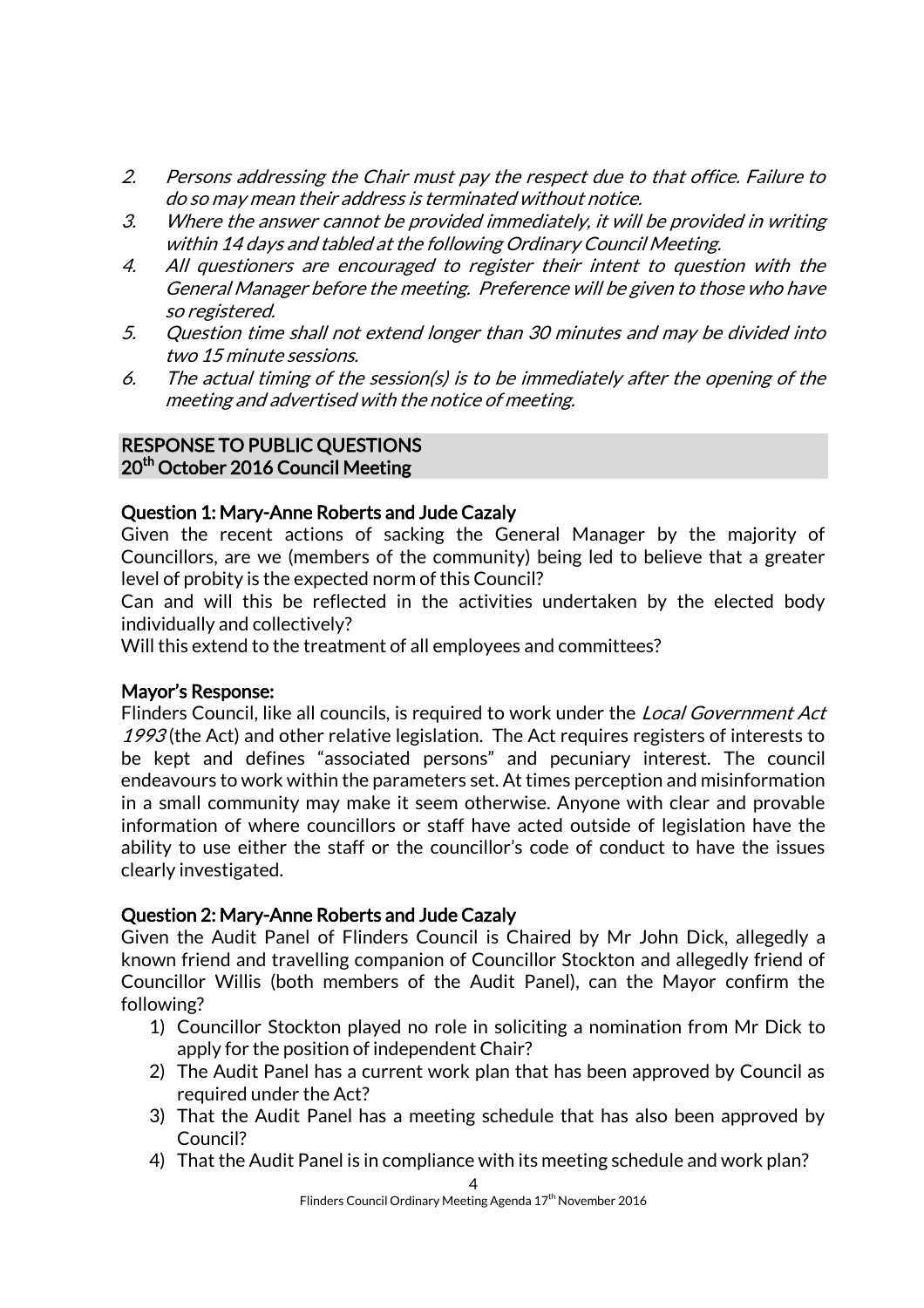- 5) That the Audit Panel is independent and free from bias either perceived or actual?
- 6) Could the Mayor describe the objective qualifications that render the Chairperson of the Audit Panel suitable for the role including his most recent work with public agencies and published works?

#### Mayor's response:

- 1) This question is not one that anyone but Cr Stockton or Mr John Dick can answer. I can say that the position was advertised and the chair selected through due process.
- 2) and 3) The Work plan and schedule of meetings for 2016/17 was presented to Council as a part of the Unconfirmed Minutes of the Audit Panel meeting of the 23<sup>rd</sup> February 2016.
- 4) The Audit Panel is currently outside of its work plan and meeting schedule with the last meeting being postponed.
- 5) The Audit Panel minutes have not indicated any bias. How any member of the community perceives the Audit Panel is not something Council can control.
- 6) No, the qualifications of the applicant(s) was considered by the full Council when considering the appointment to the position.

#### Question 3: John Holloway

Does Council have documented evidence that "Round-Up" is not appropriate to use around Whitemark Township? The Steamer seems ineffective and inefficient with the result that the grassed areas are looking shabby.

# Mayor's Response:

Council does not have documented evidence that Round-Up is not appropriate. It was a decision of Council some time ago to purchase the weed steamer so that we could limit the amount of round-up used in town environs. The reason why it has not been so effective this year is due to the fact that the works crew has had other priorities due to the extreme weather conditions.

#### Question 4: John Holloway

Has the process to transfer Crown Land, or lease Crown Land to Council at the Badger Corner boat ramp site been actioned yet? If not when will this occur?

#### Mayor's Response:

The process has not been actioned yet. I will have Council discuss the intent and any progress for the Badger Corner boat ramp at a workshop. Council has capacity in its annual plan to upgrade boating facilities but I have not found any record that it has formally agreed that the Badger Corner boat ramp is to be a council facility.Could you please provide Council with information as to the infrastructure you would expect Council to have and maintain at Badger Corner as a boat launching facility? Previous community ramps upgraded by Council, such as the Palana and Port Davey boat ramps,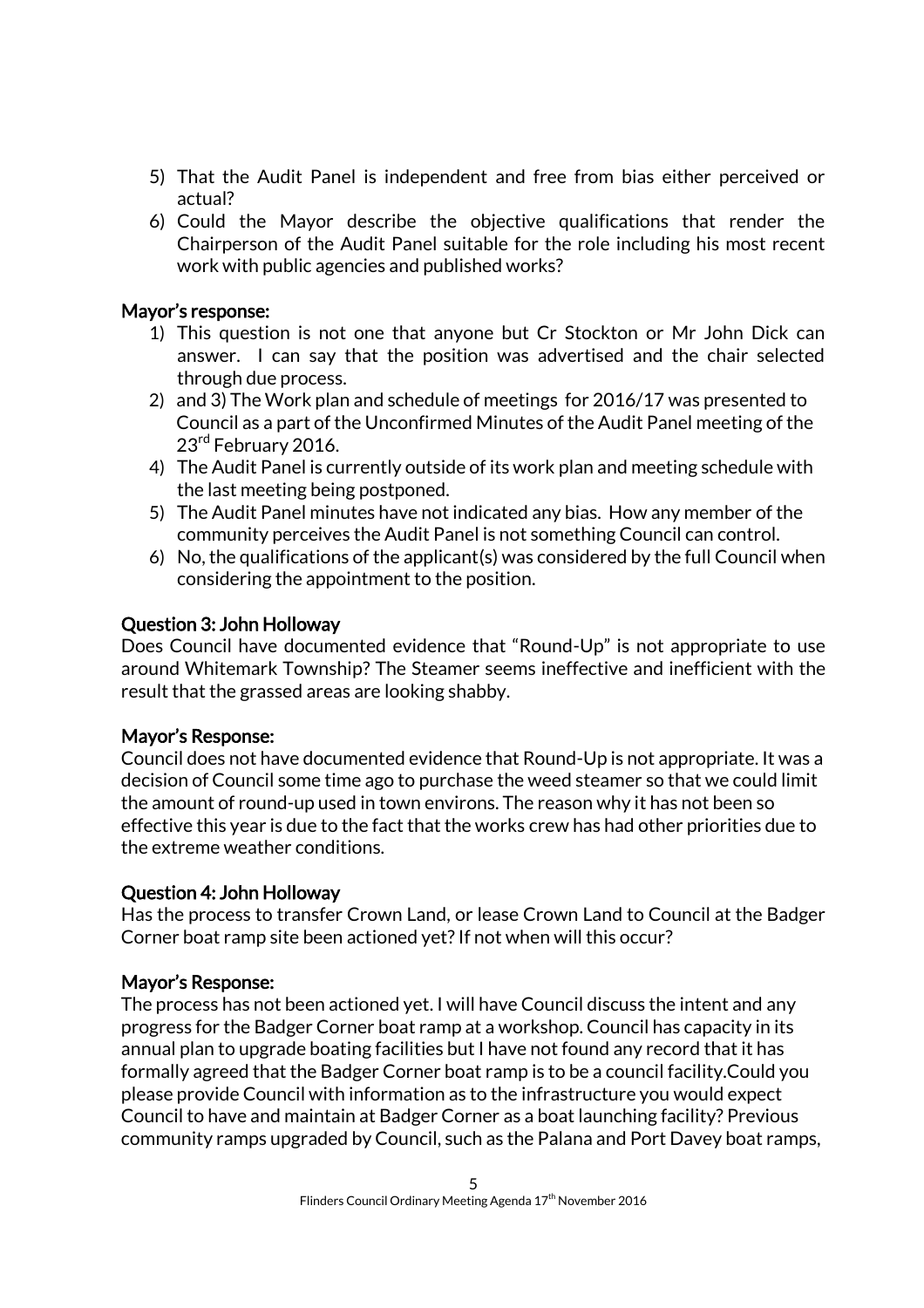have been done so with a lot of input and support from community members in the area, justifying both capital and ongoing maintenance expenditure for Council.

### Question 5: John Holloway

When will Council commence charging commercial users an additional amount to use the Whitemark Tip?

#### Mayor's Response:

Council has recently adopted a Waste Management Plan to deal with the management of solid waste on the Islands including the Whitemark landfill site. The scope of works will be looking at all options to deal with solid waste in an economically and sustainable way that complies with Environmental Protection Agency regulations. A review of waste fees and charges will be included in the process.

# COUNCILLOR'S QUESTIONS ON NOTICE

Nil

# COUNCILLOR'S QUESTIONS WITHOUT NOTICE

Regulation 29 of the Local Government (Meeting Procedures) Regulations 2015 specifies that in putting a Question Without Notice a Councillor must not offer an argument or opinion, draw any inference or make any imputations except so far as may be necessary to explain the question. The Chairperson must not permit any debate of a Question without Notice or its answer.

# LATE AGENDA ITEMS

Nil

# DECLARATION OF PECUNIARY INTEREST

In accordance with Part 2 Regulation 8 (7) of the Local Government (Meeting Procedures) Regulations 2015, the Chairman of a meeting is to request Councillors to indicate whether they have, or are likely to have, a pecuniary interest in any item on the agenda.

Accordingly, Councillors are requested to advise of a pecuniary interest they may have in respect to any matter appearing on the agenda, or any supplementary item to the agenda, which the Council has resolved to deal with, in accordance with Part 2 Regulation  $8$  (6) of the Local Government (Meeting Procedures) Regulations 2015.

#### LEAVE OF ABSENCE

Nil

# **PETITIONS**

Nil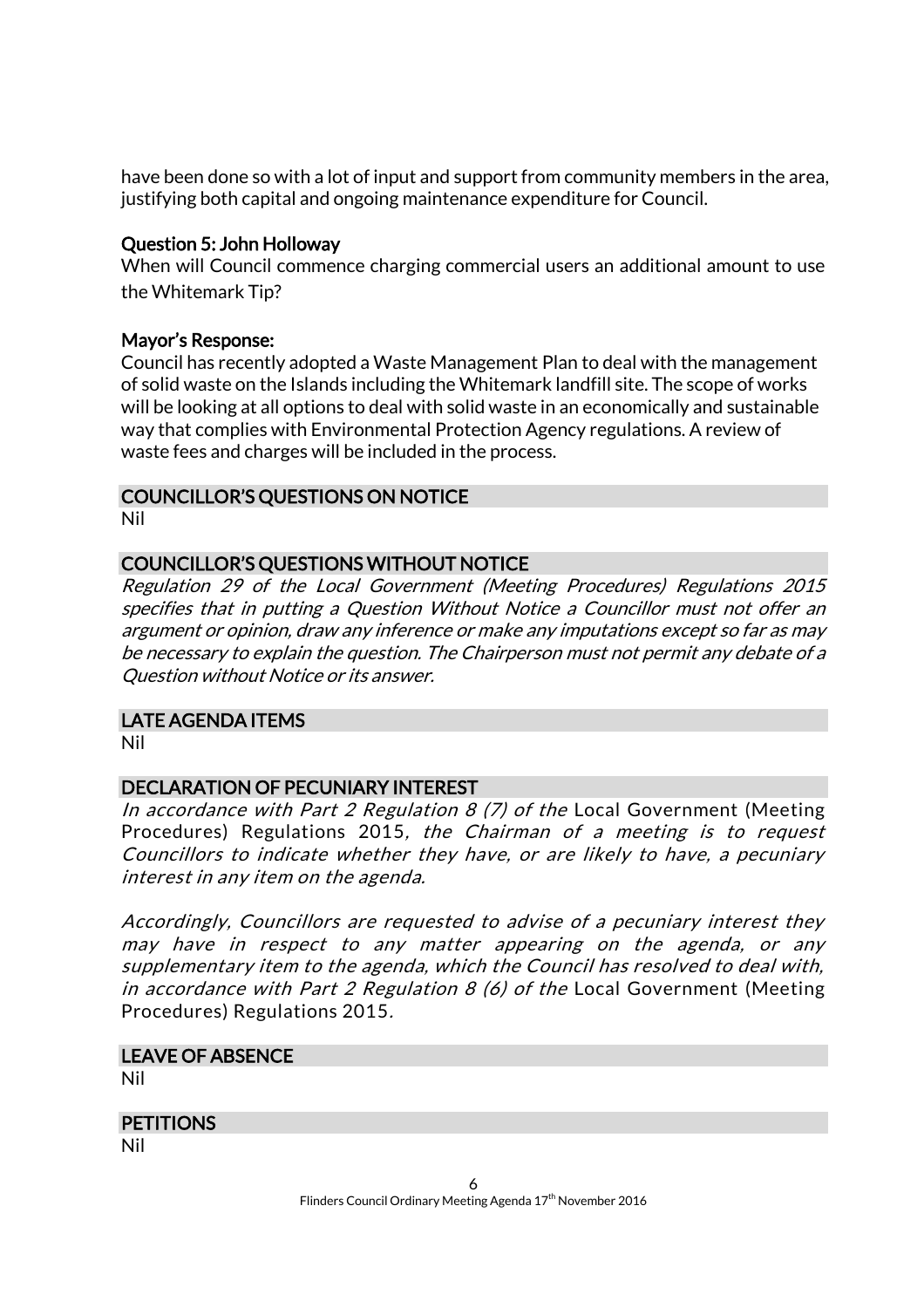# **POLICIES**

No submissions on the Provision of Electronic Services – Elected Members Policy were received throughout the 28 day public consultation period, therefore, as per the Flinders Council Policy Manual Policy, the policy can now be considered as adopted.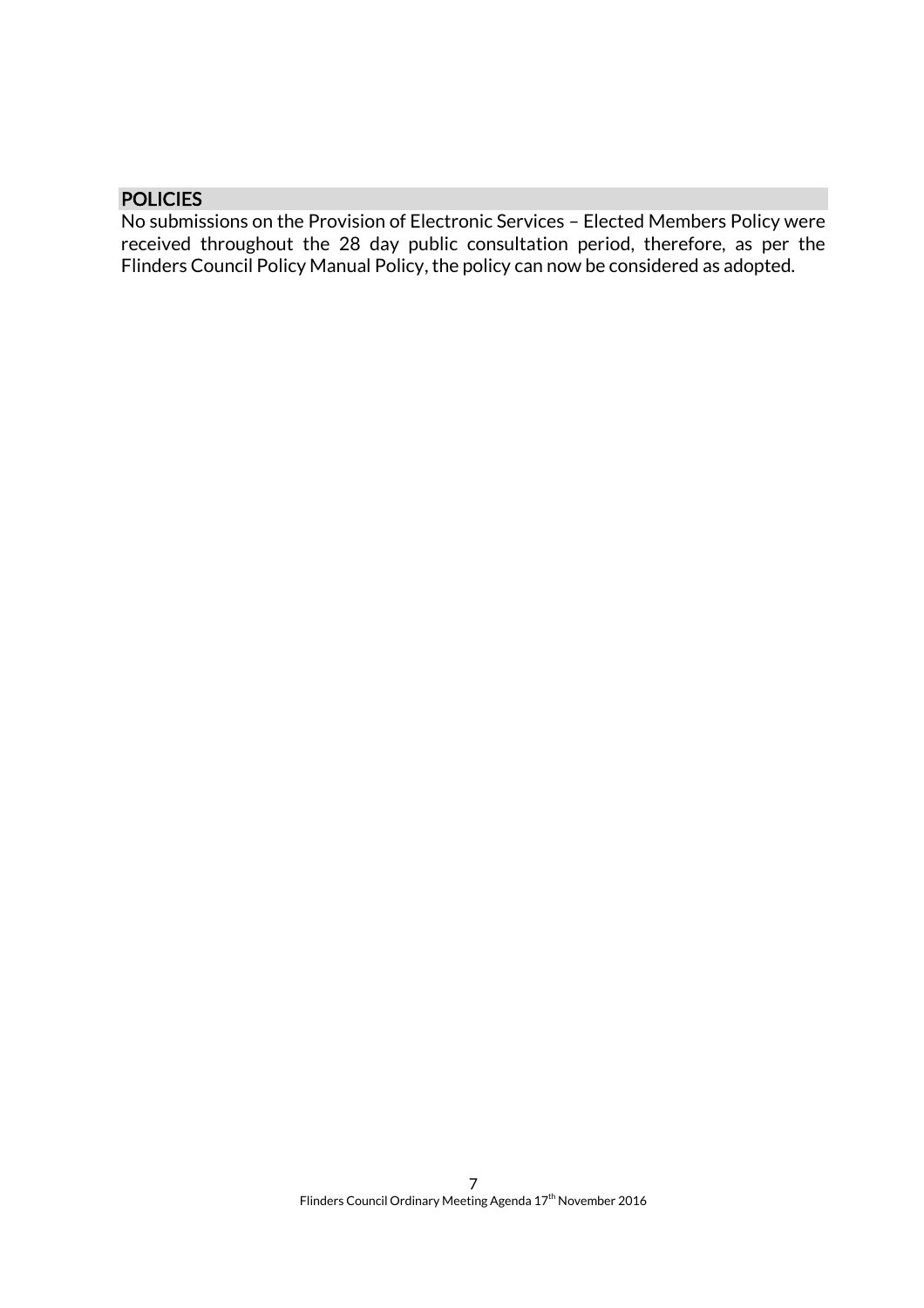# WORKSHOPS & INFORMATION FORUMS File No: COU/0205

# Interviews held on  $18^{th}$  and  $19^{th}$  October 2016

Council interviewed two candidates for the General Manager's position on the 18<sup>th</sup> October and three candidates for the General Manager's position on the 19<sup>th</sup> October.

#### Councillors Present:

Mayor Carol Cox, Deputy Mayor Marc Cobham, Cr Chris Rhodes, Cr Peter Rhodes, Cr Ken Stockton, Cr David Williams and Cr Gerald Willis.

#### Apologies:

Nil

#### Staff and Consultants Present:

Jason Vuddamalay- Searchlight Group

# Council Workshop held on 2<sup>nd</sup> November 2016

Council held a Workshop on the following subjects:

- Item1: Road Stabilisation and Roads to Recovery
- Item 2: LGAT General Meeting Agenda
- Item 3: Whitemark Wharf
- Item 4: Furneaux Festival Update
- Item 5: Integrity Commission Training
- Item 6: Definition of "Day to Day" and Annexure 16 List of functions
- Item 7: General Manager Recruitment

#### Councillors Present:

Mayor Carol Cox, Deputy Mayor Marc Cobham, Cr Chris Rhodes, Cr Peter Rhodes, Cr Gerald Willis and Cr David Williams.

# Apologies:

Nil

# Staff and Consultants Present:

Sophie Pitchford (Acting General Manager), Butch Barnewall (Works & Services Manager) (Item 1), Jo Youl (A Taste of Flinders) (Item 3), Stacey Wheatley (Community Development Officer) (Item 4), Nic D'Alessandro (Manager of Misconduct Prevention Education and Research, Integrity Commission) (Item 5), Jenny McQuilkin (Misconduct Prevention (Research & Education) Officer, Integrity Commission) (Item 5) and Greg Brown (Acting Director, Department of Premier and Cabinet) (Item 5).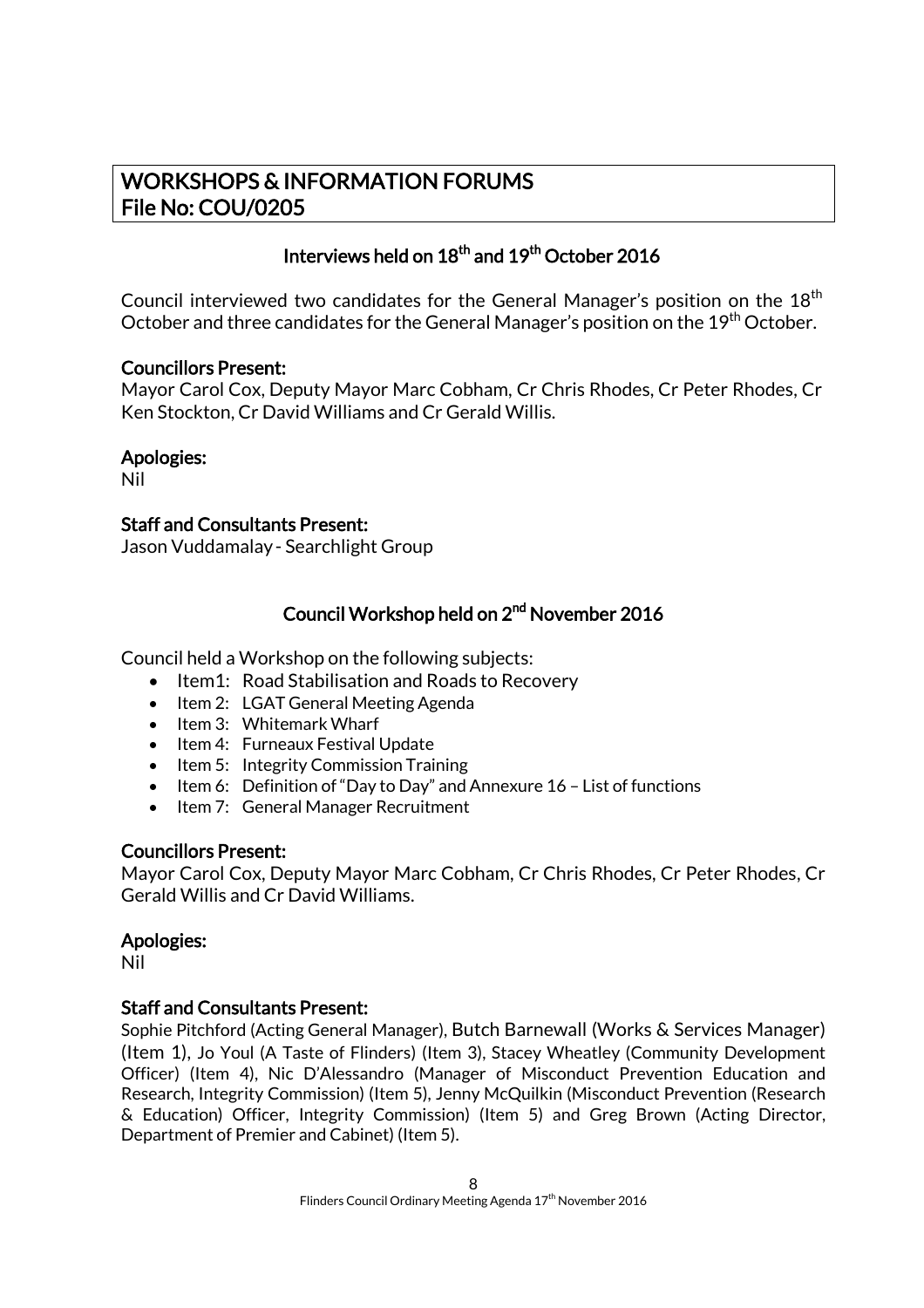# Interviews held on 4<sup>th</sup> November 2016

Council interviewed two candidates for the General Manager's position.

#### Councillors Present:

Mayor Carol Cox, Deputy Mayor Marc Cobham, Cr Chris Rhodes, Cr Peter Rhodes, Cr David Williams and Cr Gerald Willis.

Apologies:

Cr Ken Stockton

# Staff and Consultants Present:

Jason Vuddamalay- Searchlight Group

As workshops and information sessions are for information and discussion purposes only, no decisions are made or foreshadowed at these proceedings.

#### VOTING REQUIREMENTS:

Simple Majority

### RECOMMENDATION:

That the interviews held  $18<sup>th</sup>$  and  $19<sup>th</sup>$  October and  $4<sup>th</sup>$  November and the Council Workshop held on 2<sup>nd</sup> November 2016 be noted.

#### DECISION:

# PUBLIC MEETINGS

Nil

# PUBLICATIONS/REPORTS TABLED FOR COUNCIL INFORMATION Nil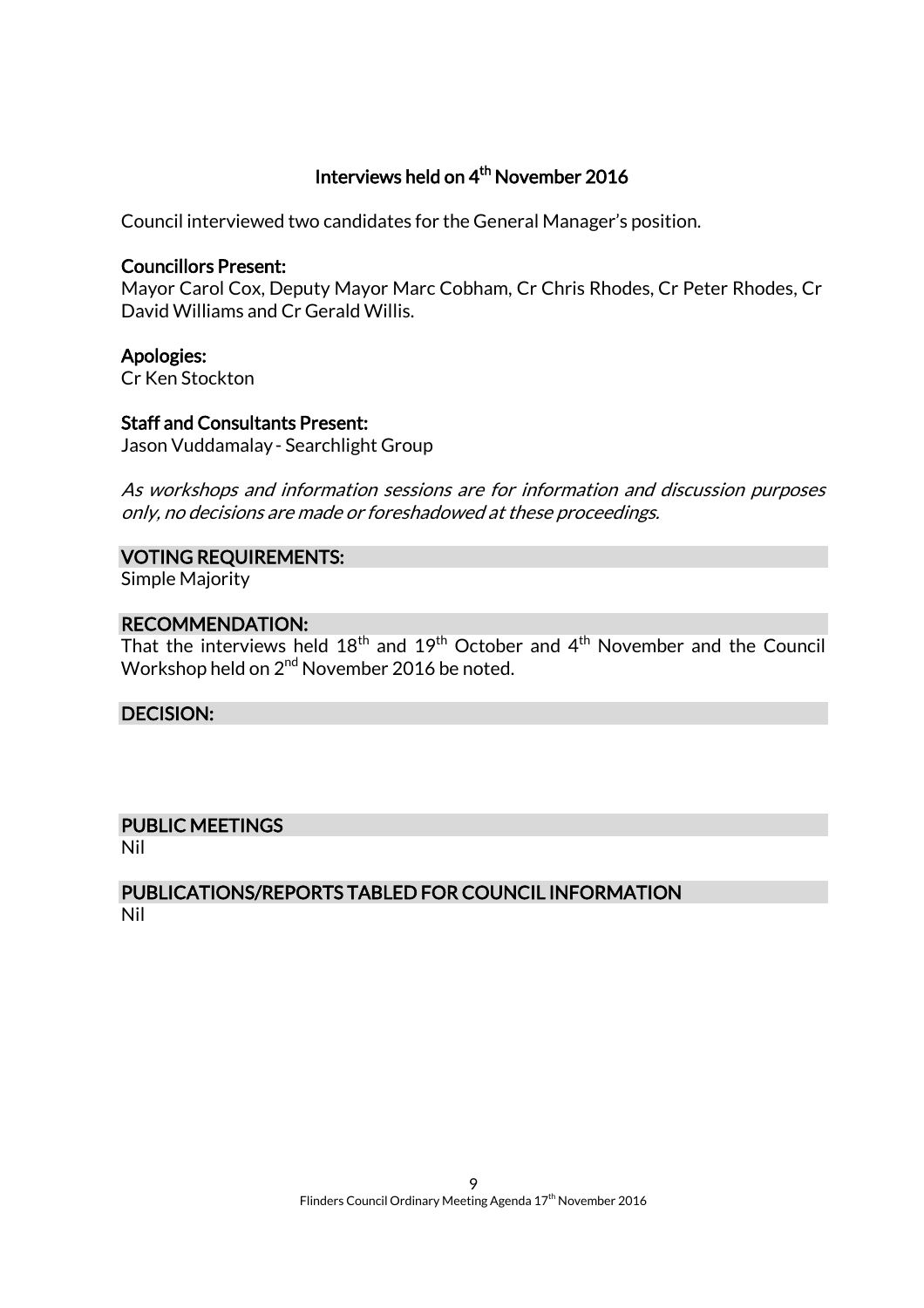# REPORTS TO BE RECEIVED

# Ideas and Innovations Committee

File No: CSV/2600

**Annexure 1:** Ideas and Innovations Committee Meeting 17<sup>th</sup> October 2016 Unconfirmed Minutes

# OFFICER'S REPORT (Sophie Pitchford, Acting General Manager):

The unconfirmed minutes of the Ideas and Innovations Committee meeting held on Monday 17<sup>th</sup> October 2016 have been provided for consideration. The minutes outline what the committee has been working on to date and can now be received by Council.

#### OFFICER'S RECOMMENDATION

That the unconfirmed minutes of the Ideas and Innovations Committee meeting held Monday 17<sup>th</sup> October 2016 be noted.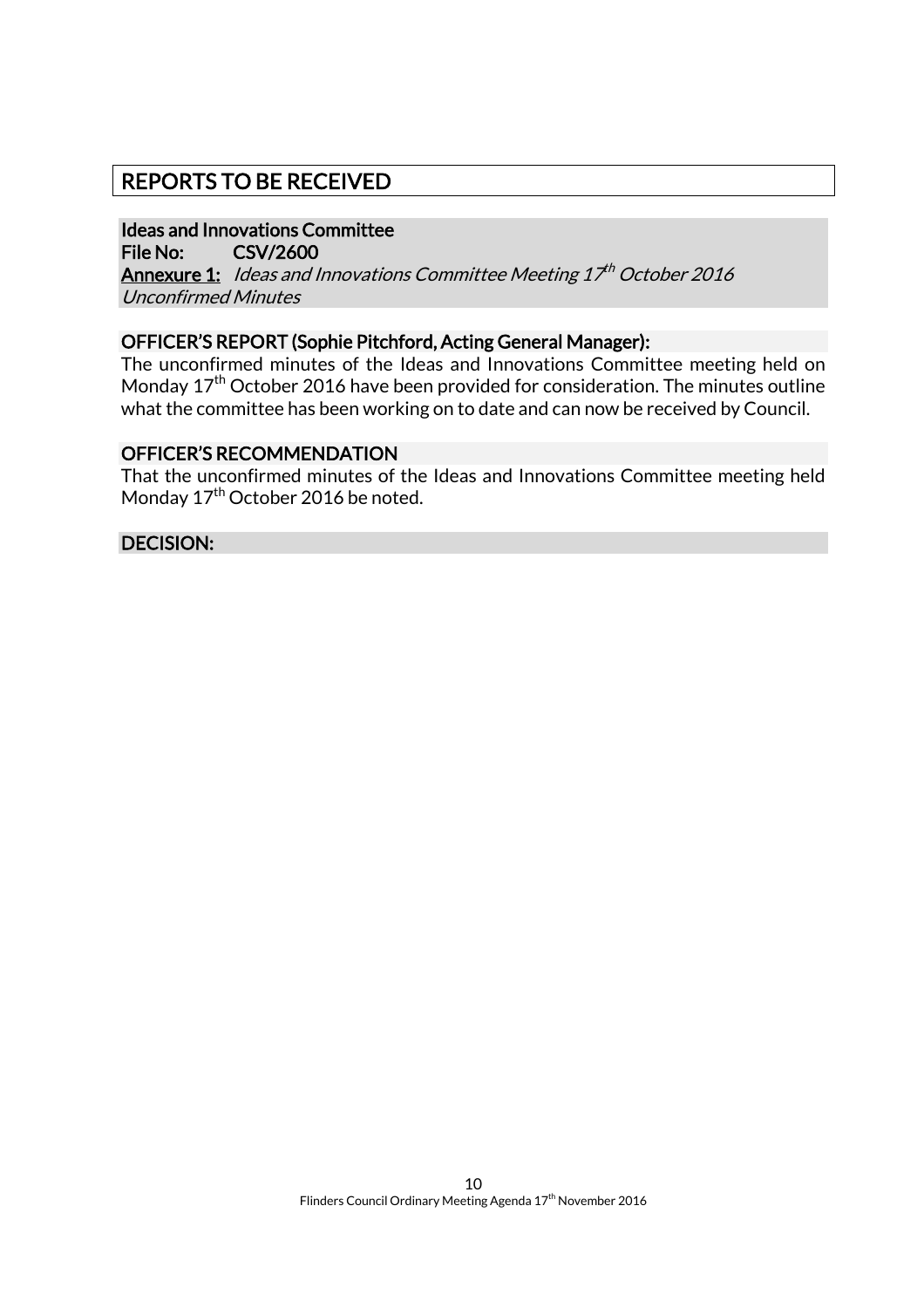# COUNCILLORS' REPORTS

# Deputy Mayor Marc Cobham's Report October - November 2016 File No: COU/0600

#### ACTIVITIES:

| <b>DATE</b> | <b>ITEM</b>                                                      |
|-------------|------------------------------------------------------------------|
| 04.10.16    | <b>Council Workshop</b>                                          |
| 06.10.16    | <b>Council Workshop</b>                                          |
| 07.10.16    | Phone call re ongoing and worsening telecommunications issues    |
| 11.10.16    | Meeting with NBN                                                 |
| 12.10.16    | <b>General Manager Interviews</b>                                |
| 12.10.16    | Phone call re ongoing and worsening telecommunications issues    |
| 13.10.16    | <b>Civic Reception</b>                                           |
| 14.10.16    | <b>Flinders Island Show</b>                                      |
| 14.10.16    | 3 discussions re ongoing and worsening telecommunications issues |
| 18.10.16    | <b>General Manager Interviews</b>                                |
| 19.10.16    | <b>General Manager Interviews</b>                                |
| 20.10.16    | <b>Council Meeting</b>                                           |
| 26.10.16    | Phone call with community member re federal funding for cat      |
|             | eradication on Bruny, King and Kangaroo Islands                  |
| 02.11.16    | Council Workshop including training session with Integrity       |
|             | Commission and Department of Premier and Cabinet staff           |
| 04.11.16    | <b>General Manager Interviews</b>                                |
| 09.11.16    | Visit to quarry site - Blue Rocks                                |
| 09.11.16    | <b>Visit to Richmond Park</b>                                    |
| 09.11.16    | <b>Special Meeting of Council</b>                                |

# RECOMMENDATION:

That the report of Deputy Mayor Marc Cobham report be received.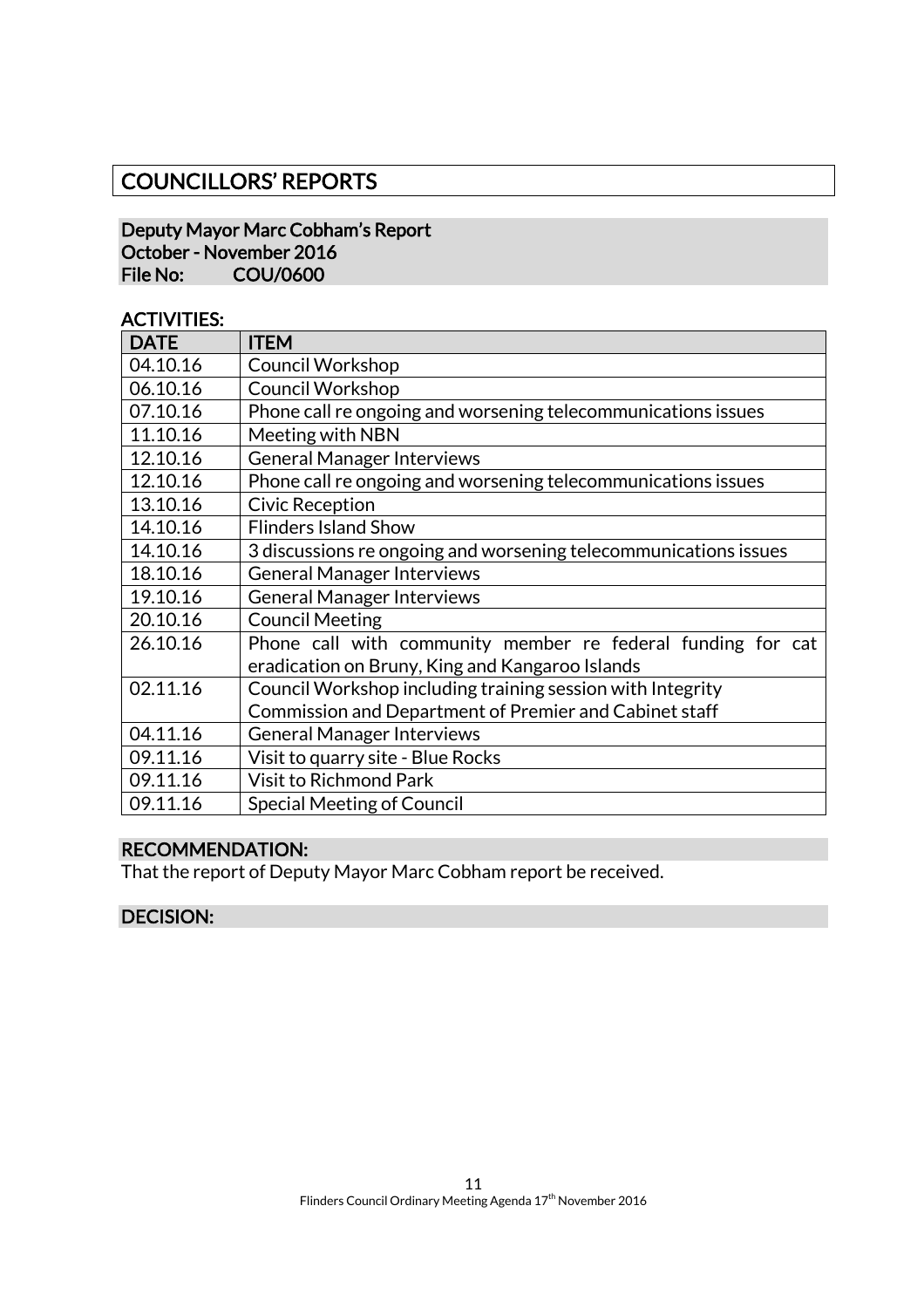### Report from Councillor Gerald Willis as the Flinders Council Representative on TasWater Owners' Committee<br>File No: COU/0312 COU/0312

| <b>DATE</b> | <b>WHO</b>                                                                                                                                            | <b>SUBJECT</b>                                                                                                                                                                              |
|-------------|-------------------------------------------------------------------------------------------------------------------------------------------------------|---------------------------------------------------------------------------------------------------------------------------------------------------------------------------------------------|
| 12.10.16    | Email from Ailsa Sypkes,<br><b>General Manager Legal</b><br>and Governance for<br>Taswater                                                            | Meeting on 6 October 2016; Chairman's<br>speech in full, Chairman's speech in<br>dotpoint and presentation provided to                                                                      |
| 14.10.16    | Email from Ailsa Sypkes,<br><b>General Manager Legal</b><br>and Governance for<br><b>Taswater</b>                                                     | OWG (Owners' Representative Group).<br>Meeting at 10.30am, Thursday 10<br>November 2016 at Riverside. I confirmed<br>my intention to attend.                                                |
| 24.10.16    | Email from Ailsa Sypkes,<br><b>General Manager Legal</b><br>and Governance for<br>Taswater                                                            | Draft minutes of a General Meeting held 6<br>October 2016 as confirmed by the Chef<br>Representative.                                                                                       |
| 24.10.16    | Email from Ailsa Sypkes,<br><b>General Manager Legal</b><br>and Governance for<br>Taswater                                                            | Requesting availability to attend a Board<br>Selection Committee meeting following<br>the General Meeting on 10 November<br>2016. I responded as a yes.                                     |
| 27.10.16    | Email from Ailsa Sypkes,<br><b>General Manager Legal</b><br>and Governance for<br>Taswater                                                            | Providing a shorter version of papers for a<br>General Meeting on 10 November 2016.                                                                                                         |
| 02.11.16    | <b>Email from Kimbra</b><br>Constantine, Executive<br><b>Assistant to Ailsa</b><br>Sypkes, General<br>Manager Legal and<br>Governance for<br>Taswater | Advising that the Annual Report, auditor's<br>report and directors' report for the year<br>ended 30 June 2016 are now available<br>online.                                                  |
| 02.11.16    | Email from Ailsa Sypkes,<br><b>General Manager Legal</b><br>and Governance for<br>Taswater                                                            | Papers for a meeting of the Board<br>Selection Committee to be held Thursday<br>10 November.                                                                                                |
| 07.11.16    | Email from Ailsa Sypkes,<br><b>General Manager Legal</b><br>and Governance for<br><b>Taswater</b>                                                     | Revised draft minutes (previously received<br>on 24 October) of a General Meeting held<br>6 October 2016 incorporating feedback<br>and with changes endorsed by the Chef<br>Representative. |

# CORRESPONDENCE IN: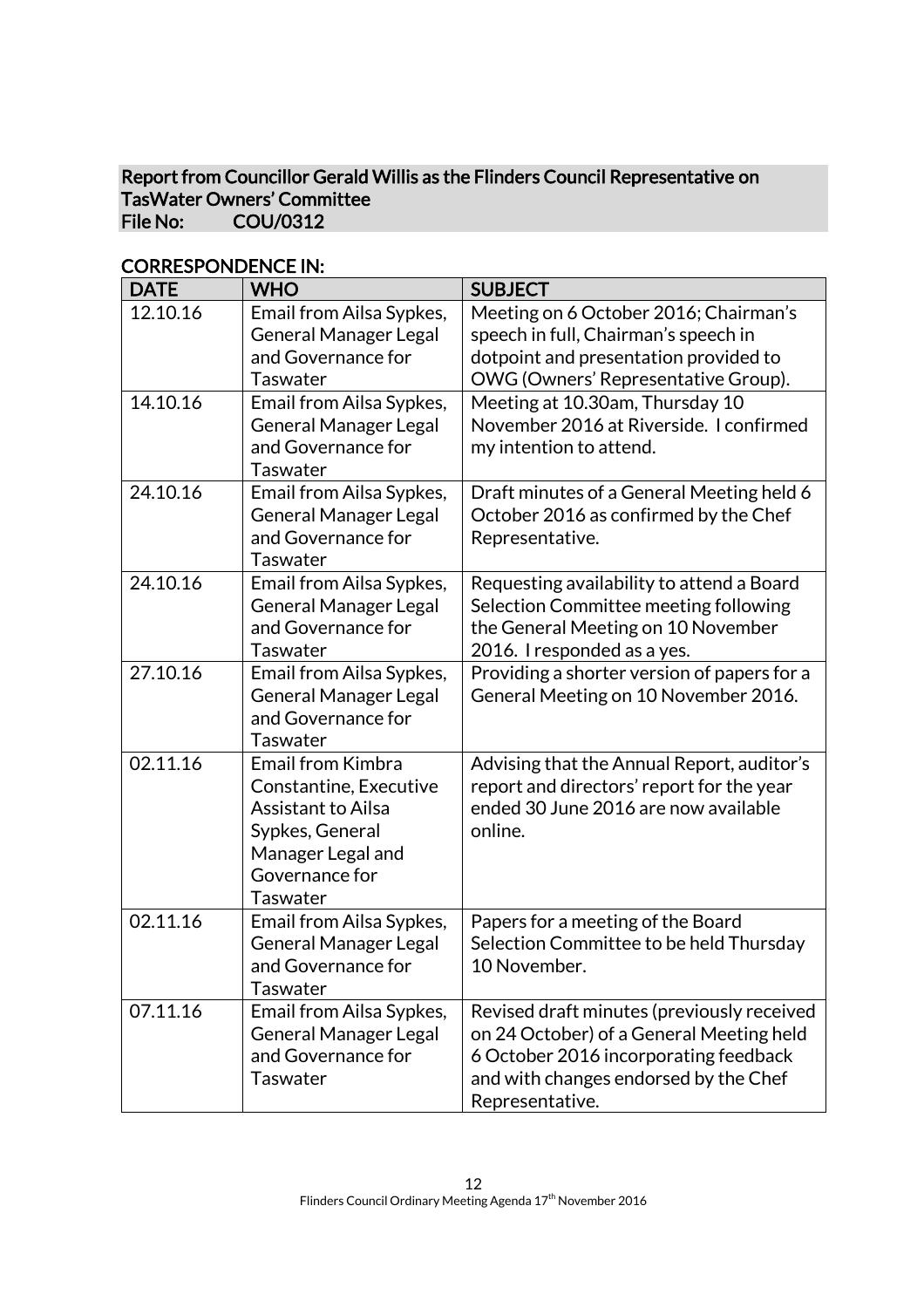# RECOMMENDATION:

That the report from Councillor Gerald Willis as the Flinders Council Representative on TasWater Owners' Committee be received.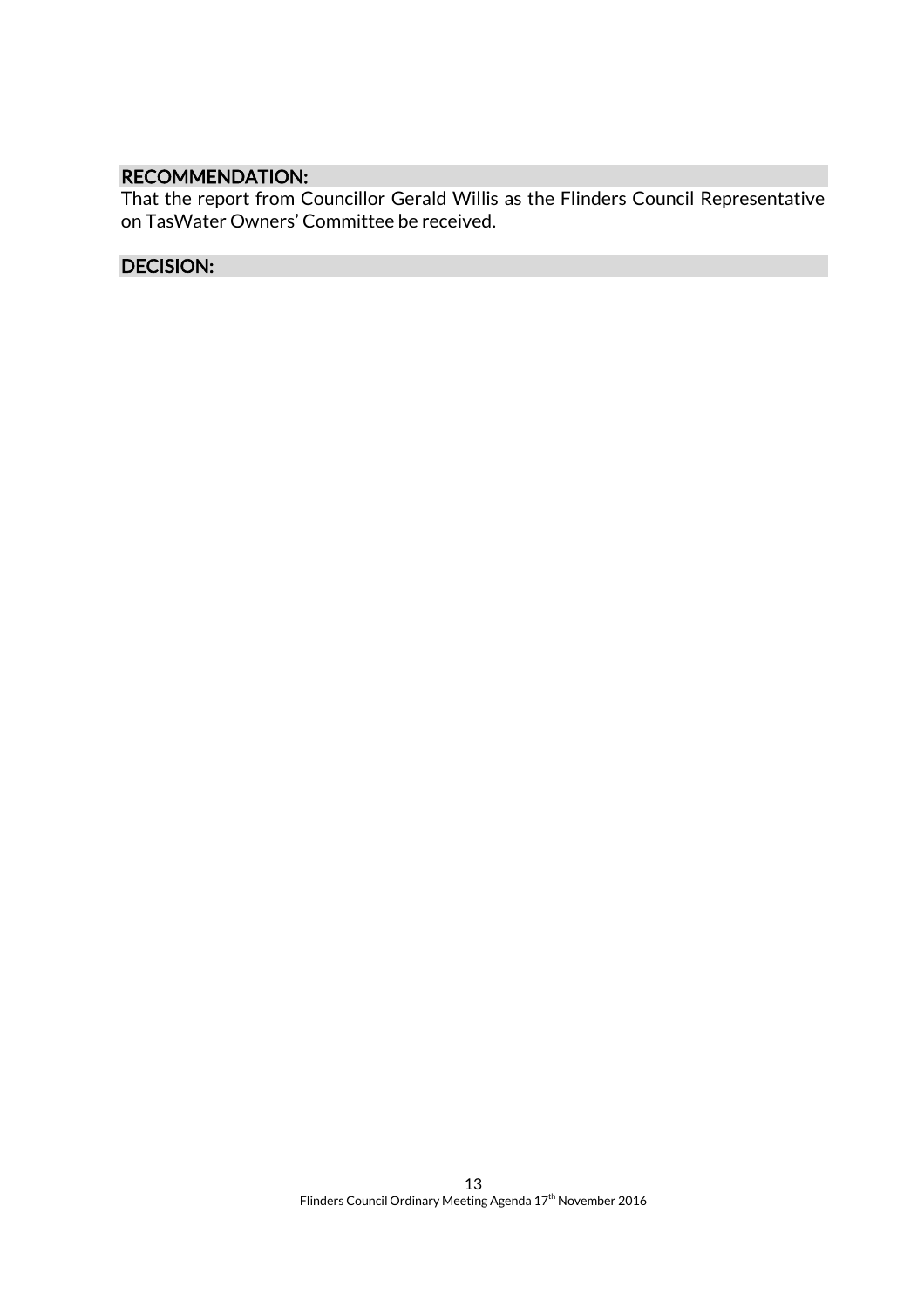# MAYOR'S REPORT:

| <b>ACTION</b>            | <b>Information</b> |
|--------------------------|--------------------|
| <b>PROPONENT</b>         | Mayor C Cox        |
| <b>FILE REFERENCE</b>    | COU/0600           |
| <b>ASSOCIATED PAPERS</b> | Nil                |

# REPORT:

#### APPOINTMENTS:

| 13.10.16 | Hosted Her Excellency Professor The Honourable Kate Warner, AM,    |
|----------|--------------------------------------------------------------------|
|          | Governor of Tasmania and Mr Warner to an Island tour and a Civic   |
|          | Reception                                                          |
| 14.10.16 | Flinders Island Show Lunch and escorted Her Excellency Governor of |
|          | Tasmania and Mr Warner about the show with the Show President Mrs  |
|          | Sophie Pitchford                                                   |
| 15.10.16 | Cabaret at Sports Club                                             |
| 18.10.16 | General Manager Position - 1 <sup>st</sup> interviews              |
| 19.10.16 | General Manager Position - $1st$ interviews                        |
| 20.10.16 | <b>Ordinary Council Meeting</b>                                    |
| 20.10.16 | Telephone conference - Clyde & Co Lawyers                          |
| 24.10.16 | Telephone conference - Fair Work Commission                        |
| 31.10.16 | Met with Councillor Willis to undertake formulating draft          |
|          | <b>Communications Policy</b>                                       |
| 01.11.16 | Melbourne Cup day at the Tavern                                    |
| 02.11.16 | <b>Council Workshop</b>                                            |
| 02.11.16 | <b>Councillors Integrity Commission Training</b>                   |
| 03.11.16 | Lady Barron Hall & Recreation Special Committee - Kitchen Group    |
|          | Meeting (as community member)                                      |
| 04.11.16 | General Manager Position - 2 <sup>nd</sup> interviews              |
| 04.11.16 | <b>Special Council Meeting</b>                                     |
| 05.11.16 | Lady Barron Hall & Recreation Special Committee Meeting (as        |
|          | community member)                                                  |
| 06.11.16 | Lions Club of Flinders Island - Le Tour de Flinders BBQ            |
| 09.11.16 | Gums quarry development - Councillors and staff                    |
| 09.11.16 | Richmond Park re quarry development - Councillors and staff        |
| 09.11.16 | Hydro video introduction taping                                    |
| 09.11.16 | <b>Special Council Meeting</b>                                     |

# Governor's Visit:

Her Excellency Professor the Honourable Kate Warner, AM, Governor of Tasmania and Mr Warner visited the Island for a municipal visit and to open the Flinders Island Show. I had the pleasure of escorting Her Excellency and Mr Warner on a day tour of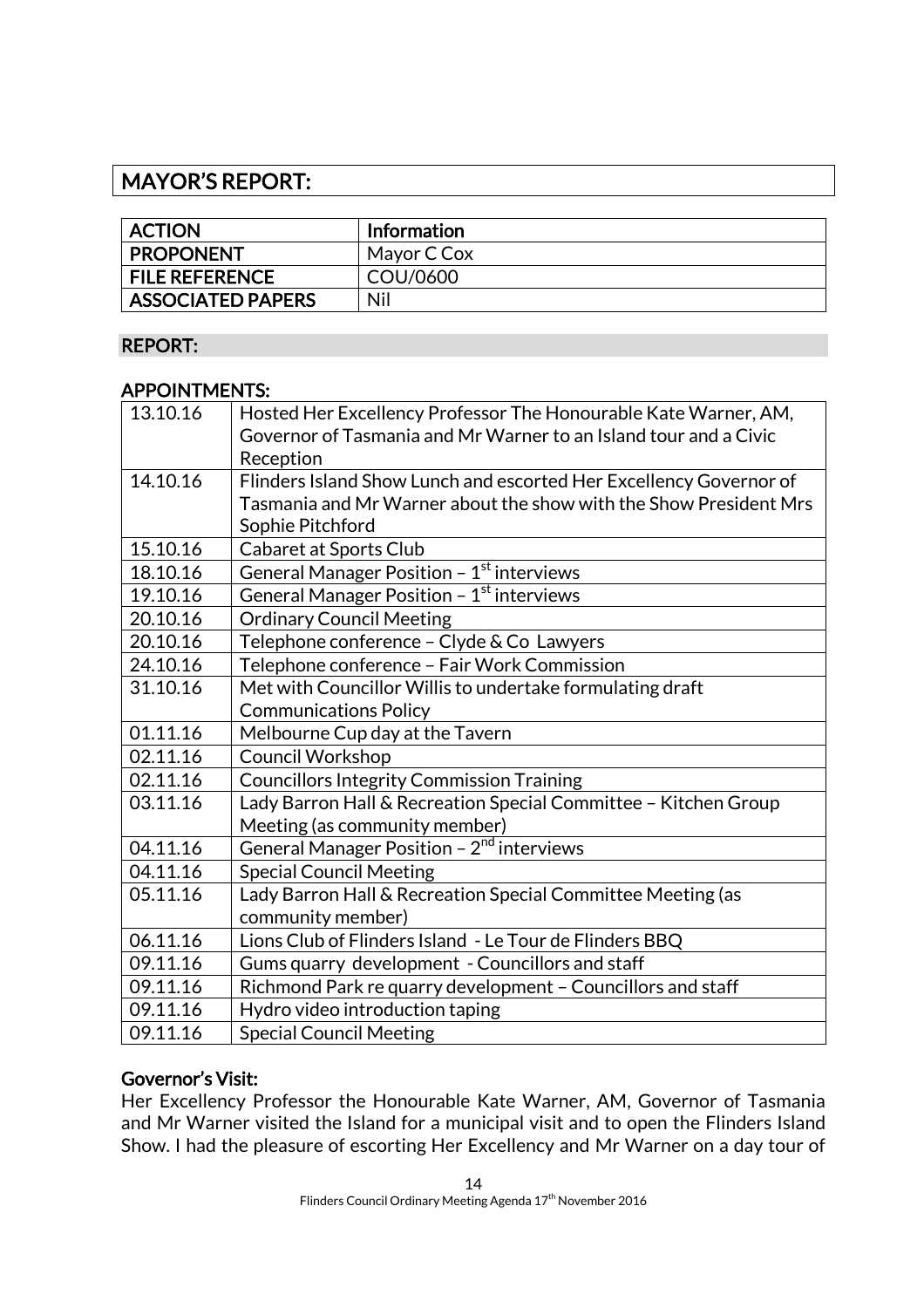the Island that included the school, the Multipurpose Centre, lunch at the Tavern and then to the Museum, of which her Excellency is a Patron. The afternoon culminated in afternoon tea at Kentdale, the home of Pip and Peter Frost. Her Excellency and Mr Warner are extremely interested in agriculture and the future it can have in the Tasmanian arena.

### General Manager Recruitment:

Council is progressing smoothly through the process of recruiting a General Manager. I sincerely thank Mrs Sophie Pitchford for her commitment as Acting General Manager through this process.

#### Lady Barron Hall:

Work has begun on the addition of a fitness annex and upgrade to the kitchen and toilets of the Lady Barron Hall.

# "The Gums" proposed Quarry Development:

Councillors, with staff in attendance, visited the site of the proposed quarry and also visited the farm directly next door to the proposed quarry site. Issues that Councillors require more information on have been conveyed to the planning section of Council and through them to the Environmental Protection Agency.

| <b>DATE</b> | <b>WHO</b>         | <b>SUBJECT</b>                                      |
|-------------|--------------------|-----------------------------------------------------|
| 12.10.16    | A Sypkes,          | Owners Representatives Group General Meeting -      |
|             | <b>TasWater</b>    | 6 October 2016 - Chairman's notes and               |
|             |                    | presentation                                        |
| 13.10.16    | L Wooldrage        | Parliamentary debate on lowering the school age     |
| 13.10.16    | HydroTas           | Flinders Island Hybrid Energy Hub Official          |
|             |                    | Opening - acceptance sent                           |
| 14.10.16    | P Nugent           | Congratulations on show day                         |
| 14.10.16    | <b>Biosecurity</b> | Biosecurity Advisory 27/2016 - Influx of beneficial |
|             | Tasmania           | Melangnya hoverfly                                  |
| 16.10.16    | Peter Guichelaar   | Invite to Councillors to visit Richmond Park        |
| 20.10.16    | J Vuddamalay       | <b>Travel expenses for Searchlight</b>              |
| 21.10.16    | P Guichelaar       | Request for all information regarding Markarna      |
|             |                    | Grazing quarry application                          |
| 24.10.16    | S Robinson         | Invite to be part of Neighbour Day 2017             |
| 25.10.16    | L Mason            | Tasmanian Community Fund's Emerging                 |
|             |                    | Community leaders program                           |
| 26.10.16    | K Stephenson,      | Appointment of new Director of Local                |
|             | Local Government   | Government                                          |
|             | Association of     |                                                     |
|             | Tasmania (LGAT)    |                                                     |
| 26.10.16    | <b>S Commons</b>   | Invite to attend Tasmanian Community                |

# CORRESPONDENCE IN: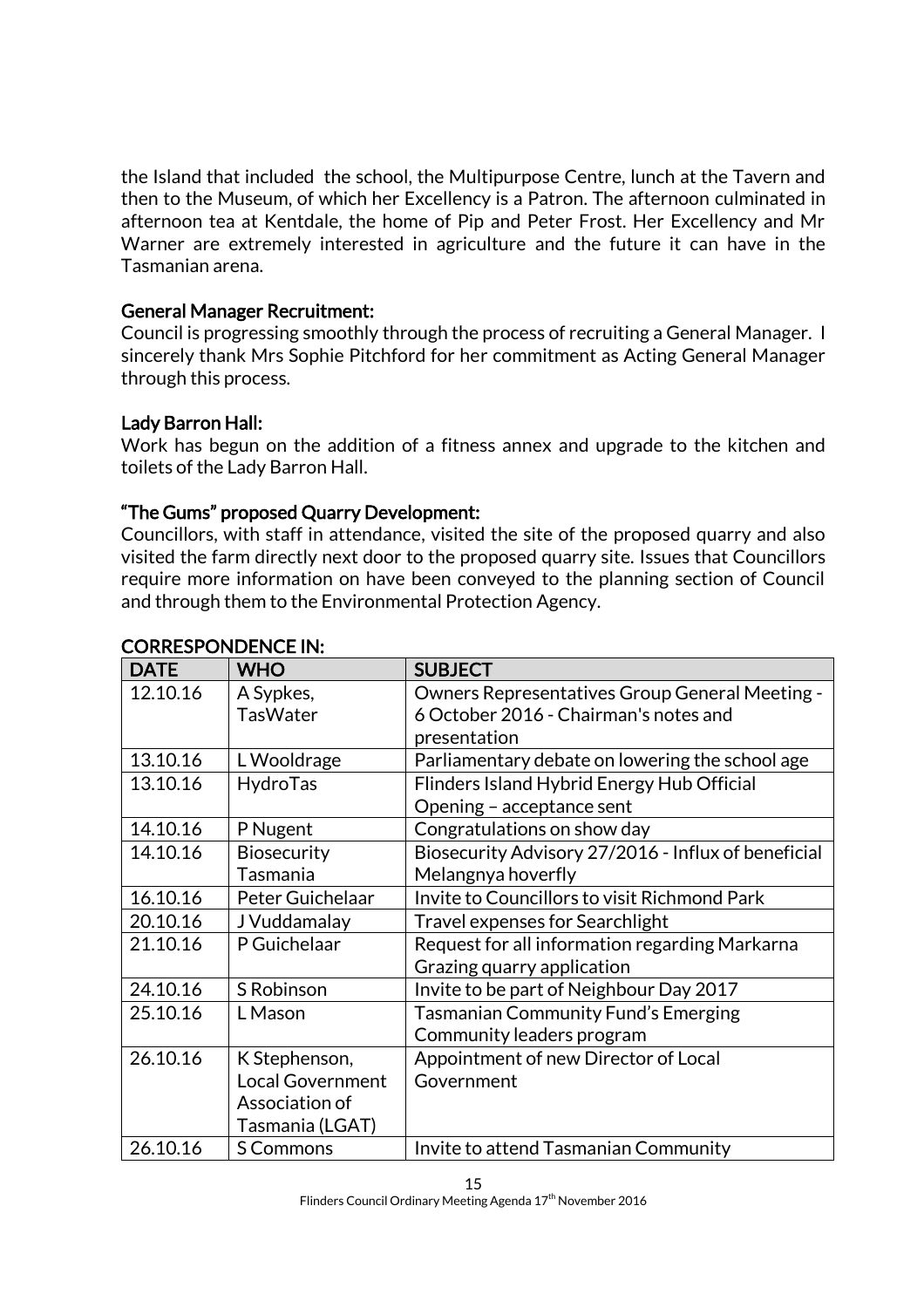|           |                     | Achievement Awards Gala Presentation Dinner        |
|-----------|---------------------|----------------------------------------------------|
| 27.10.16  | D Scott, Tasmania   | Final Management Letter - Audit of Financial       |
|           | <b>Audit Office</b> | Statements for the Year ended 30 June 2016         |
| 27<br>and | K Northwood         | Devonport City Council's Keep me Posted            |
| 31.10.16  |                     | campaign                                           |
| 01.11.16  | A Stephens          | Minutes from Tourism Northern Tasmania AGM         |
| 02.11.16  | M Negnevitsky       | Briefing for official opening of Connect2016       |
|           |                     | conference                                         |
| 02.11.16  | L Adams             | Invite to launch of Human Rights Week 2016         |
| 02.11.16  | <b>TasWater</b>     | General Meeting - 10 November - Annual Financial   |
|           |                     | Report, Directors' Report and Auditor's Report     |
| 02.11.16  | S Gamble            | Flinders Island Hybrid Energy Hub opening has      |
|           |                     | been deferred                                      |
| 03.11.16  | Hon P Gutwein MP    | Update on the statewide planning reforms and       |
|           |                     | Council's preparation of its Local Provisions      |
|           |                     | Schedule (LPS)                                     |
| 04.11.16  | D Cooper            | Hangar plans at Whitemark                          |
| 06.11.16  | M Roach             | Young Achiever Awards now open                     |
| 06.11.16  | L Oakey             | Local Government Professionals Australia           |
|           |                     | Congress 2017                                      |
| 07.11.16  | R Wise              | Submission on DA012/2016                           |
| 08.11.16  | C Agortinelli       | <b>LGAT 2017 Meeting Dates</b>                     |
| 09.11.16  | Ten Days on the     | Invite to the launch of the Ten Days on the Island |
|           | Island              | Festival 2017                                      |
| 09.11.16  | Governor of         | Thank you for letter and appreciation of visit to  |
|           | Tasmania            | Island                                             |

# CORRESPONDENCE OUT:

| <b>DATE</b> | <b>WHO</b>                                      | <b>SUBJECT</b>                                                                        |
|-------------|-------------------------------------------------|---------------------------------------------------------------------------------------|
| 16.10.16    | Peter Guichelaar                                | Markarna Grazing's quarry development                                                 |
| 16.10.16    | P Nugent                                        | Appreciation for email re show day                                                    |
| 19.10.16    | R Pree, Department<br>of Premier and<br>Cabinet | <b>Furneaux Group Telecommunications</b>                                              |
| 19.10.16    | Peter Guichelaar                                | Arrangements for visit to Richmond Park                                               |
| 20.10.16    | J Vuddamalay                                    | Authorising payment of travel expenses for<br>Searchlight                             |
| 23.10.16    | M Grimshaw                                      | Introduction to Flinders Island Tourism and<br><b>Business Association Prospectus</b> |
| 24.10.16    | B Hodge, Bendigo<br><b>Bank</b>                 | Authority to open bank accounts for Council                                           |
| 31.10.16    | Governor of Tasmania                            | Thank you for visiting Flinders Island                                                |
| 31.10.16    | S Pitchford                                     | Thank you for the Show lunch                                                          |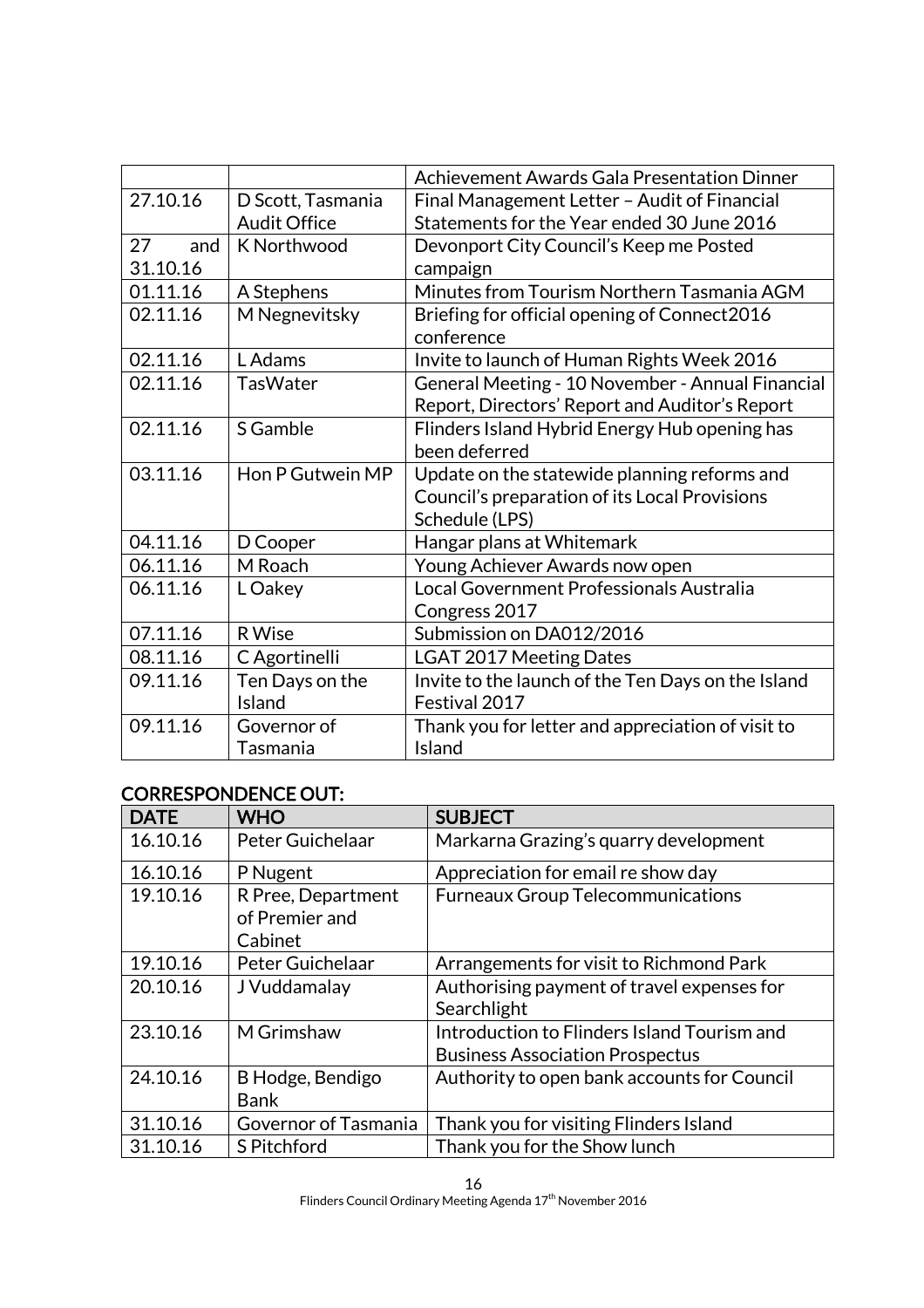| 01.11.16 | 10 Community<br><b>Members</b> | Thank you for assisting with the Governor's visit                                    |
|----------|--------------------------------|--------------------------------------------------------------------------------------|
| 02.11.16 | M Negnevitsky                  | Thank you for briefing information for official<br>opening of Connect2016 conference |
| 07.11.16 | R Wise                         | Submission on DA012/2016                                                             |
| 11.11.16 | J Holloway                     | Response to public question                                                          |
| 11.11.16 | MA Roberts and J               | Response to public question                                                          |
|          | Cazaly                         |                                                                                      |

#### VOTING REQUIREMENTS:

Simple Majority

# RECOMMENDATION:

That the Mayor's report be received.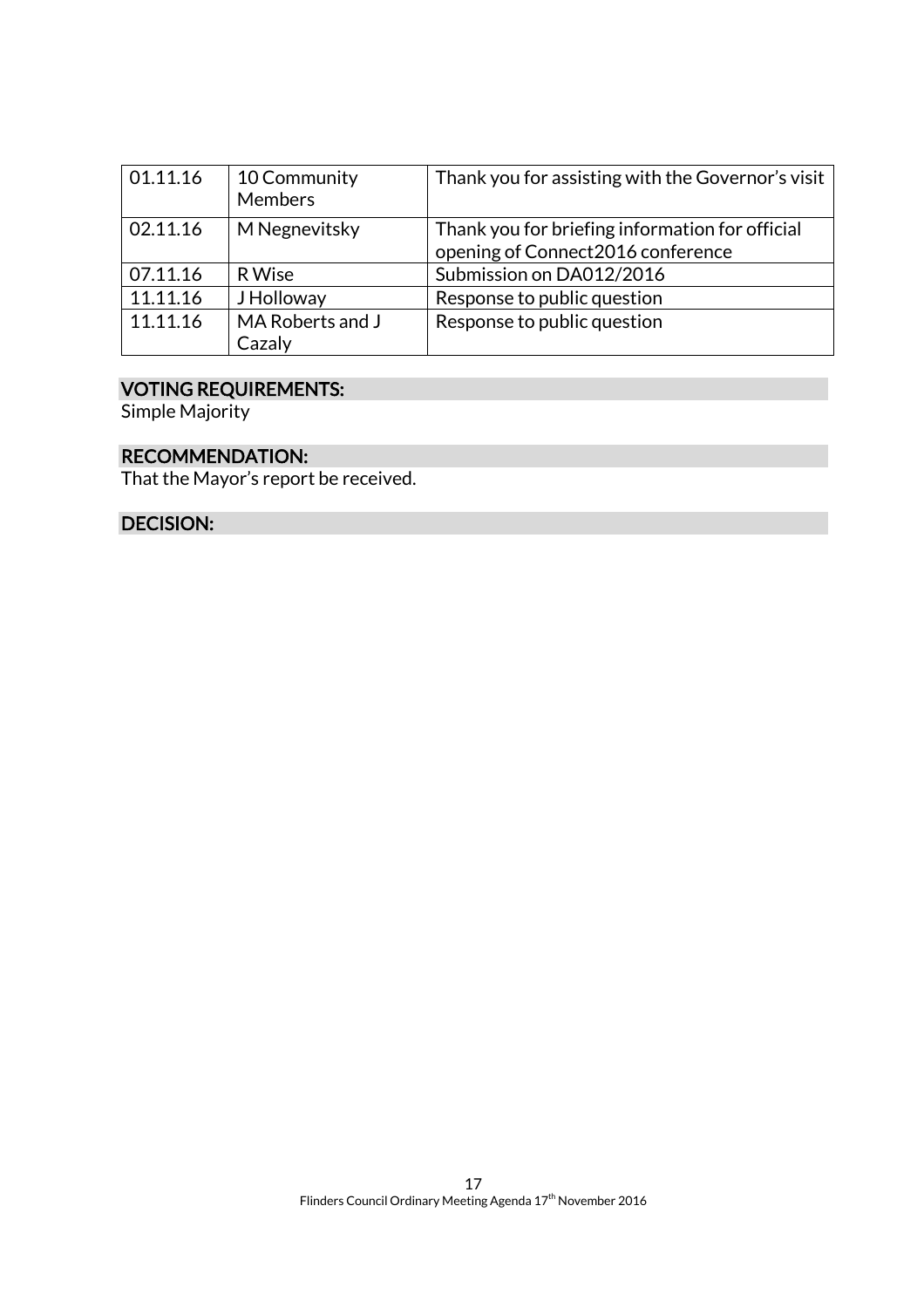# OPERATIONAL BUSINESS OF COUNCIL

# A. CORPORATE SERVICES

| Item A1:             | Quarterly Financial Report for July - September 2016                                                          |
|----------------------|---------------------------------------------------------------------------------------------------------------|
| File No:             | FIN/0100, ADM/0600                                                                                            |
| <u>Annexure 2:</u>   | Quarterly Financial Report July - September 2016                                                              |
| Item A2:             | Variation to the 2015/16 Budget Review                                                                        |
| File No:             | FIN/0701                                                                                                      |
| <u>Annexure 3:</u>   | Capital Works Program Budget                                                                                  |
| <u>Annexure 4:</u>   | <b>Stabilisation Budget</b>                                                                                   |
| Item A3:             | Northern Tasmania Economic Stimulus Package Loan Scheme                                                       |
| File No:             | <b>FIN/0701</b>                                                                                               |
| <i>Annexure 5:</i>   | Capital Works Funding Opportunity                                                                             |
| <b>B.</b>            | DEVELOPMENT SERVICES AND PLANNING APPLICATIONS                                                                |
| Item B1:             | Development Application – (North East River Pty. Ltd.)                                                        |
| File No:             | DA2016/030                                                                                                    |
| Annexure 6:          | Title                                                                                                         |
| <u>Annexure 7:</u>   | <b>Site and Elevation Plans</b>                                                                               |
| <u>Annexure 8:</u>   | Representation                                                                                                |
| Item B2:             | <b>Development Application Report</b>                                                                         |
| File No:             | <b>DSV/0300</b>                                                                                               |
| <u>Annexure 9:</u>   | Planner's Information Report - November 2016                                                                  |
| C.                   | <b>NOTICE OF MOTIONS</b>                                                                                      |
| Item C1:<br>File No: | Notice of Motion from Deputy Mayor Marc Cobham - Bass Strait<br><b>Equalisation Scheme</b><br><b>COM/0401</b> |
| D.                   | <b>GOVERNANCE</b>                                                                                             |
| Item D1:             | Office Closure - Christmas Season 2016/2017                                                                   |
| File No:             | <b>COU/0600</b>                                                                                               |
| Item D2:             | <b>Ordinary Council Meetings - Times and Dates 2017</b>                                                       |
| File No:             | <b>COU/0203</b>                                                                                               |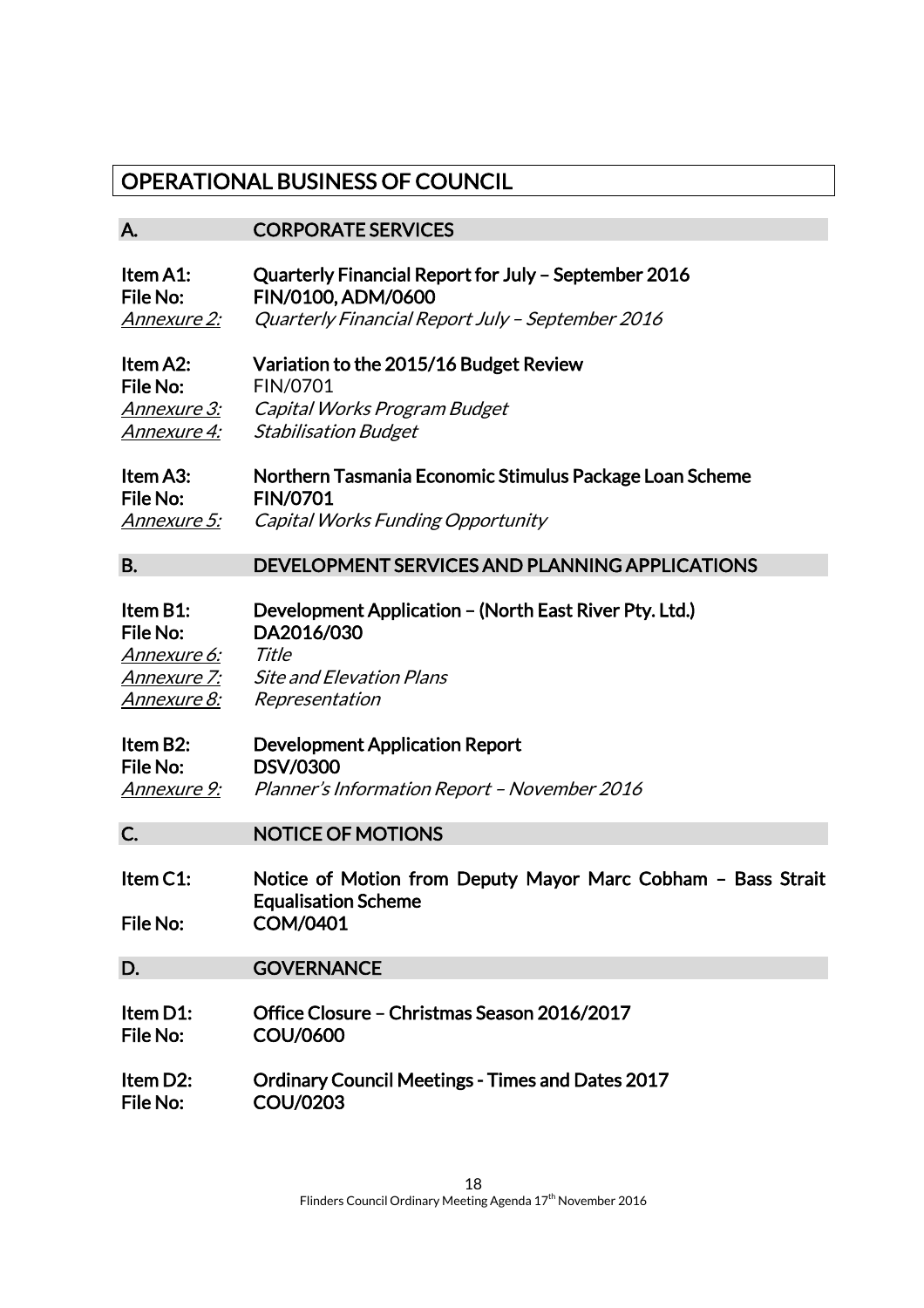Item D3: Councillor Resolution Report<br>File No: COU/0600 COU/0600 Annexure 10: Councillor Resolution Report November 2016

# E. CLOSED COUNCIL

Item E1: Closed Council Item<br>File No: PER/0602 PER/0602

Meeting Closed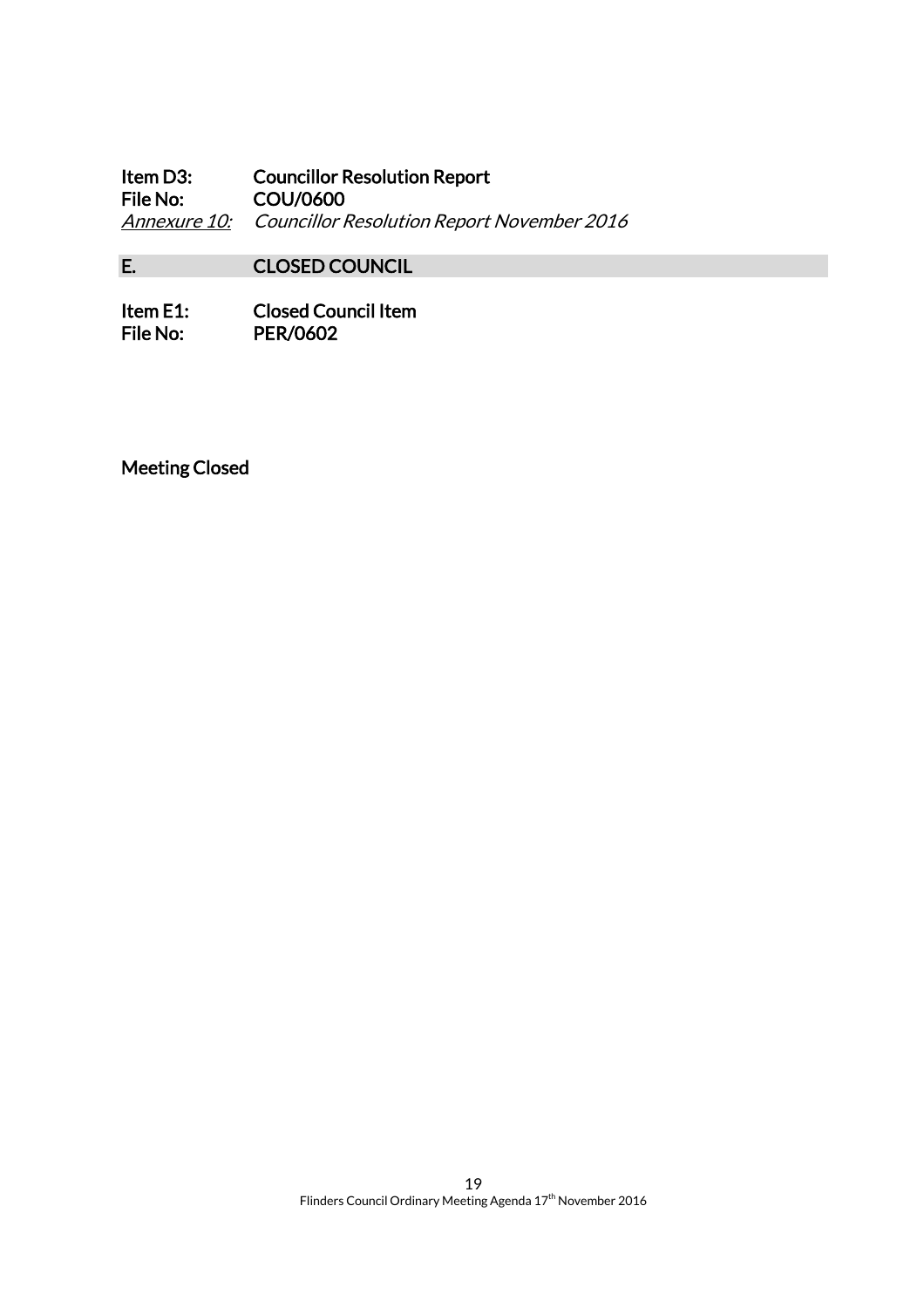# A. CORPORATE SERVICES

#### Item A1: Quarterly Financial Report for July – September 2016

| <b>ACTION</b>            | Information                                   |
|--------------------------|-----------------------------------------------|
| <b>PROPONENT</b>         | <b>Council Officer</b>                        |
| <b>OFFICER</b>           | Sophie Pitchford, Acting General Manager      |
| <b>FILE REFERENCE</b>    | FIN/0100, ADM/0600                            |
| <b>ASSOCIATED PAPERS</b> | Annexure 2: Quarterly Financial Report July - |
|                          | September 2016                                |

#### INTRODUCTION:

Presented to Council is the first Quarterly Financial Report for the period commencing 1<sup>st</sup> July 2016 and ending 30<sup>th</sup> September 2016.

#### PREVIOUS COUNCIL CONSIDERATION:

Council considers the Quarterly Financial Report on a quarterly basis.

#### OFFICER'S REPORT:

The report structure provides a summary of income and expenditure for the first quarter across all departmental divisions as individual finance reports. The Statement of Comprehensive Income includes actuals from the previous financial year, for comparison against current actuals, as well as the 2016/17 Annual Budget.

The Capital Works Report highlights each project and the expenditure incurred to date as well as projects carried forward as Works in Progress arising from the previous financial year.

#### STATUTORY REQUIREMENT:

Local Government Act 1993

#### POLICY/STRATEGIC IMPLICATIONS:

4.0 Strategic, Efficient and Effective Organisation - Responding to risks and opportunities.

4.3 Ensure Council meets its statutory obligations and manages corporate and community risk.

# BUDGET AND FINANCIAL IMPLICATIONS:

Annual Plan – all areas

#### RISK/LIABILITY:

No foreseen risks or legal obligations identified as a result of the financial report.

# VOTING REQUIREMENTS:

Simple Majority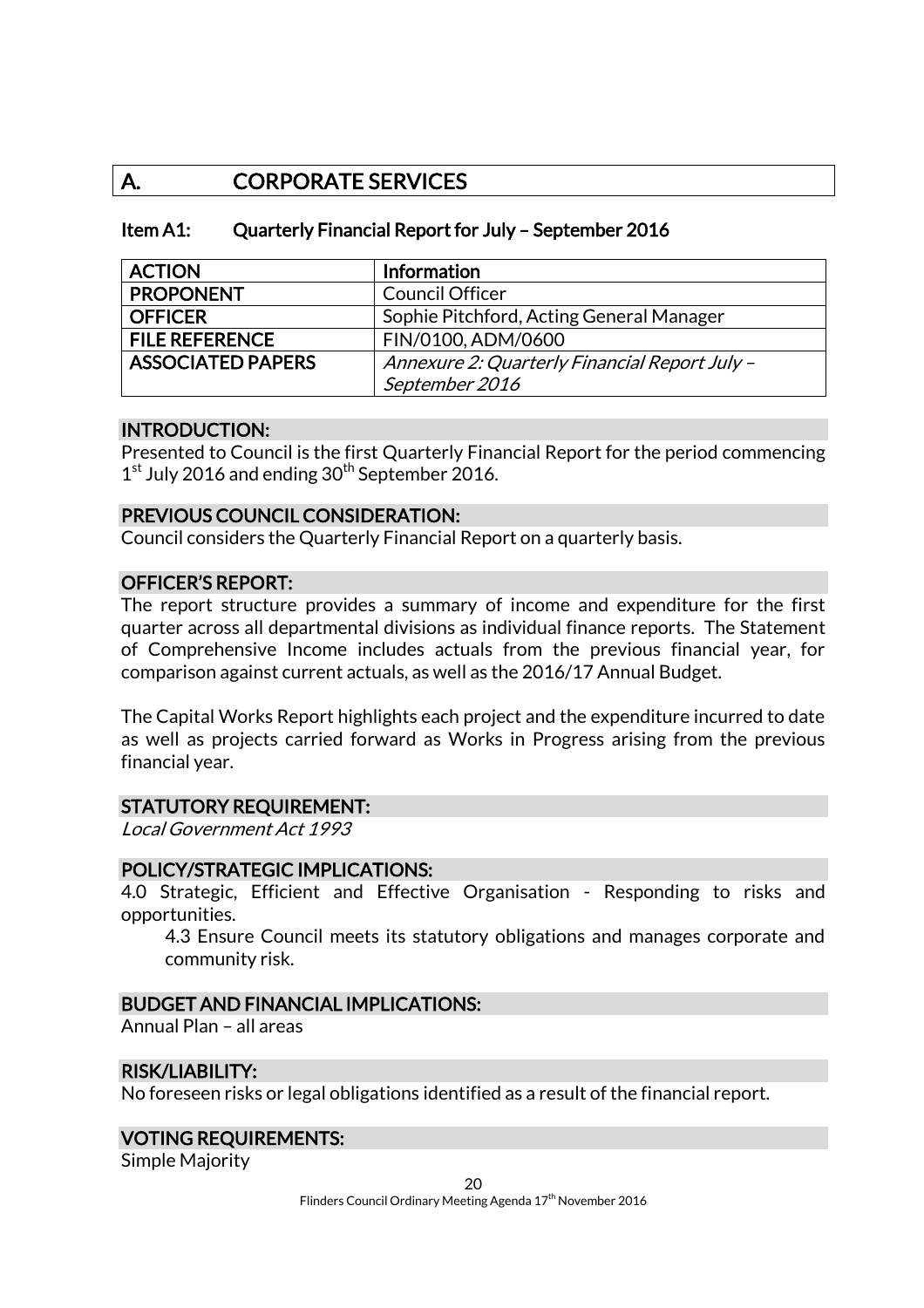#### OFFICER'S RECOMMENDATION:

That the Quarterly Financial Report for the period commencing  $1^\mathrm{st}$  July 2016 and ending 30<sup>th</sup> September 2016 be received and accepted.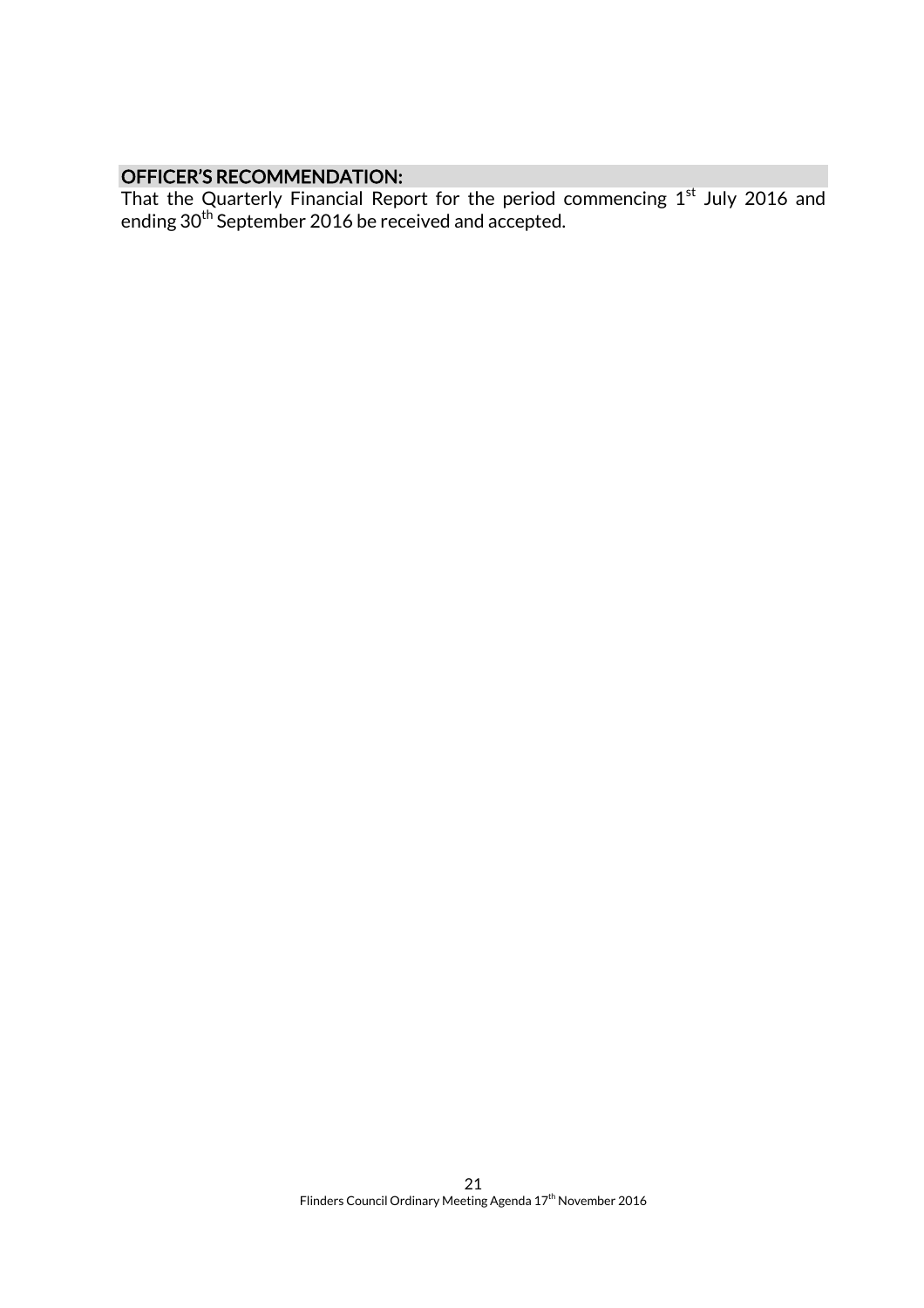#### Item A2: Variation to the 2015/16 Budget Review

| <b>ACTION</b>            | Information                              |
|--------------------------|------------------------------------------|
| <b>PROPONENT</b>         | <b>Council Officer</b>                   |
| <b>OFFICER</b>           | Sophie Pitchford, Acting General Manager |
| <b>FILE REFERENCE</b>    | FIN/0701                                 |
| <b>ASSOCIATED PAPERS</b> | Annexure 3: Capital Works Program Budget |
|                          | Annexure 4: Stabilisation Budget         |

#### INTRODUCTION:

A variation to the 2016/17 Capital Works Program.

### PREVIOUS COUNCIL CONSIDERATION:

99.05.2016 13<sup>th</sup> May 2016

#### OFFICER'S REPORT:

Council is in receipt of Roads to Recovery funds to assist with the upgrade and maintenance of Council owned roads. To be compliant with the funding Council is required to spend a set amount of its own source expenditure.

The Roads to Recovery funding was significantly increased in 2015/16 and 2016/17 which has been problematic as the level of works planned in Council's Long Term Asset Management Plan do not cover the amount in receipt, nor does it cover the level of own source funds Council is required to spend.

To be compliant with the funding requirements, the Works & Services Manager has revised the resealing schedule and also included a costing for the stablisation of a number of gravels roads which will reduce wear and tear and ultimately reduce the level of maintenance required on these roads.

The proposed budget will stablise 5,500 metres and seal 3,500 metres of road.

#### STATUTORY REQUIREMENT:

Local Government Act 1993 Environmental Management Pollutions Control Act 1993

# POLICY/STRATEGIC IMPLICATIONS:

2.0 Infrastructure and Services - An Islands' specific approach to planning and delivery to ensure community and environmental values are maintained.

#### BUDGET AND FINANCIAL IMPLICATIONS:

A budget allocation of an additional \$162,048 for the resealing program and \$446,031 for stablisation.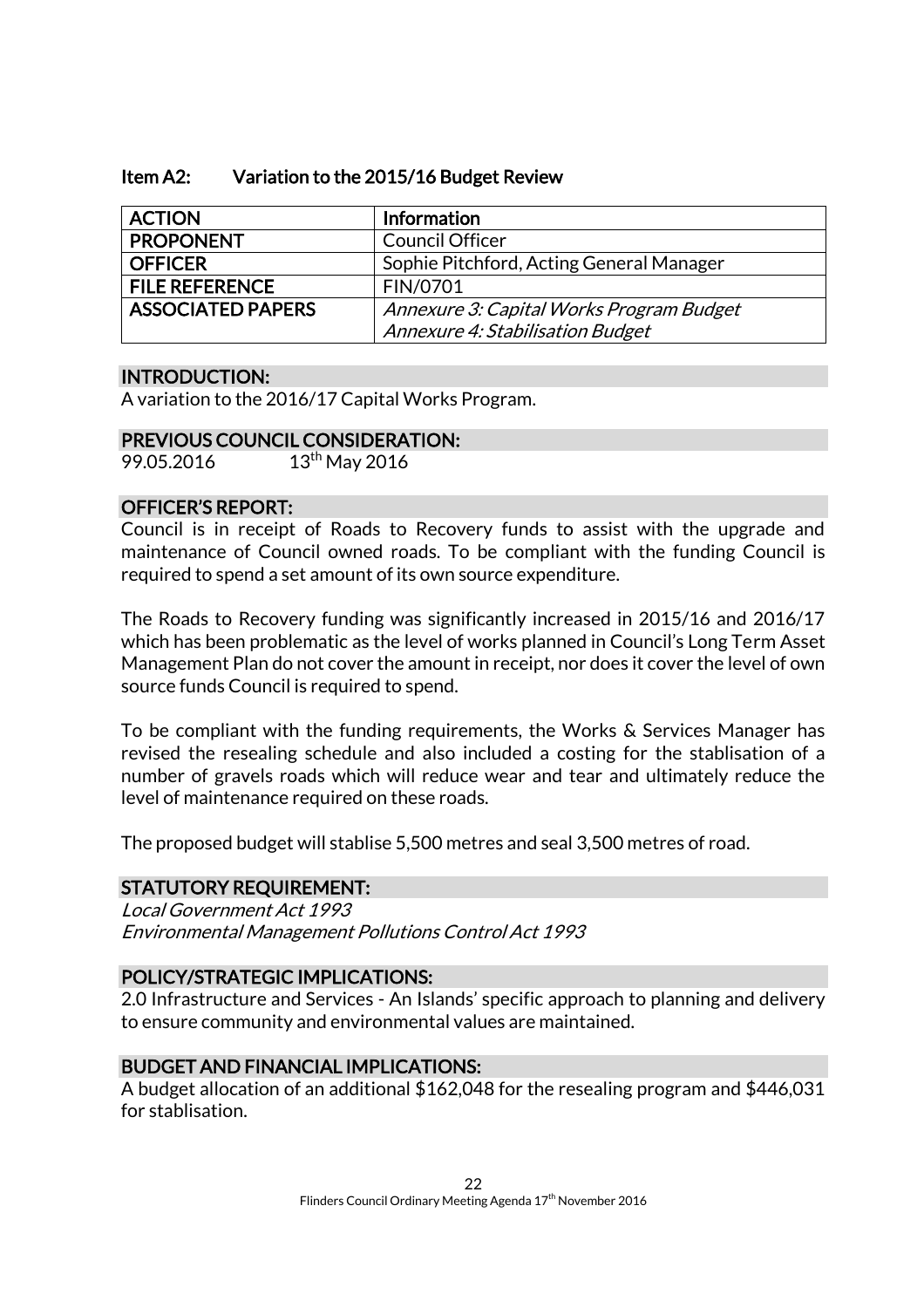#### RISK/LIABILITY:

Not spending the required level of our own source expenditure would place Council in breach of the Roads to Recovery funding guidelines and potentially jeopardise ongoing funding.

# VOTING REQUIREMENTS:

Absolute Majority

#### OFFICER'S RECOMMENDATION:

That Council agrees to an additional allocation of \$608,079 to the 2016/17 Capital Works Program.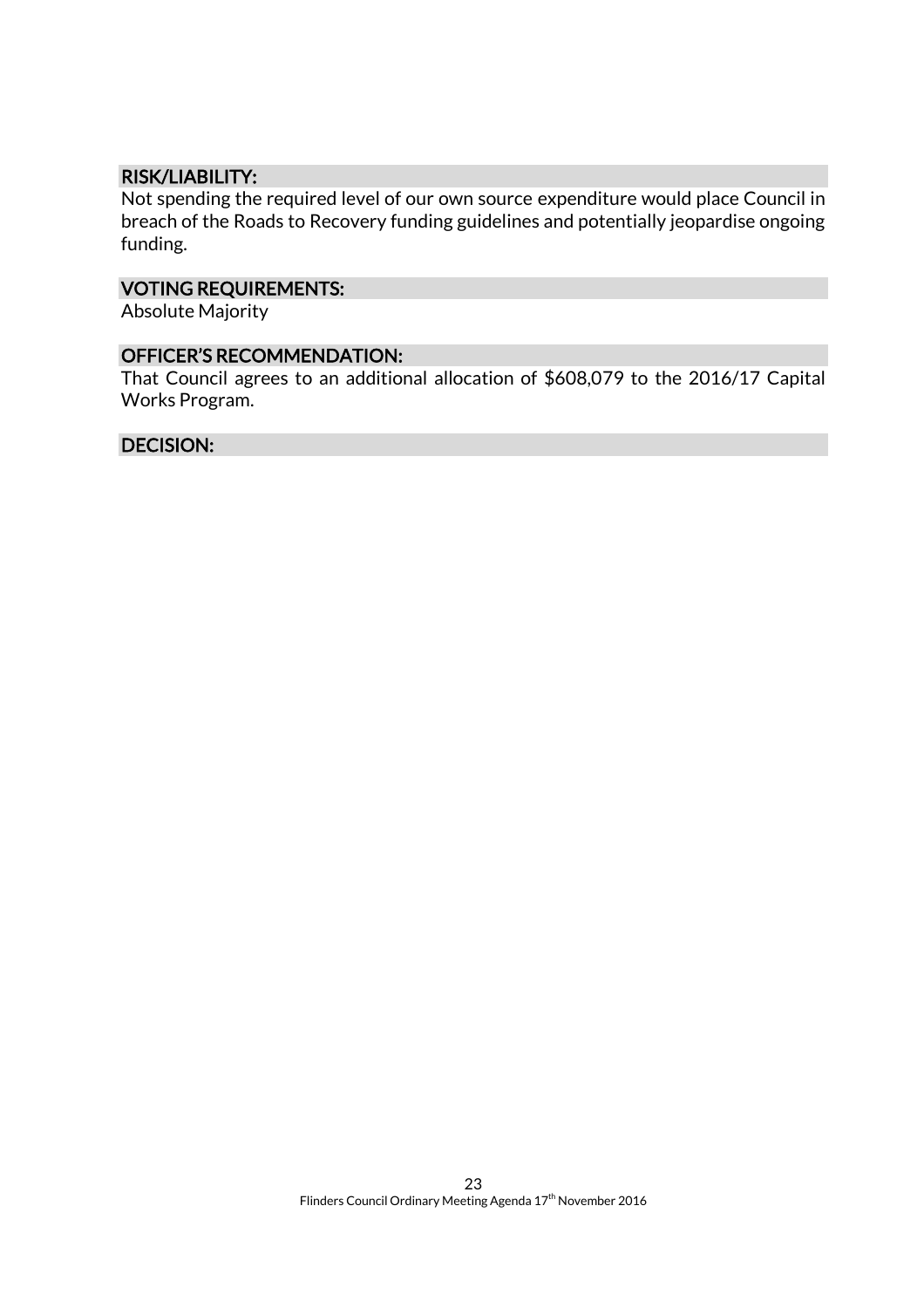| <b>ACTION</b>            | <b>Decision</b>                               |
|--------------------------|-----------------------------------------------|
| <b>PROPONENT</b>         | Council Officer                               |
| <b>OFFICER</b>           | Sophie Pitchford, Acting General Manager      |
| <b>FILE REFERENCE</b>    | FIN/0701                                      |
| <b>ASSOCIATED PAPERS</b> | Annexure 5: Capital Works Funding Opportunity |

# Item A3: Northern Tasmania Economic Stimulus Package Loan Scheme

#### INTRODUCTION:

On the 27<sup>th</sup> September 2016 the State Government launched its Accelerated Local Government Capital Program (ALGCP) as a part of the Northern Economic Stimulus Package.

Under the ALGCP, the Government will enter into partnerships with participating councils to bring forward up to \$60 million of infrastructure investments, which will be financed by new borrowings at no cost to participating councils.

Council has an opportunity to present a Business Case identifying key projects in Council's Long Term Asset Management Plan that may be eligible under the stimulus package.

# PREVIOUS COUNCIL CONSIDERATION:

6<sup>th</sup> October 2016 Council Workshop 270.10.2016 and 270.10.2016 20<sup>th</sup> October 2016 Council Meeting

# OFFICER'S REPORT:

In line with Council's Strategic Plan, a number of projects have been identified that meet the Northern Tasmania Economic Stimulus Package criteria; these projects are:

- A putrescible cell for waste management at the landfill site (Whitemark);
- BBQ and Public Toilets at the North East River;
- BBQ and Public Toilets at Cameron's Inlet;
- The development of the Lagoon Road block (access and amenities);
- The 'stabilisation' of Council gravel roads;
- Bridge Railing Replacement Program; and
- Township Footpaths Program.

A Business Case will be developed that will as a minimum:

- Provide a detailed description of each project;
- Detail expected capital costs and the timing of cash outflows;
- Detail the planned original project delivery timing and proposed new delivery timing;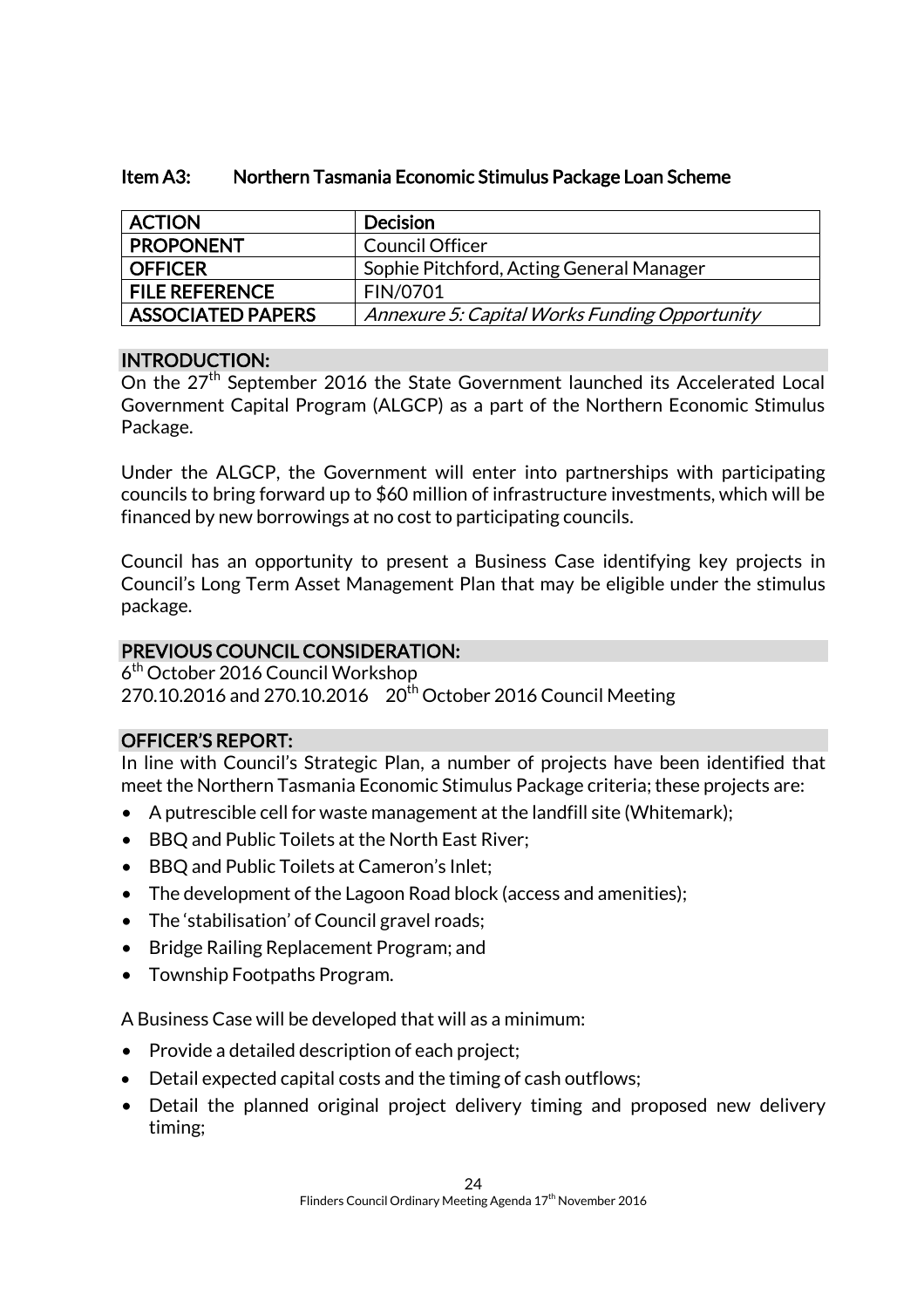- Provide a summary of expected employment opportunities and the anticipated economic impacts;
- Detail the planned procurement process and timing, including the commencement date of construction;
- Provide information regarding the period for which interest support is being requested and the amount of that assistance (based on the loan repayment schedule); and
- Any other relevant information that supports the funding application.

Council has been provided with a unique opportunity to fund projects on an interest free basis which will accelerate investment returns as the funding will not need to be allocated from Council's reserves until the loan falls due.

# STATUTORY REQUIREMENT:

Local Government Act 1993

#### POLICY/STRATEGIC IMPLICATIONS:

4.0 Strategic, Efficient and Effective Organisation - Responding to risks and opportunities.

4.3 Ensure Council meets its statutory obligations and manages corporate and community risk.

4.3.21 An integrated and strategic approach to financial and asset management.

4.3.21.1. Maintain a long-term financial plan in accordance with the Local Government Act 1993.

#### BUDGET AND FINANCIAL IMPLICATIONS:

Preservation of Council's reserves until loans fall due which will provide greater returns in the short-term.

#### RISK/LIABILITY:

Nil

# VOTING REQUIREMENTS:

Absolute Majority

#### OFFICER'S RECOMMENDATION:

That Council makes application to the Accelerated Local Government Capital Program for the loan to undertake the projects identified in the report.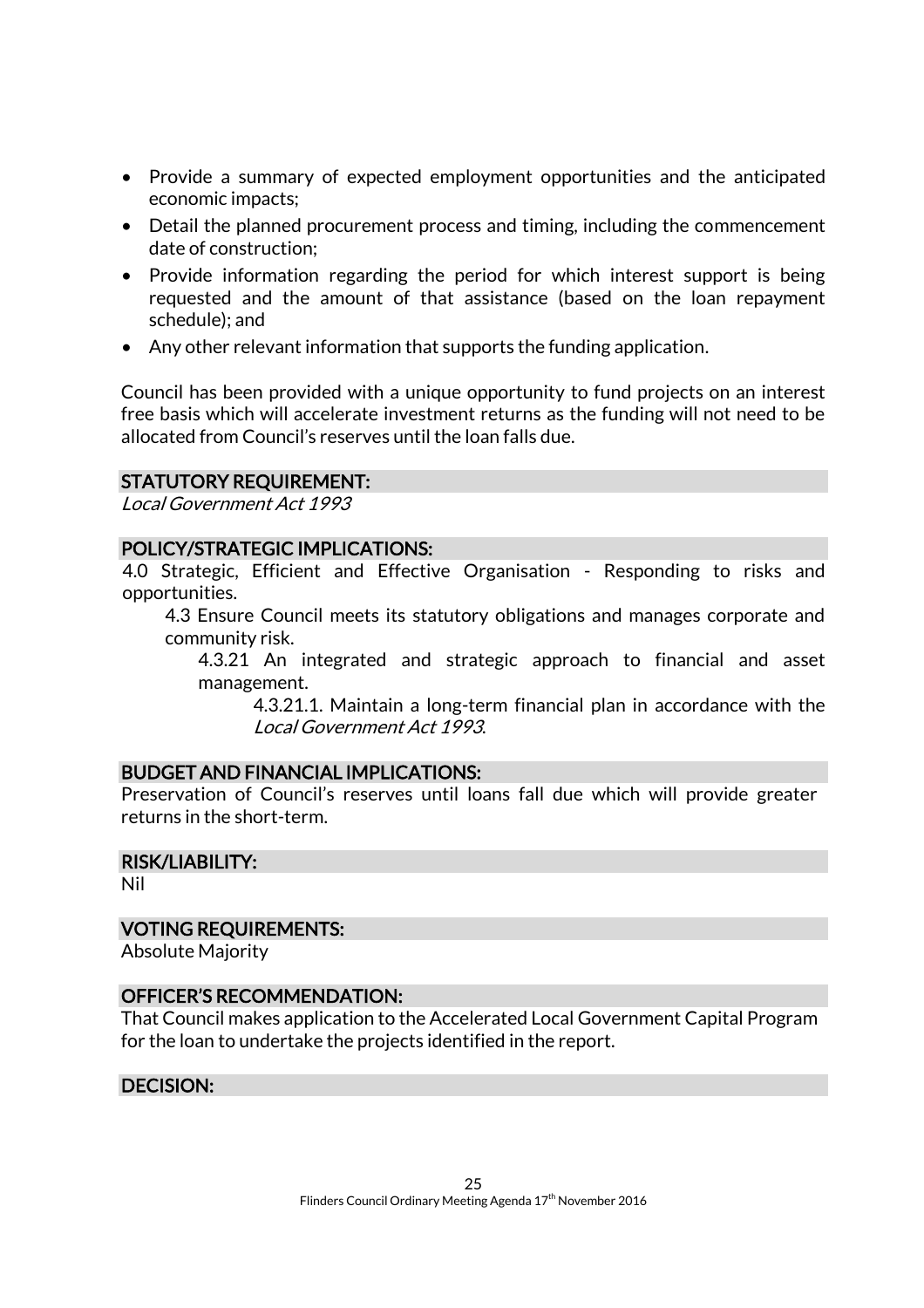# B. DEVELOPMENT SERVICES AND PLANNING APPLICATIONS

Pursuant to Section 25 of the Local Government (Meeting Procedures) Regulations 2005 the Council will now act as a Planning Authority under the Land Use Planning and Approvals Act 1993.

### Item B1: Development Application – (North East River Pty. Ltd.)

| <b>ACTION</b>            | Decision                                           |
|--------------------------|----------------------------------------------------|
| <b>APPLICANT</b>         | North East River Pty. Ltd.                         |
| <b>OFFICER</b>           | James Ireland (consultant town planner)            |
| <b>APPROVED BY</b>       | Karin Van Straten (senior consultant town planner) |
| <b>FILE REFERENCE</b>    | DA2016/030                                         |
| <b>ASSOCIATED PAPERS</b> | Annexure 6: Title                                  |
|                          | <b>Annexure 7: Site and Elevation Plans</b>        |
|                          | Annexure 8: Representation                         |

| Proposal:                | Private landing ground (hangar)                                                                                                                                                   |  |
|--------------------------|-----------------------------------------------------------------------------------------------------------------------------------------------------------------------------------|--|
| Location:                | North East River Road, Palana (CT: 115104/1)                                                                                                                                      |  |
| Zoning:                  | Rural Zone                                                                                                                                                                        |  |
| Special<br>Areas:        | None                                                                                                                                                                              |  |
| Representations:         | One                                                                                                                                                                               |  |
| Statutory<br>Timeframes: | Date Received: 20/9/16<br>Advertised: 29/9/16<br>Closing date for representations: 13/10/16<br>Request for further information: not required<br>Decision due: 18/11/16 (extended) |  |

#### INTRODUCTION:

#### Subject Site

The subject site is a 99.41 ha lot on the south side of North East River Road in Palana. It has frontage of 1730.31m and a depth of 1261.77m. The site is generally flat, and part cleared, part scrub and part forest. No further clearing is required for the proposal. To the east, west and south is Parks and Wildlife land. To the north across the road is a similar sized vacant lot, privately owned.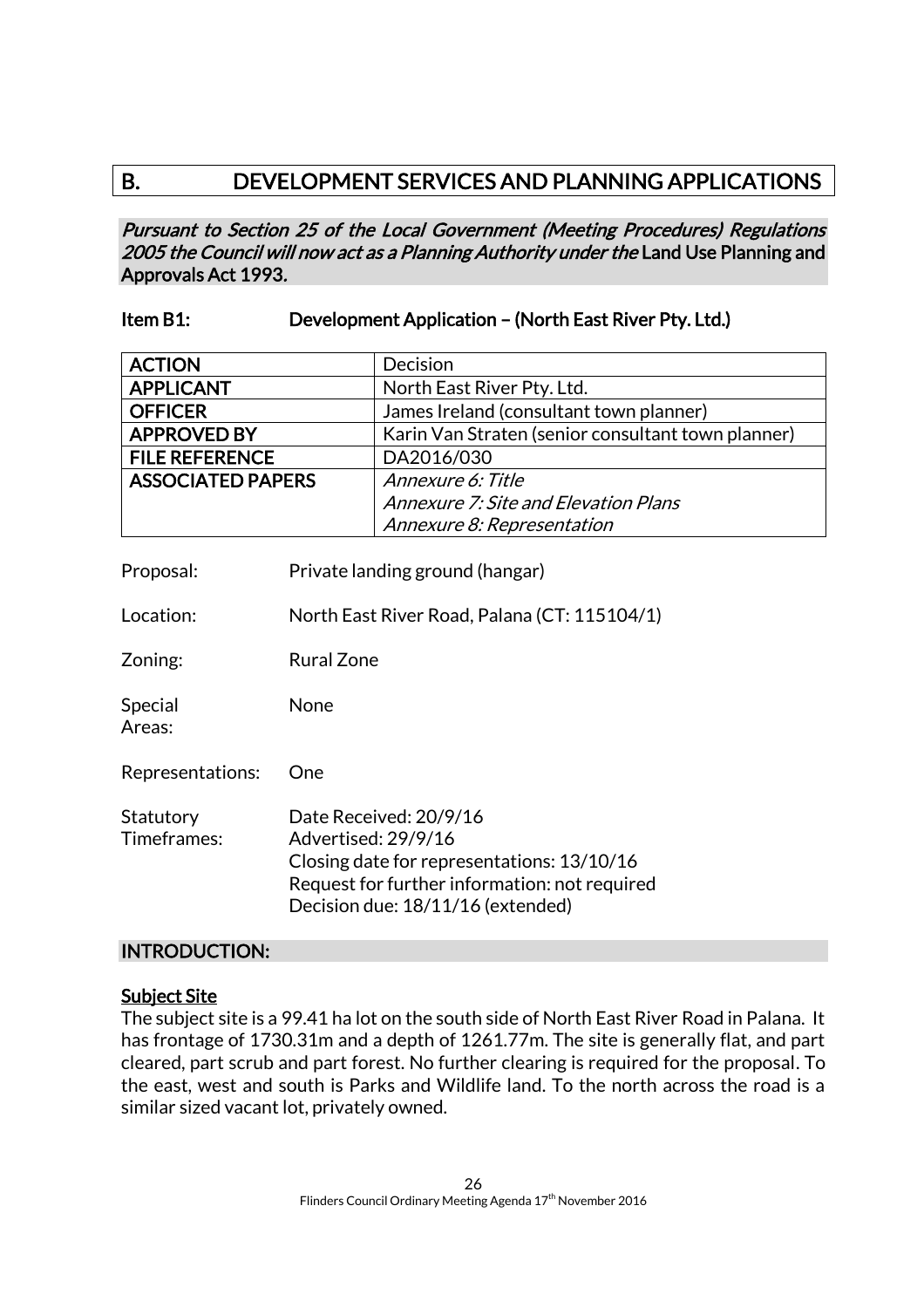# The Proposal

A 300 $\mathrm{m}^2$  gable roof shed is proposed (20m by 15m and 5.5m high), to be used as a hangar for the existing private landing ground on the site. The hangar is 220m from the North East River Road frontage and 305m from the rear boundary. It has sliding doors in one side and a bathroom inside.

The landing ground has existing use rights. When the property changed hands in 2002, the standard 337 issued stated that a permit had been issued for the site, but Council has no further details. The landowner has made a statutory declaration that the permit in question was for a landing ground and dwelling (the dwelling was obviously not built) and that the landing ground use has been continuing since then until the present day.

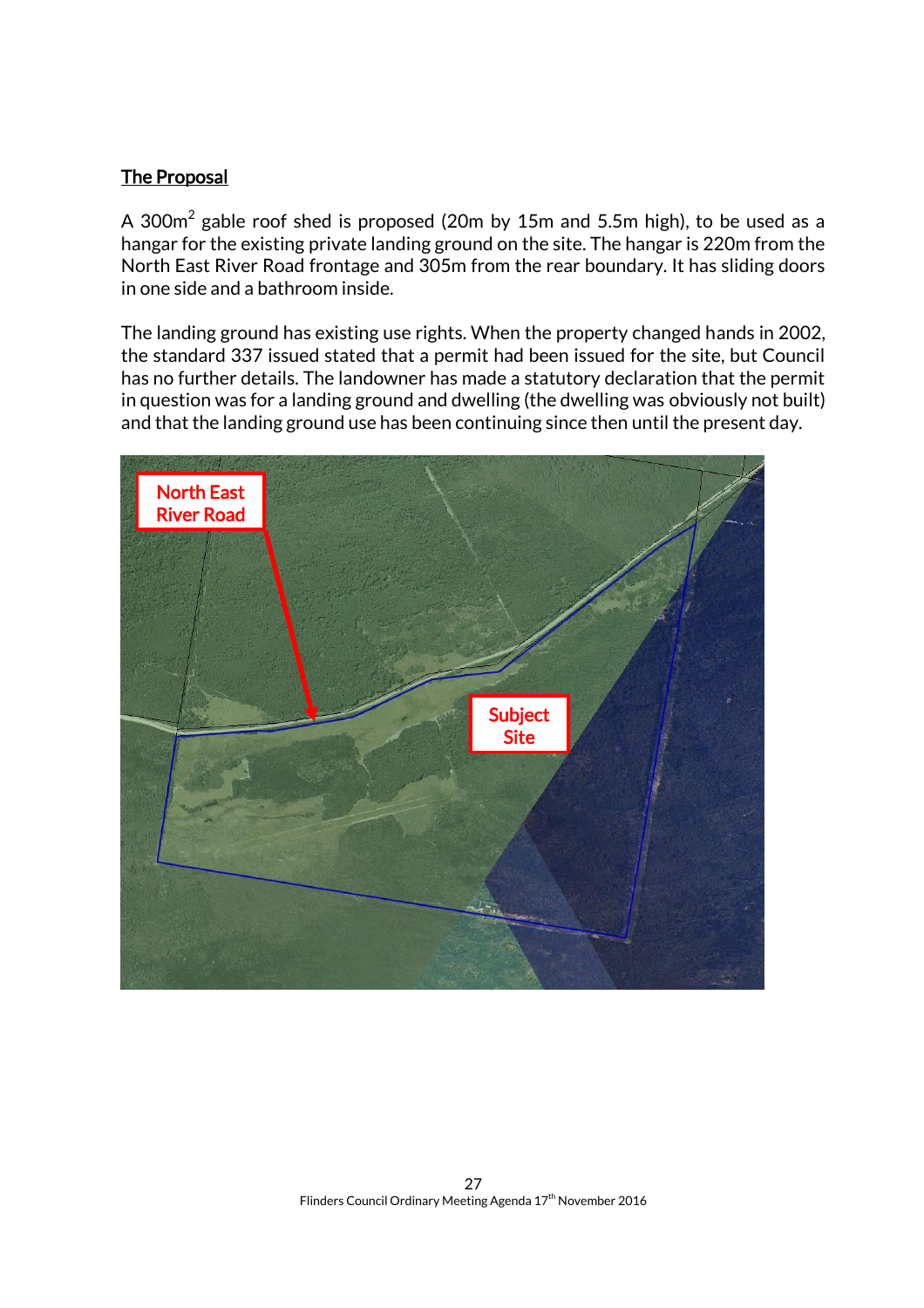

# OFFICER'S REPORT:

# Assessment Against the Planning Scheme

The Flinders planning scheme is organised into seven parts. Assessment is required under the following parts:

- Part 3 Consideration of Applications for Planning Permits (3.10). This includes consideration of Part 5 – Zoning.
- Part 6 Use and Development Principles

#### Part 3 – Consideration of Applications for Planning Permits (3.10)

Council shall take into consideration the following:

1. the objectives, the intent of the zone, use and development principles, any development plan affecting the land and any relevant development standards or other relevant requirements of the Scheme;

#### An assessment is provided below. Note that there is no applicable development plan.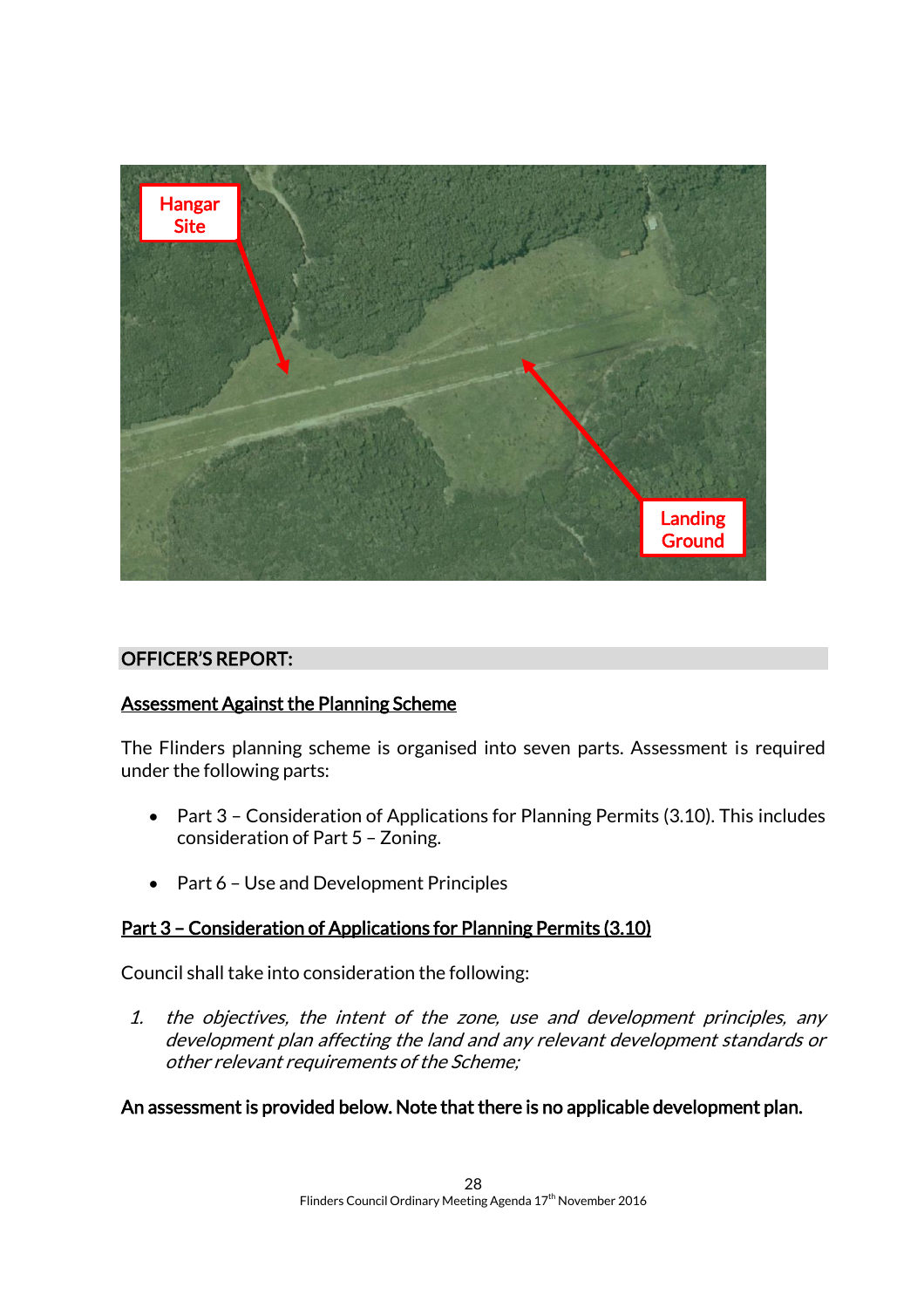# 5.8.1 Zone Intent

- (a) The Rural Zone on Flinders Island is intended to maintain the existing rural character of the island which is typified by a pattern of areas of open farmland, typically with shelter belts of remnant vegetation, interspersed with irregular areas of native vegetation and substantial unspoiled landform. On other islands within the Planning Area the zone is intended to preserve the existing character which displays minimal signs of European occupation.
- (b) Use and development in the Rural Zone is intended to accommodate agricultural uses and development predominantly, with some compatible non-agricultural uses and development in appropriate circumstances, including tourist operation and rural industries. Forest plantations may be appropriate where they do not adversely affect the character of an area or detract from important views.

COMMENT: The subject site is characterised in part by *'open farmland'* and in part by 'irregular areas of native vegetation and substantial unspoiled landform'. The proposed building is within this open farmland area and maintains its character.

#### 5.8.2 Desired Zone Character and Zone Guidelines

- (a) The use or development of small existing rural lots for the purpose of residential living shall only be approved where such use or development is compatible with any existing or potential agricultural use of that land or surrounding lands.
- (b) Use or development should enhance the rural character of the zone. Buildings should be substantial distances from the road frontage and apart, unless inappropriate for operational or topographical reasons. Where land clearance is undertaken it should be visually sympathetic; important trees (or stands of trees) should be retained, important hilltop locations should not be cleared and location of trees and shrubs along fence lines, property boundaries, watercourses and at property entrances is encouraged. Buildings and structures for aquaculture should be sited with regard to the protection of coastal scenery and compatibility with recreational use of the coastline.
- (c) Land use or development and management practices shall be environmentally appropriate and shall avoid contamination or despoliation of the land, ground water, water courses, shore-lines, lagoons and marshes. Sand-dunes and coastal vegetation and ecologically important areas shall be protected from degradation.
- (d) Forestry activities in the zone shall be in accordance with the Forest Practices Code

COMMENT: Criteria (a) is not applicable. In relation to (b), and in addition to the discussion under the zone intent section, the building is a substantial distance from the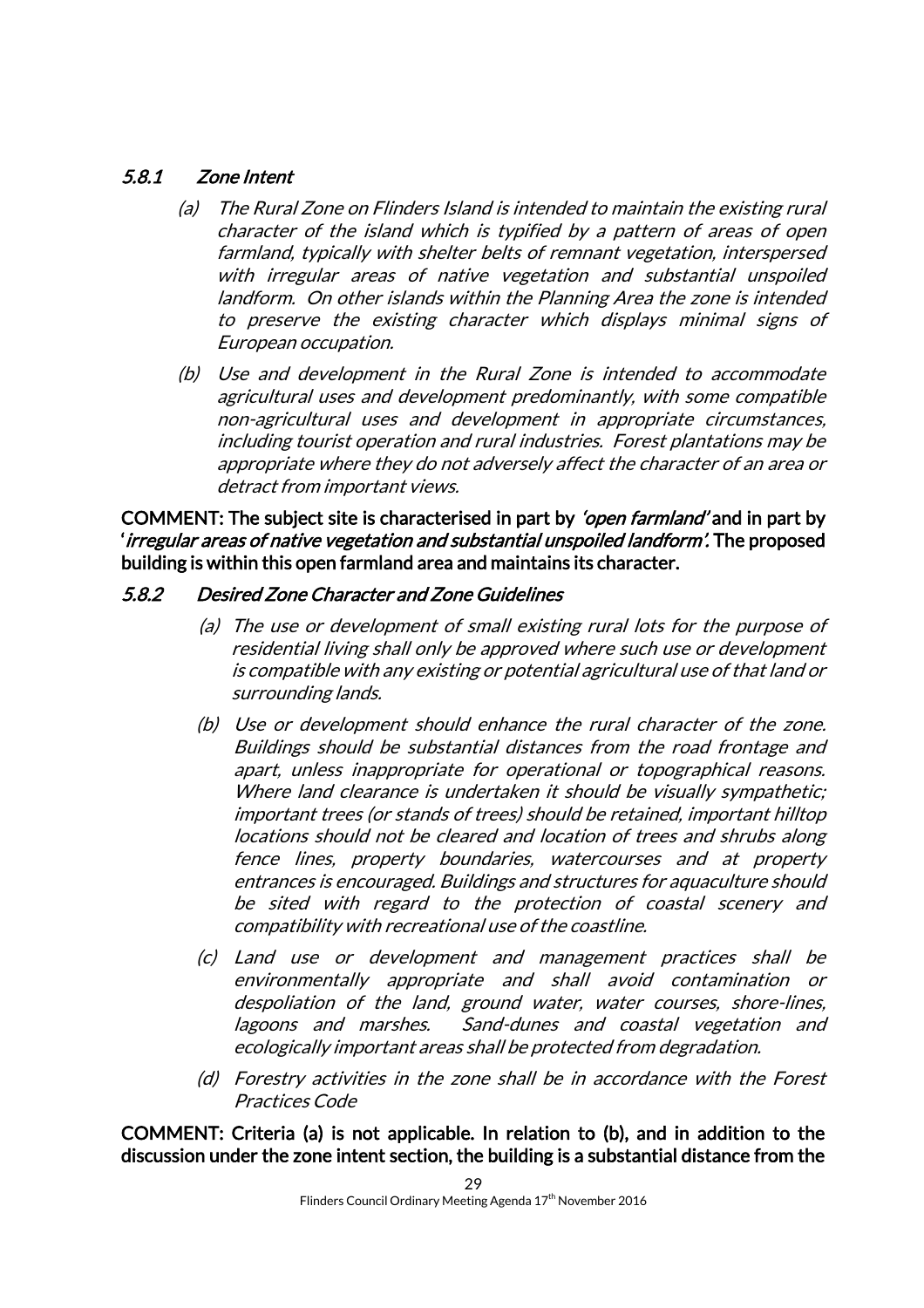road frontage (220m). In relation to (c) the proposal is environmentally appropriate and is designed to avoid contamination and/or despoliation of the land via an appropriately designed on-site wastewater disposal system. All buildings are located at least 4km from the shoreline. Wastewater disposal is via an onsite wastewater disposal system. Water supply will be via rainwater collection. Criteria (d) is not applicable.

# 5.8.4 Development Standards

- (a) The maximum height of buildings is 8.0 metres unless it can be satisfactorily demonstrated that a higher structure is required for operational, topographic or other justified purposes.
- (b) Habitable buildings should be sited and designed to achieve the best solar gain or orientation that the site can provide. Where such design or orientation is not feasible other energy efficient practices, such as insulation, heat pumps or double glazing, should be considered.
- (c) Buildings shall be setback a minimum distance of 20 metres from all boundaries.
- (d) Regardless of the foregoing minimum setbacks, buildings shall be set back not less than a horizontal distance of 100m from high water mark and 40 m from a perennial watercourse.
- (e) Council may relax the setback requirement of the above clause pursuant to the provisions of Clause 3.5 of this Scheme and after giving consideration to:
	- i. The particular size, shape, contours or slope of the land and the adjoining land;
	- ii. The adjoining land and uses and zones
	- iii. The position of existing buildings and setbacks in the immediate area;
	- iv. Consideration of any representations received as a result of the notification under Section 57 of the Act.
- (f) The external walls, roof, paving and other large surface areas of buildings shall be finished with non-reflective materials and colours that harmonise with the natural landscape or shall be substantially screened by landscaping.
- $(g)$  A house on any lot which contains only class 4, 5, 6 or 7 land is discretionary and may only be approved if any existing or potential development and use of agricultural land in the vicinity is likely to receive no impact, or only minor impact from the establishment of the residence taking into account: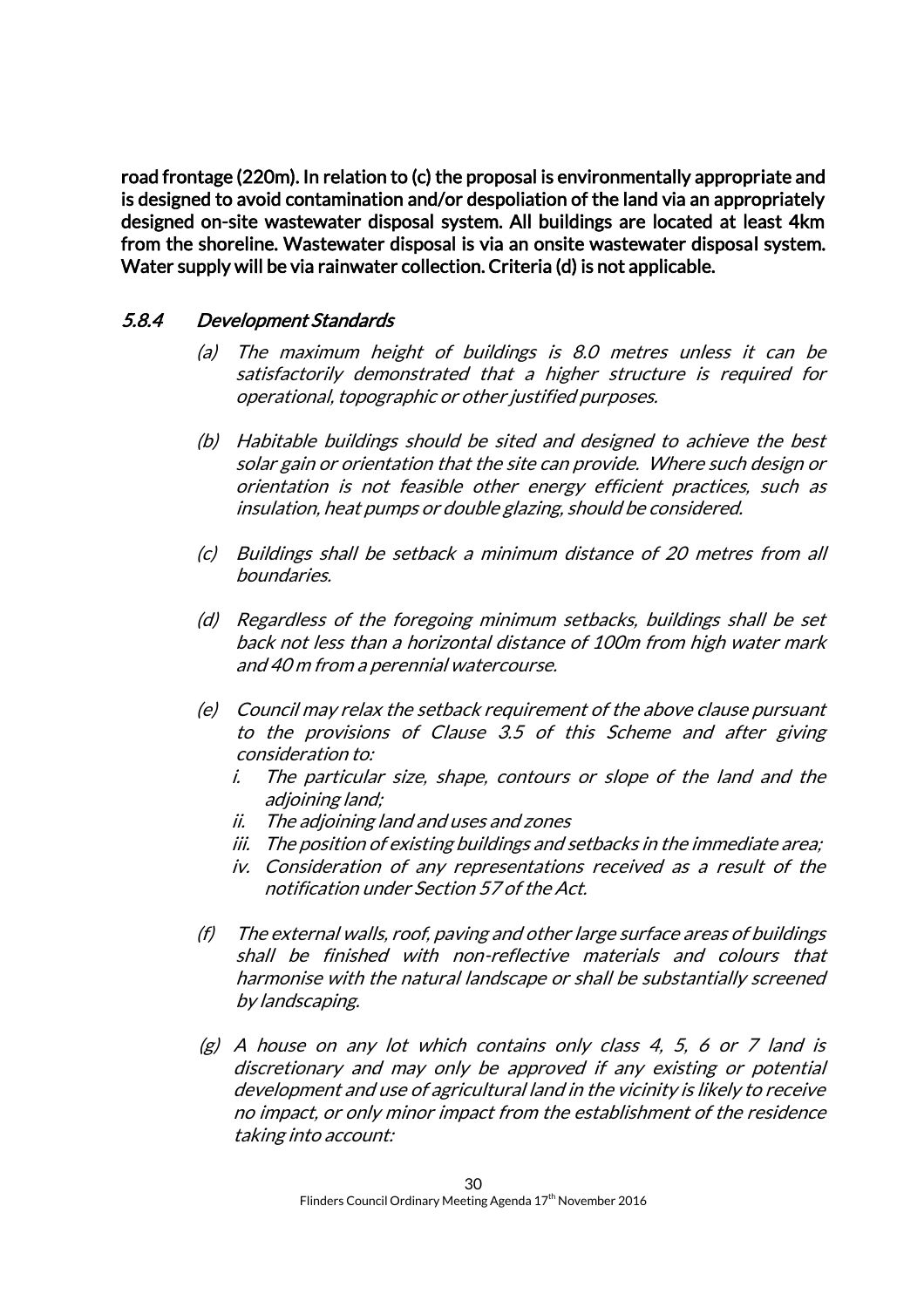- (a) The topography of the land;
- (b) The location of water catchments;
- (c) The location of neighbouring agricultural pursuits;
- (d) Buffers created by natural features;
- (e) Resource sustainability given the objective of the State Protection of Agricultural Land Policy.

COMMENT: The proposal meets requirements a), c) and d). As requirement c) is met, e) is not applicable. In relation to f), the application specifies pale eucalypt and surf mist (standard Colorbond colours) which meets this requirement. Criteria b) and g) are not applicable.

2. any relevant proposals, reports or requirements of any public authorities;

# Not applicable. None were received by Council.

3. any representations received following public notification where required under the Act;

One representation was received. Council must consider representations to discretionary applications under both the Act and the Scheme. The representation is assessed in the table below. A full copy of the representation is provided as part of the Council agenda.

| <b>Issue</b>                  | Comment                                                 |
|-------------------------------|---------------------------------------------------------|
| Site plan shows shed to be    | The site plan shows the vegetation, but describes it    |
| located on cleared ground     | as 'tea tree scrub'. The Tas Veg 3.0 mapping shows      |
| in close proximity to what is | that it is in fact eucalyptus nitida Furneaux forest as |
| E.nitida Furneaux Forest      | the representor states (shown with green shading        |
| (not shown on site plan). It  | below, note the slight misalignment with the aerial     |
| is submitted that any         | photo). The hangar site in the cleared area is also     |
| approval should be            | shown:                                                  |
| conditioned to<br>avoid       |                                                         |
| clearance of this vegetation  |                                                         |
| community, particularly       | <b>Hangar</b>                                           |
| since there is sufficient     | <b>Site</b>                                             |
| cleared<br>to<br>area         |                                                         |
| accommodatethe proposed       |                                                         |
| development.                  |                                                         |
|                               |                                                         |
|                               |                                                         |
|                               |                                                         |
|                               |                                                         |
|                               |                                                         |
|                               |                                                         |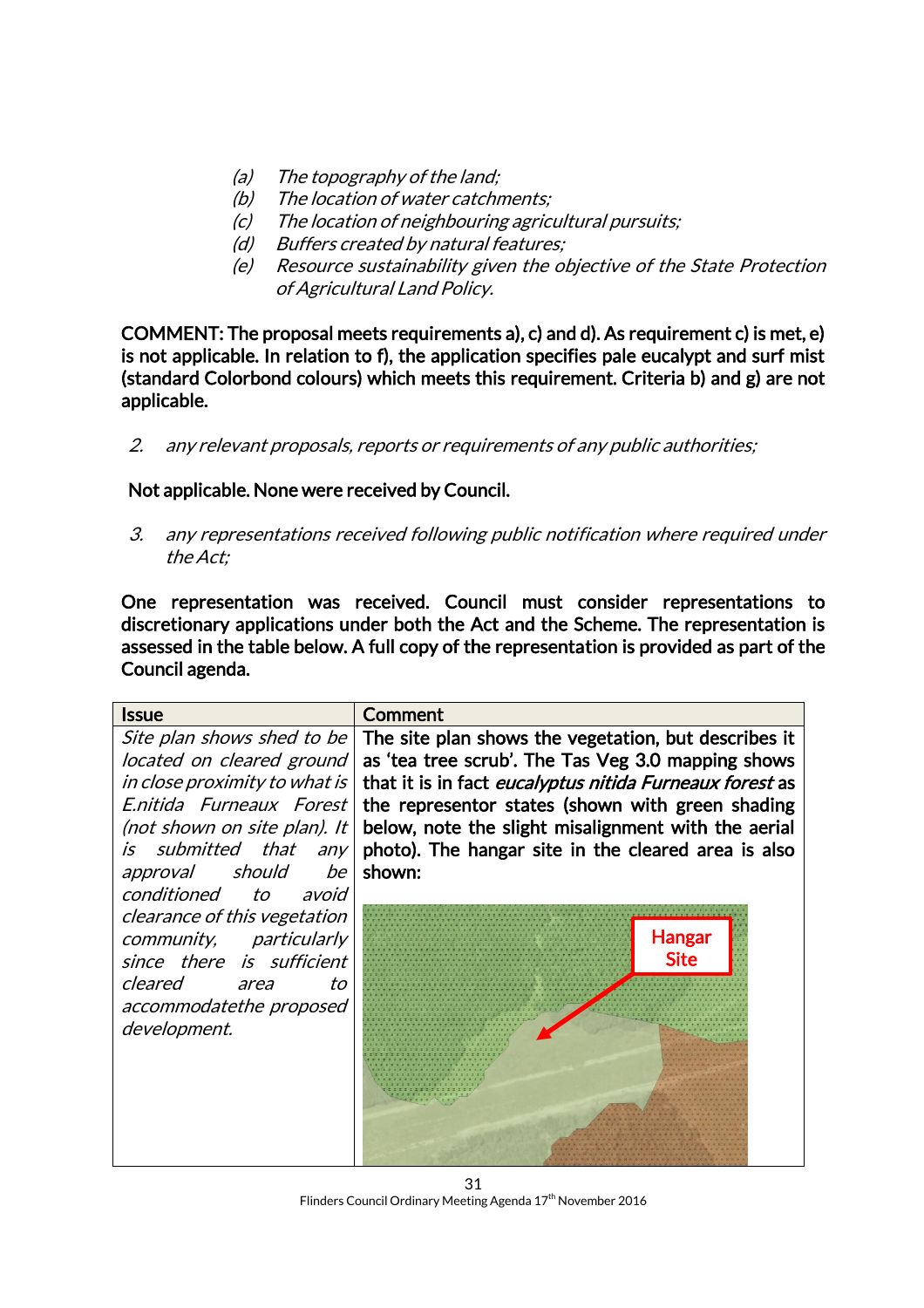|                                                                                       | The application does not propose clearance of this<br>vegetation. This is clearly shown on the site plan -<br>the vegetation is in place and the proposed building is<br>in a cleared area. It is not a threatened community.                                                                                                                                                                                   |
|---------------------------------------------------------------------------------------|-----------------------------------------------------------------------------------------------------------------------------------------------------------------------------------------------------------------------------------------------------------------------------------------------------------------------------------------------------------------------------------------------------------------|
|                                                                                       | There is no justification for a condition that prohibits<br>an action that is not proposed in the application.<br>Furthermore, planning permission is not required to<br>clear this vegetation - it could be cleared tomorrow<br>(although there is no known intent to do so).                                                                                                                                  |
| Existing building/structure<br>on the site should be<br><i>included on site plan.</i> | The building in question is understood to be a shed,<br>located approximately 260m east of the proposal.<br>Clause 3.8 of the planning scheme provides that an<br>application: 'shall contain such information as is<br>necessary for Council to determine compliance with<br>the scheme, and shall include, where applicable, the<br>following:' [one of which is a site plan, showing<br>existing buildings]. |
|                                                                                       | Whilst it is usual for a site plan to show all existing<br>buildings, if Clause 3.8 is strictly followed, the<br>building in question does not affect Council's ability<br>to determine compliance of this proposal with the<br>scheme and is therefore not applicable information<br>that <i>must</i> be on the site plan.                                                                                     |

While the concerns of the representor are noted, they did not raise any matters that alter assessment of the application against the Scheme.

- 4. whether any part of the land is subject to:
	- (a) landslip, soil instability, or erosion;

No mapped landslip or stability issues at the sites of the proposal.

(b) excessive slope;

Not applicable.

(c) ponding or flooding;

None known at the sites of the proposal.

(d) bush fire hazard;

# Not applicable.

(e) a Protected Catchment District under Water Management Act 1999; No.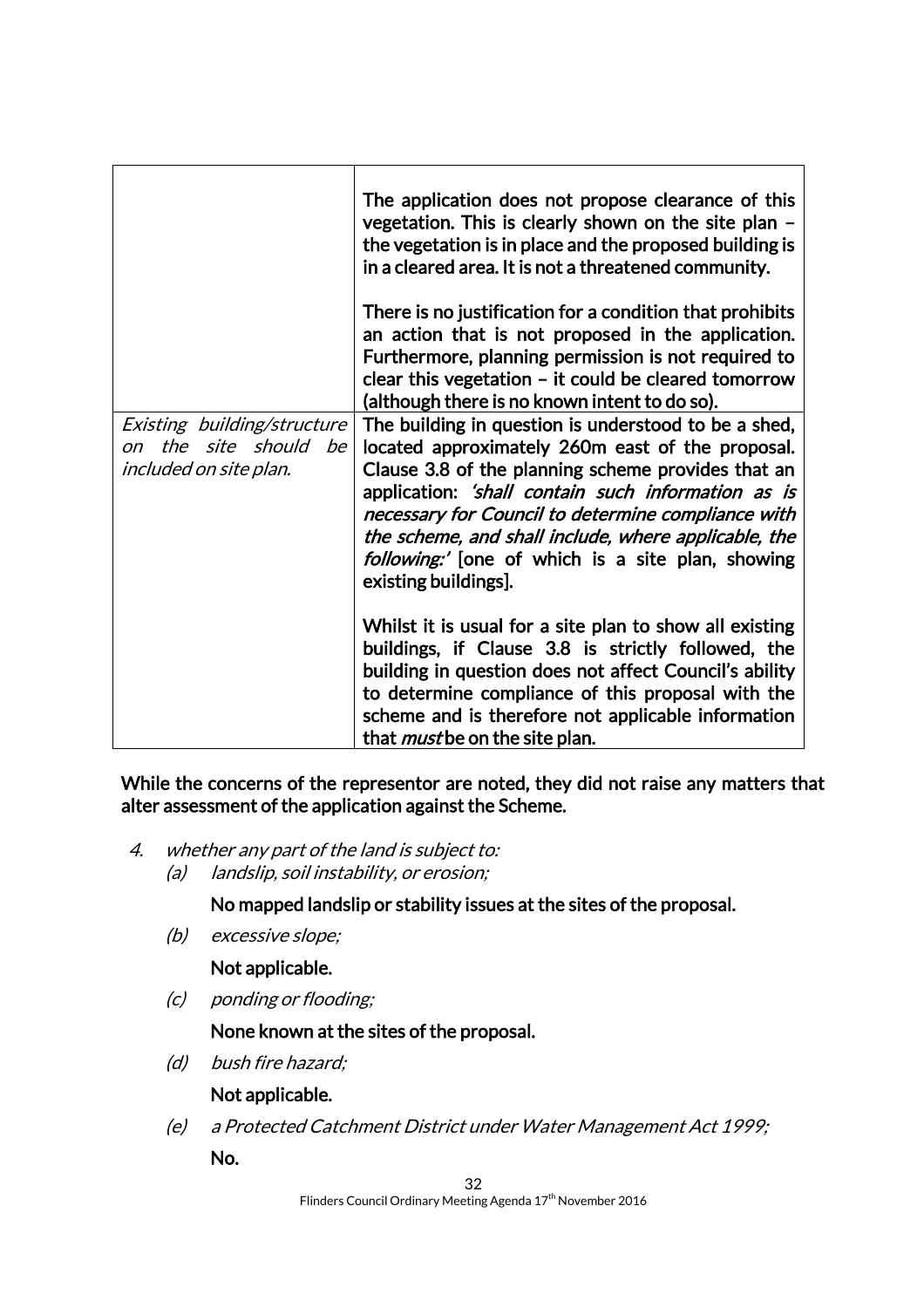(f) any Special Area Provisions in Part 7;

# Not applicable.

(g) pollution; and

#### None known.

(h) other hazards to safety or health.

# None known.

- 5. whether the proposed use or development is satisfactory in terms of its siting, size or appearance and levels of emissions in relation to:
	- (a) existing site features;

Existing site features where the proposal is located are limited to the topography.

(b) adjoining land;

The proposal is setback 220m from the nearest boundary and is located amongst tall scrub which further shields it. On this basis it is satisfactory in terms of its siting. The relatively small scale of development (a 300m $^2$  shed, 20m by 15m and 5.5m high) is satisfactory in its sighting and appearance. No emissions will be generated.

(c) the streetscape and/or landscape;

The proposal is setback from the road 220m and shielded by tall scrub. It has a very limited impact in the streetscape.

(d) the natural environment;

The natural environment is taken here as the flora and fauna on the site. The proposal will not affect any threatened communities. Vegetation removal is not proposed.

(e) items of historic, architectural or scientific interest;

None known

(f) buffer zones, attenuation areas

# None applicable.

(g) easements;

# None applicable.

(h) a water supply for firefighting purposes;

# Not applicable.

(i) any received pollution;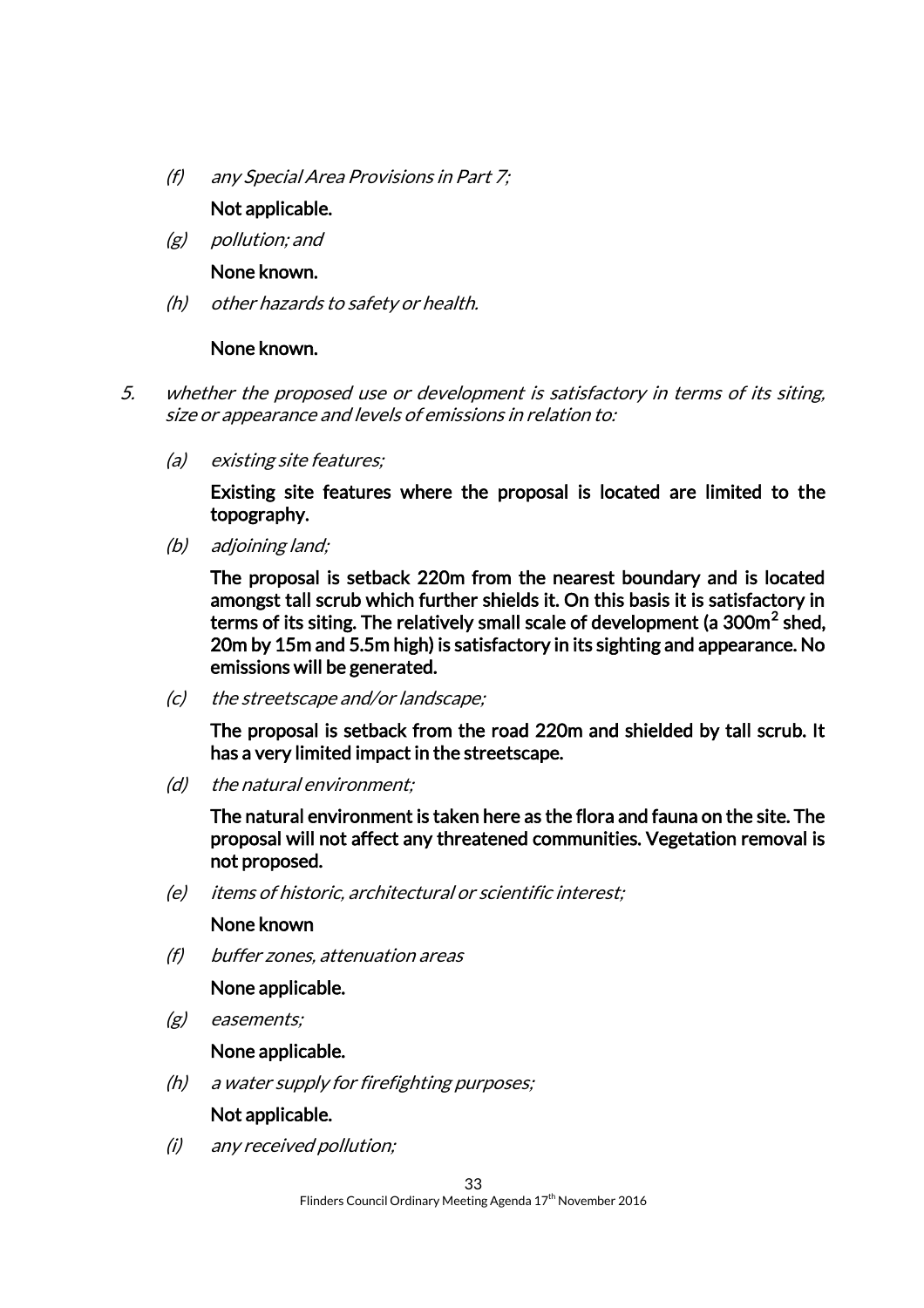#### None known.

 $(i)$  the escape of pollutants into storm drains and watercourses: and

# The proposal will not generate pollution.

(k) isolation, separation from other lands.

# Please refer to (b).

6. whether the proposed use or development will be supplied with an adequate level of infrastructure and services, and if there is any necessity to improve deficient access, roads or road junctions, water, sewerage, electricity or transport services and the like, without detriment to existing users;

No improvement needs to be made to any roads, road junctions or water, sewerage, electricity or transportation services. This part of the island is not supplied with water or sewerage infrastructure and the proposal is designed to be self-sufficient. It is therefore concluded that the proposal will be supplied with an adequate level of infrastructure and services.

7. whether the proposed use or development would adversely affect the existing and possible future use or development of adjacent land, and vice versa;

The proposal will not have an adverse effect on the use of the adjacent land. The landing ground has existing use rights.

8. the provision of adequate landscaping, amenity facilities and illumination, and the treatment of the site generally;

It is the intent of the proposal to sit within the existing natural vegetation and its removal is not required. No additional landscaping is proposed. Illumination is not specified, but it is assumed it will be limited to lighting typical of a farm or domestic use.

9. the sight distances available to and from proposed point(s) of access, together with an estimate of the speed of passing traffic;

Access will be via North East River Road, which has a speed limit if 80km/h. The existing access will be used. Based on a desktop review only, it is understood that sight distances are suitable.

10. the design and siting of the proposal to enable reduction in energy consumption through alternative energy use or reduction in demand; and

No specific effort has been made to reduce energy use, but that said, it is expected that energy use will be very low.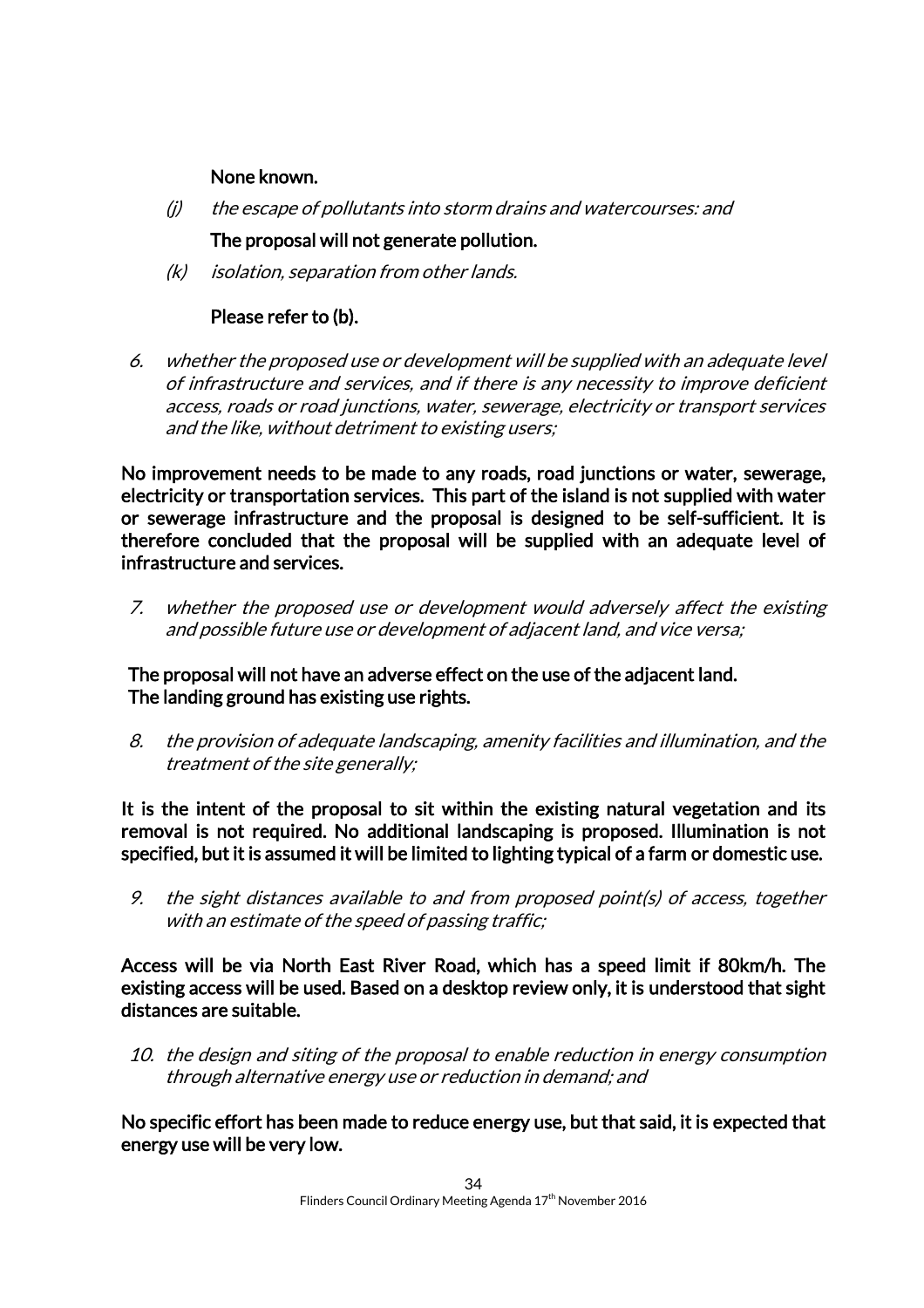11. the safety and well-being of the general public.

#### The proposal is a private undertaking - it does not pose a risk to the safety or well-being of the public.

12. Any other matter which Council is of the opinion is relevant to the particular application.

None stated.

COMMENT: In conclusion, the proposal is consistent with the consideration clauses 1- 12 under Part 3.10.

# Part 6 – Use and Development Principles

This part of the planning scheme provides general principles that development must be consistent with. Some of them are clearly not relevant to this application (for example those concerned with subdivision or quarrying) so these have been omitted for brevity. Furthermore, most have been addressed in more specific parts of this report. They are included here for completeness, but the comment will often refer to the part of the report where they are assessed in detail.

- 6.0 Use and development shall be consistent with the following principles:
- 6.1 Use
	- (a) Use or development shall not unreasonably impact on any existing or intended use of development of neighbouring land.

# COMMENT: Complies. For more detail refer to Part 3 assessment.

- 6.2 Character
	- (a) Use and development shall adequately respect the character of, and future intentions for the area in which it is to be located.
	- (c) Use or development (including public facilities and services) should adequately respect the surrounding streetscape and neighbouring use or development, particularly in relation to scale, setbacks, form (including roof shape), landscaping, materials, colours and fencing.
	- (e) Where trees are an important element in the character of an area they should be retained.

# COMMENT: Complies. For more detail refer to Part 3 assessment.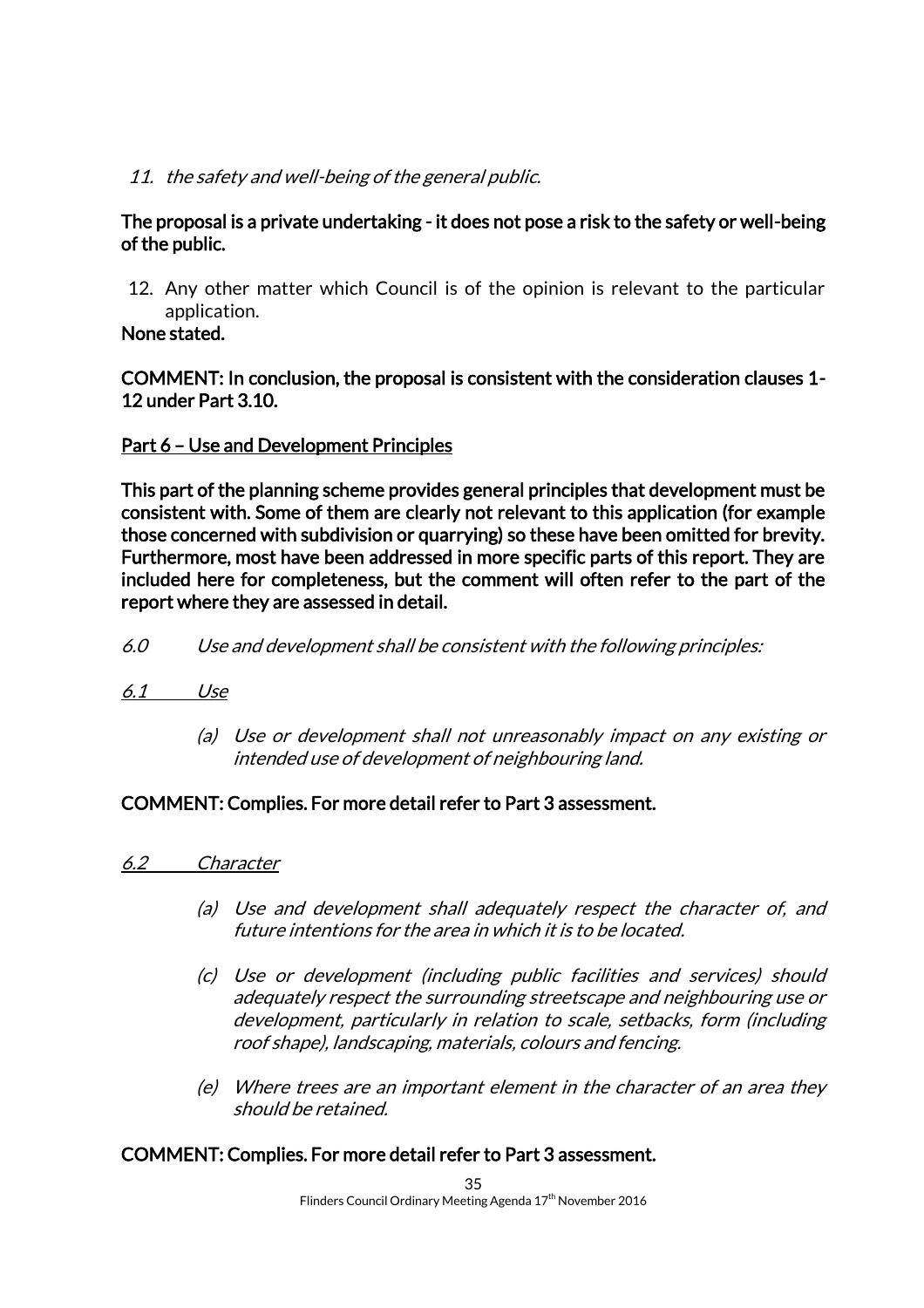#### 6.4 Environment

- (a) Use or development shall not be allowed to detrimentally affect the environment. All areas, and sensitive ecological and/or visual areas in particular, shall be developed in a manner and to an extent which is consistent with the protection of the values of the area.
- (b) Use or Development and land management practices shall be directed towards achieving environmental sustainability, biodiversity and ecological balance, and avoiding environmental damage such as soil erosion, coastal dune erosion, loss of important animal and plant species and increases in vermin populations.
- (c) Use or Development shall not be located in areas of unacceptable risk (eg. from fire, flood or landslip). In situations where risk may exist, use and development shall be appropriately sited and designed to provide an acceptable level of protection and safety for future users. In particular.
	- i. Lands subject to flood risk are those subject to a greater than one in a 100 year flood interval (1% probability), and land, the natural surface level of which is below 3 metres Australian Height Datum (AHD); and
	- ii. Land which comprises soils of known or suspected instability, has a slope greater than 1 in 4, or is filled or reclaimed land, are deemed to constitute an unstable land hazard; and
	- iii. Use and development in bushfire prone areas will comply with the provisions of Schedule 7 Development in Bushfire Prone Areas or some other provisions acceptable to Council and the Tasmania Fire Service.
- (f) Use or development shall be of a suitable form and siting to avoid any adverse impact on any watercourse and vice versa. Use or development (including the siting of effluent disposal systems) shall be setback a minimum of 40 metres, or such distance as is required, from a watercourse to avoid degradation of water quality.

#### COMMENT: Complies. For more detail refer to Part 3 assessment.

#### 6.6 Access and Parking

(b) All Use or Development shall provide satisfactory pedestrian and vehicular access which is suited to the volume and needs of future users.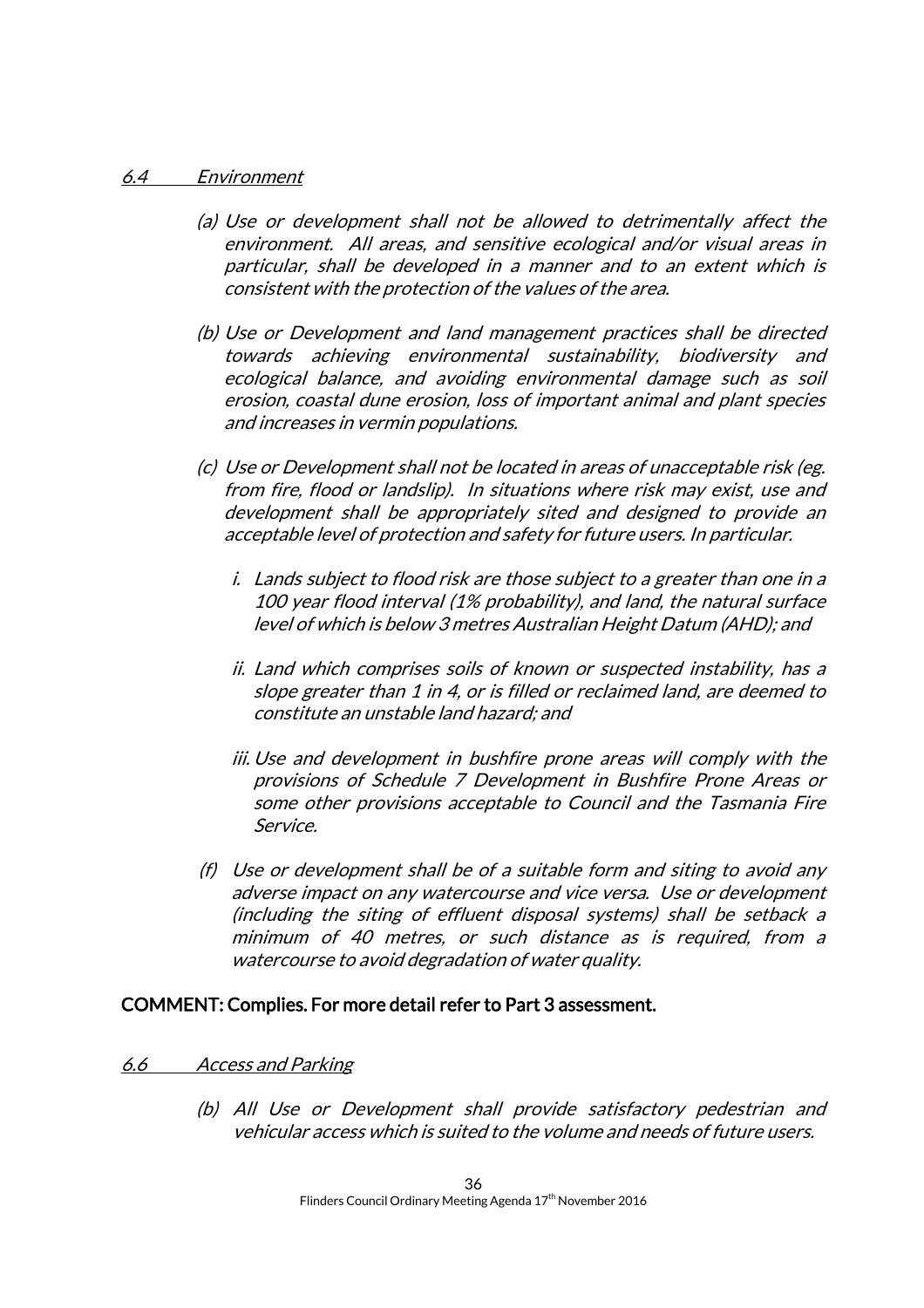- (c) Buildings and spaces intended for public access shall provide for satisfactory use and access by the disabled; the requirements of the Building Regulations in relation to AS1428.1-1988 shall be met.
- (d) Road widths shall be appropriate to the road function, expected traffic type and volume, and future subdivision potential of the subject and surrounding land.
- (h) New Use or Development shall provide a suitably constructed driveway of a width to provide for the safe ingress and egress of the anticipated volume of traffic associated with the Use or Development
- (i) New Use or Development shall provide adequate car parking to provide for the demand it generates and shall be capable of being safely accessed.
- (k) New Use or Development in Bushfire Prone Areas will require access that complies with the provisions of Schedule 7, Development in Bushfire Prone Areas.

#### COMMENT: Complies. The existing access is to be used. Ample car parking is available on the site for the use.

#### 6.7 Services

- (a) Use or Development shall be provided with adequate and appropriate services which are suited to the lifestyle requirements of people, the nature of the location, and the ability of the community to provide.
- (c) In areas not serviced with water use or development shall provide adequate water supply and effluent disposal systems. Each dwelling shall provide a potable water storage facility (minimum capacity of 40kl) to provide for the anticipated number of occupants, and a wastewater disposal system approved by the Council's Environmental Health Officer
- (e) Use or Development shall be appropriately sited, designed and constructed to avoid conflict with service mains (including telephone, power, sewer, water and irrigation channels/pipelines). Buildings shall not be erected over any service main or within any easement providing for same whether utilised or not.
- (g) Servicing systems shall use adequate and appropriate design methods and materials to ensure an acceptable life span and allow for adequate maintenance requirements.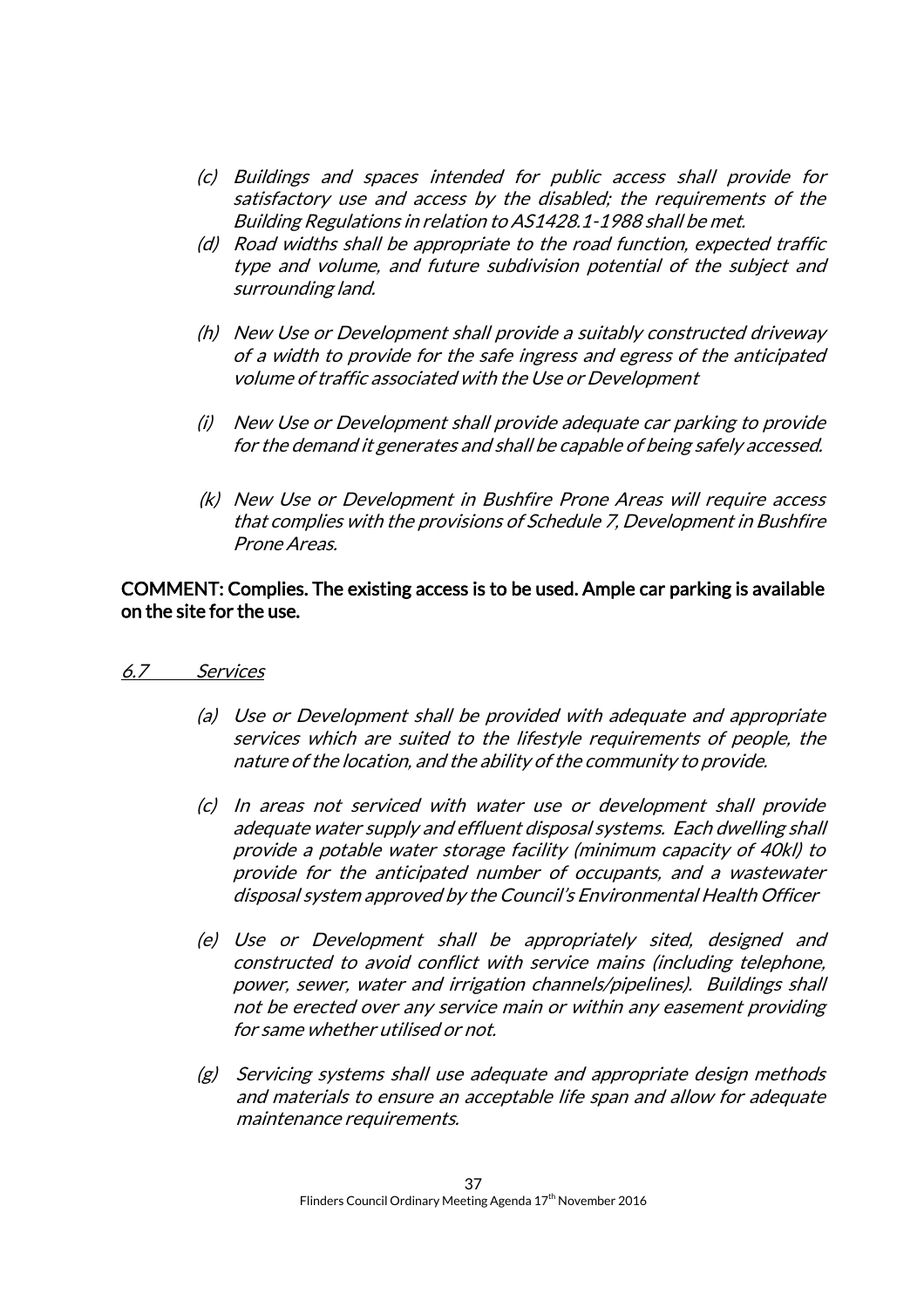(g) Use or Development shall optimise efficiency in the use of energy and resources. In particular, land should be subdivided on a generally sequential basis (ie. one area is substantially developed before the next is subdivided), common trenching should be used for different services where appropriate, and solar access maximised.

### COMMENT: Complies. For more detail refer to Part 3 assessment.

#### 6.8 Social Interest

- 1. Use or Development should demonstrate how it suits the community interest.
- 2. Use or Development shall have adequate and appropriate types and levels of access to social facilities and services (eg. shops, government agencies, telecommunication, health services and educational facilities).

COMMENT: In relation to part 1, this is a private undertaking and has no direct affect on the community interest. In relation to part 2, the proposal does not involve residential accommodation so the servicing level is appropriate.

#### 6.9 Administration.

- (b) Use or Development proposals should only be approved where the cost to the public of providing and maintaining services is not exceeded by the economic benefit of the use or development to the community.
- (c) In considering any proposal, Council shall obtain the advice and opinion of other relevant group(s), individual(s) or organisation(s) with direct interest in the proposal.

COMMENT: In relation to (b), this is a privately financed undertaking, with no cost to the public. In relation to (c), the application was notified under the statutory process.

#### STATUTORY REQUIREMENT:

The application was advertised for 14 days in accordance with the Act.

#### POLICY/STRATEGIC IMPLICATIONS:

In the Flinders Council Strategic Plan 2015, Strategic Focus Area 1: Population Growth is most relevant. It is summarised as: "Focusing on strategies, projects and policy initiatives that support the community, economic development, innovation and investment attraction."

COMMENT: The proposal is consistent with this focus area. The proposal is a project that supports the community and investment attraction.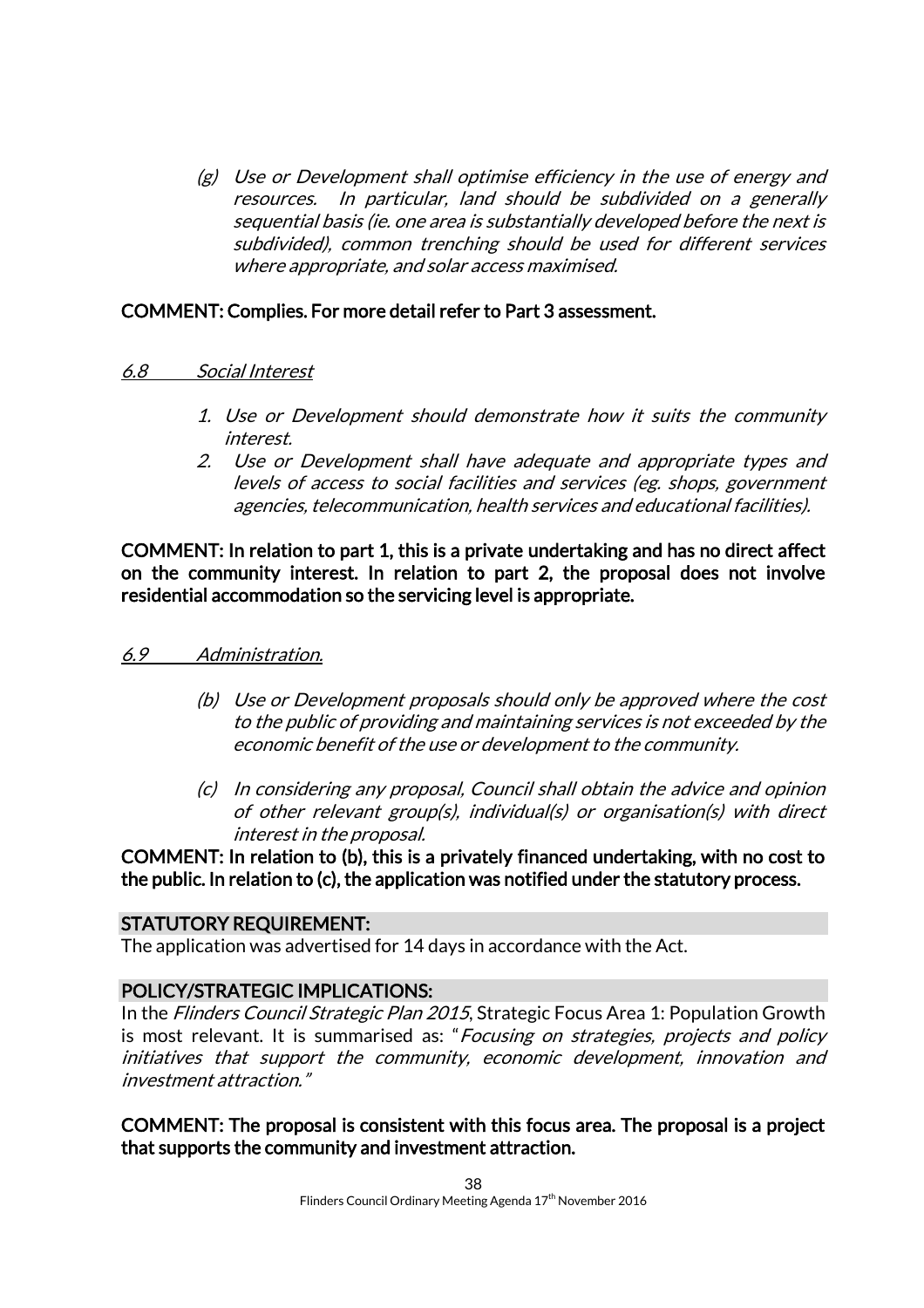# BUDGET AND FINANCIAL IMPLICATIONS:

Financial impacts are normally limited to the application process and any appeal that may be lodged against the planning authority's decision, provided statutory obligations are met.

# OFFICER'S RECOMMENDATION:

That the application for a private landing ground (hangar) in the rural zone by North East River Pty. Ltd. at North East River Road, Palana (CT: 115104/1) be APPROVED generally in accordance with the endorsed plans and subject to the following conditions:

# ENDORSED PLANS

1. The use and/or development must be carried out as shown on the endorsed plans by MSJB dated 4/9/16 to the satisfaction of the Council. Any other proposed development and/or use will require a separate application to and assessment by the Council.

# NO HUMAN HABITATION

2. The building must not be used for human habitation.

# Permit Notes

- A. This permit was issued based on the proposal documents submitted for DA2016/030. You should contact Council with any other use or developments, as they may require the separate approval of Council.
- B. This permit takes effect after:
	- a) the 14 day appeal period expires; or
	- b) any appeal to the Resource Management and Planning Appeal Tribunal is abandoned or determined; or.
	- c) any agreement that is required by this permit pursuant to Part V of the Land Use Planning and Approvals Act 1993 is executed; or
	- d) any other required approvals under this or any other Act are granted.
- C. This permit is valid for two (2) years only from the date of approval and will thereafter lapse if the development is not substantially commenced. A once only extension may be granted if a request is received within 6 months after the expiration date.

# Other Approvals

- D. This permit does not imply that any other approval required under any other bylaw or legislation has been granted. At least the following additional approvals may be required before construction commences:
	- a) Building permit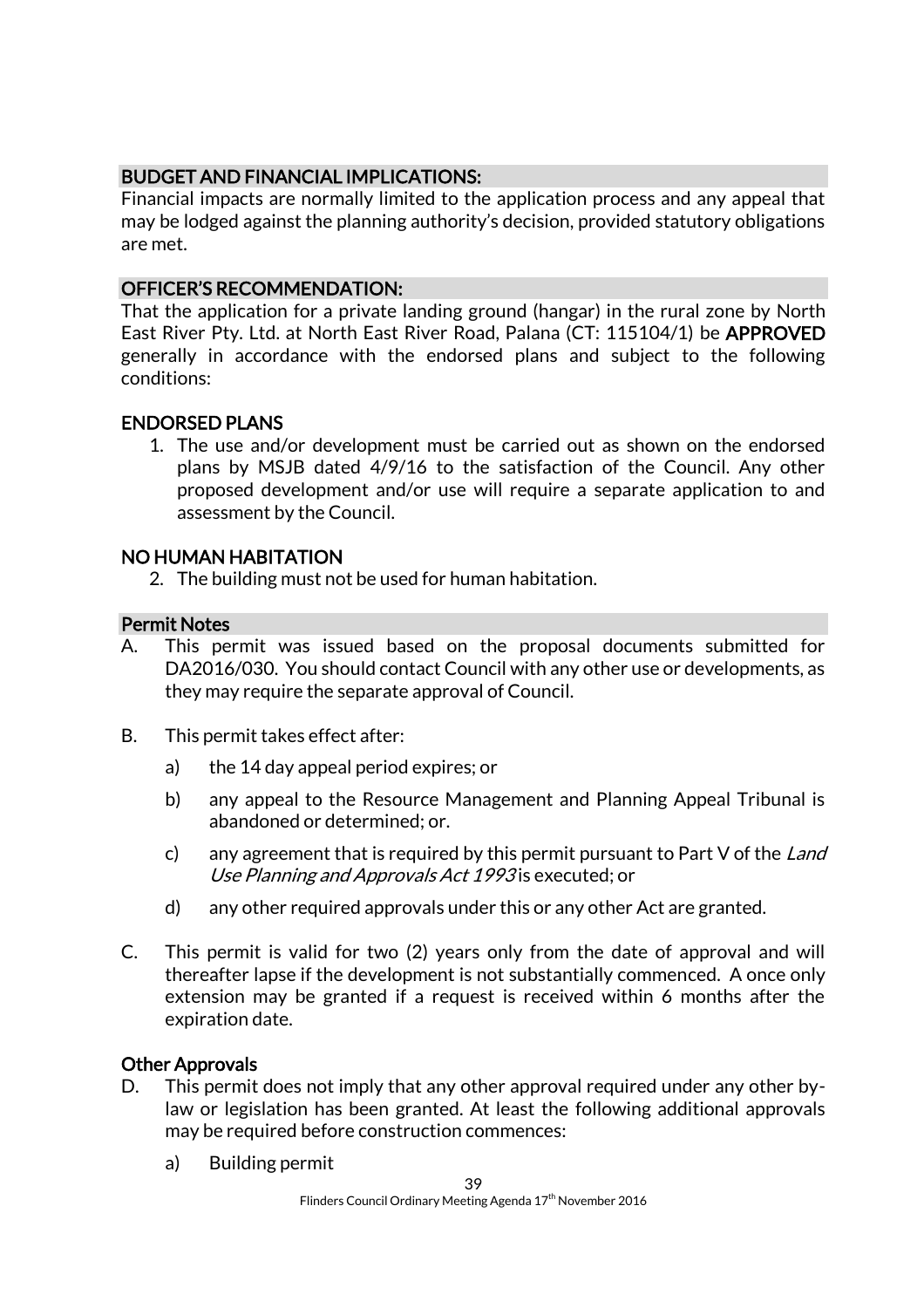b) Plumbing permit

# Restrictive Covenants

E. The granting of this permit takes no account of any covenants applicable to the land. The permit holder and any other interested party, should make their own enquires as to whether the proposed development is effected, restricted or prohibited by any such covenant. If the proposal is non-compliant with any restrictive covenants, those restrictive covenants should be removed from the title prior to construction commencing or the owner will carry the liability of potential legal action in the future.

# Appeal Provisions

F. A planning appeal may be instituted by lodging a notice of appeal with the Registrar of the Resource Management and Planning Appeal Tribunal. A planning appeal may be instituted within 14 days of the date the Corporation serves notice of the decision on the applicant. For more information see the Resource Management and Planning Appeal Tribunal website [www.rmpat.tas.gov.au](http://www.rmpat.tas.gov.au/)

#### Permit Commencement

G. If an applicant is the only person with a right of appeal pursuant to section 61 of the Land Use Planning and Approvals Act 1993 and wishes to commence the use or development for which the permit has been granted within that 14 day period, the Council must be so notified in writing. A copy of Council's Notice to Waive Right of Appeal is attached.

# DECISION:

The Council will now conclude its meeting as a Planning Authority under Section 25 of the Local Government (Meeting Procedures) Regulations 2015.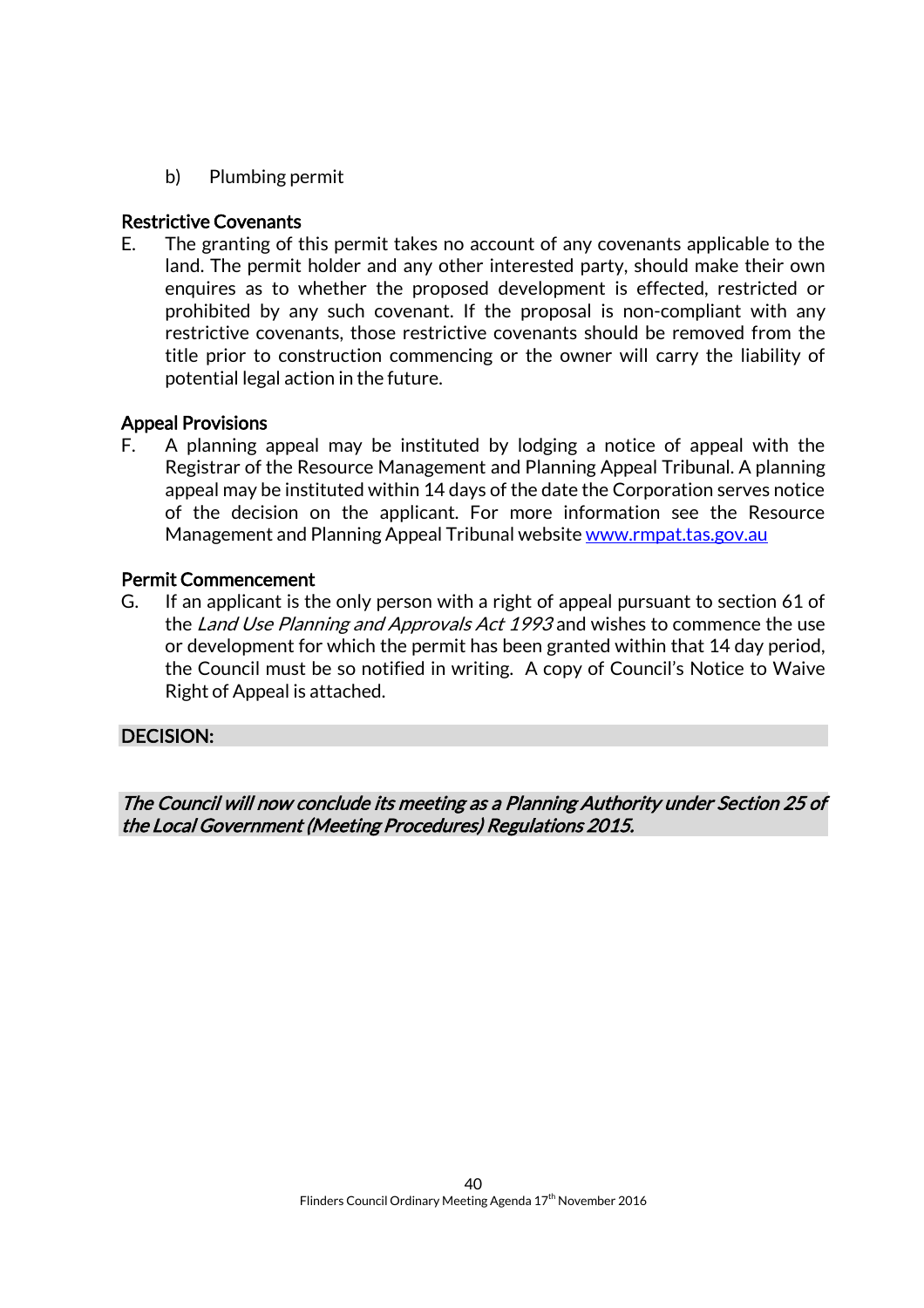#### Item B2: Development Application Report

| <b>ACTION</b>            | Information                                        |
|--------------------------|----------------------------------------------------|
| <b>PROPONENT</b>         | <b>Council Officer</b>                             |
| <b>OFFICER</b>           | Jacci Viney, Development Services Coordinator      |
| <b>FILE REFERENCE</b>    | DSV/0300                                           |
| <b>ASSOCIATED PAPERS</b> | Annexure 9: Planner's Information Report - October |
|                          | 2016                                               |

#### INTRODUCTION:

The purpose of this report is to provide Councillors with an update of the applications which have been dealt with by the Planning Department for the month of October as per the council motion 249.09.2015, passed at the 24<sup>th</sup> September 2015 Council Meeting.

Council has requested that the planning consultancy service (West Tamar Council) provide this detail to Council on a monthly basis.

#### PREVIOUS COUNCIL CONSIDERATION:

Some items may have been considered at meetings of Council while the remainder have been approved under delegation by the General Manager.

#### OFFICER'S REPORT:

Refer to Annexure 9 - Planner's Information Report – October 2016, provided by West Tamar Council.

#### VOTING REQUIREMENTS:

Simple Majority

#### OFFICER'S RECOMMENDATION:

That the Planner's Information Report – October 2016 be received.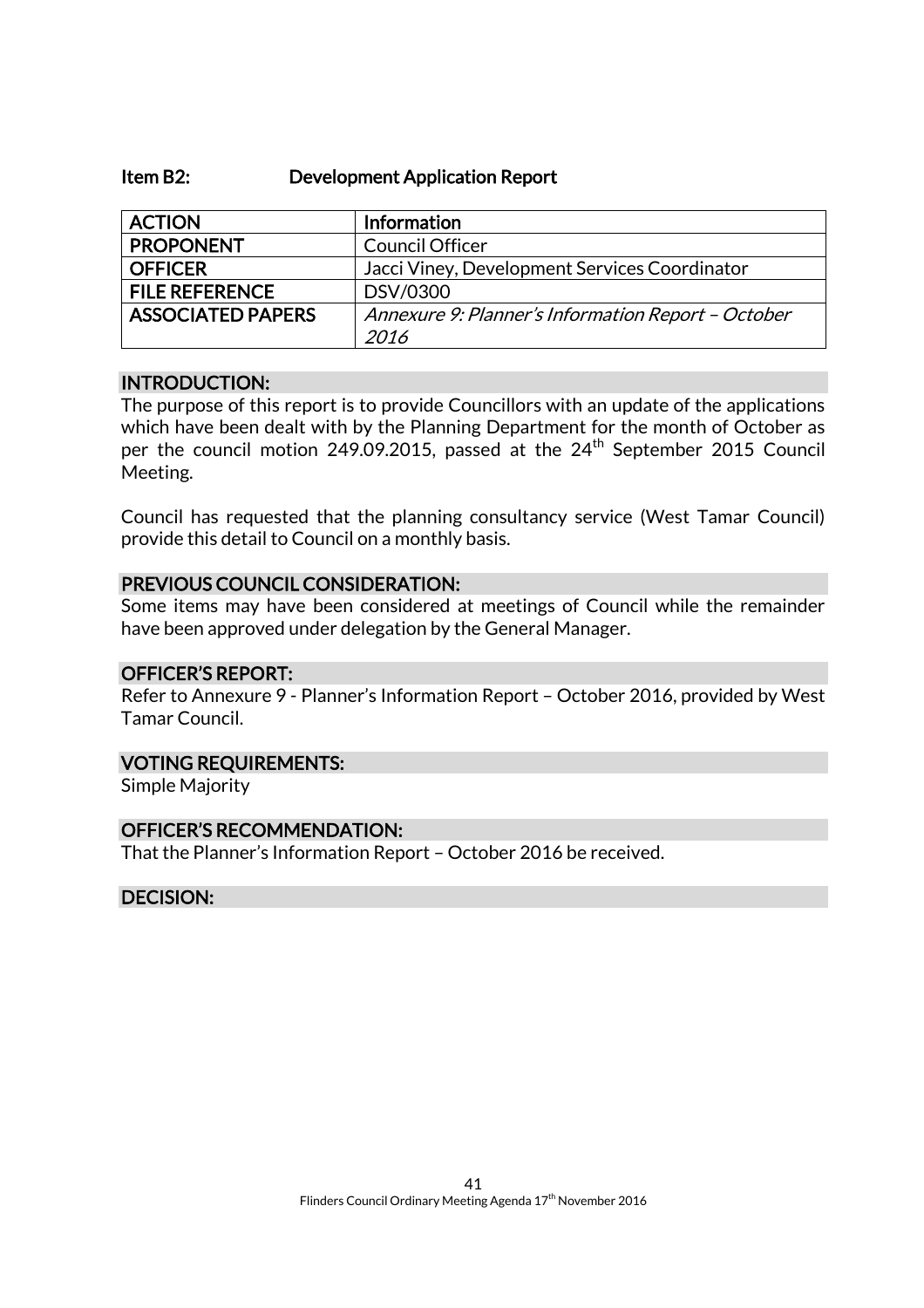# C. NOTICE OF MOTIONS

### Item C1: Notice of Motion from Deputy Mayor Marc Cobham – Bass Strait Equalisation Scheme

| <b>ACTION</b>            | <b>Decision</b>                          |
|--------------------------|------------------------------------------|
| <b>PROPONENT</b>         | <b>Councillor Marc Cobham</b>            |
| <b>OFFICER</b>           | Sophie Pitchford, Acting General Manager |
| <b>FILE REFERENCE</b>    | COM/0401                                 |
| <b>ASSOCIATED PAPERS</b> | Nil                                      |

#### NOTICE OF MOTION:

1. That Flinders Council lobbies the relevant government agencies and Ministers to amend the Bass Strait Equalisation Scheme (BSPVES) to include an intrastate component i.e. between 'mainland' Tasmania and the Furneaux Group. The aim of this Notice of Motion is to benefit residents of the Furneaux Islands.

2. That if deemed appropriate, depending on current shipping arrangements, the General Manager liaises with King Island Council re their possible involvement in changing the BSPVES to include an intrastate component.

### COUNCILLOR'S REPORT:

The BSPVES was introduced in September 1996 with the aim of reducing the cost of transporting vehicles across Bass Strait from mainland Australia. From  $1<sup>st</sup>$  July 2009 the rebate is up to \$ 183 per car (other vehicles are eligible i.e. motor cycles, bicycles, motor homes, towed caravans etc). Vehicles travelling between mainland Australia and the Furneaux Group are eligible.

The current situation means that the benefits of the scheme are NOT available for intrastate vehicular transportation with the direct result that local residents, in particular, are substantially financially penalised when shipping vehicles between Tasmania and the Furneaux Islands. It should be noted that the final report of the 2011 Tasmanian Legislative Select Committee "Island Transport Services" recommended that "The Bass Strait Vehicle Equalisation Scheme (BSPVES) be applied to the shipping of motor vehicles between the Furneaux Group and the Tasmanian mainland".

As an example of the inequalities of the current system I can be highlighted by my own experiences of several years ago. In 2012 I brought a vehicle from Melbourne to Devonport on the Spirit of Tasmania at a cost of \$79. To ship the vehicle from Bridport to Lady Barron port incurred a cost of \$520. Several years earlier I was charged \$820 for a larger vehicle with a different operator. Current charges are slightly less, but the inequality remains.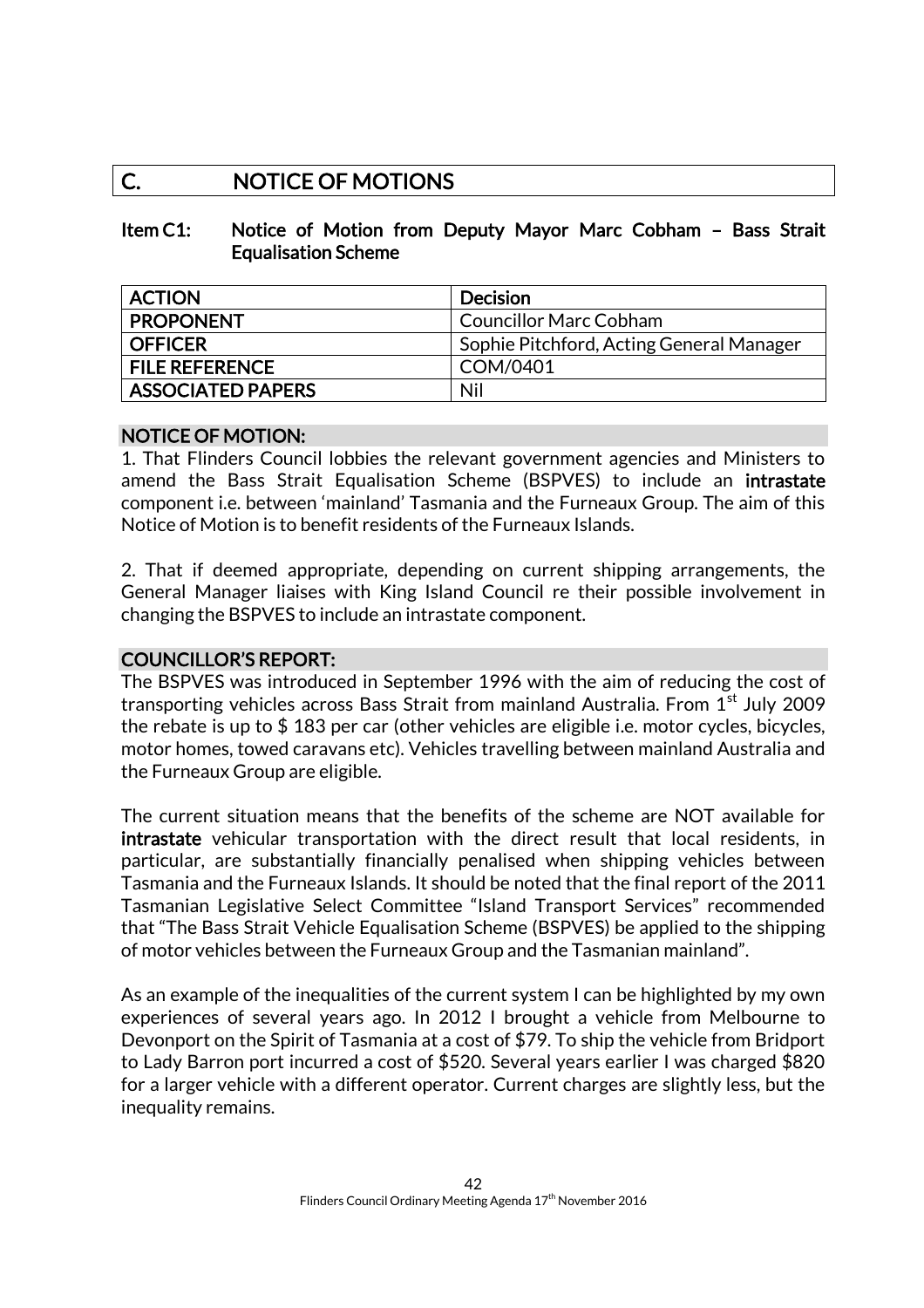I previously raised this issue as Notices of Motions in March 2010 and March 2012 for all intrastate vehicle movements, but was unsuccessful. At the time of those motions Furneaux Freight was constructing a new vessel that promised more capacity and faster travelling times. It was felt, by at least one Councillor that this, together with a reduction in the cost of transporting vehicles, would result in a much larger number of tourist vehicles travelling to the Islands with corresponding increases and pressures on our coastal environments. That vessel was subsequently sold; the existing vessel "Matthew Flinders" has limited vehicular capacity so, for the time being at least, those "threats" are not an issue.

Subsequent discussion indicated that a resident only subsidy may be a more appropriate way forward.

Current research via internet (October 2016) indicated the following costs i.e. Furneaux Freight (intrastate) and Spirit of Tasmania (subsidised interstate).

# Furneaux Freight

#### Motor Vehicles

All Motor vehicles are priced Bridport – Lady Barron.

| Length          | One Way  | Return   |
|-----------------|----------|----------|
| Under 4.5m      | \$280.00 | \$500.00 |
| 4.51 up to 4.8m | \$345.00 | \$640.00 |
| 4.81 up to 5.9m | \$415.00 | \$770.00 |

#### **Passengers**

| Age               | One Way | Return   |
|-------------------|---------|----------|
| <b>Adult</b>      | \$65.00 | \$115.00 |
| Children 3-15 Yrs | \$40.00 | \$60.00  |

#### Spirit of Tasmania

Melbourne- Devonport return Vehicle from \$89 one way/ \$178 return (after BSPVES subsidy) Passenger from \$75 (day sailing) one way/ \$150 return. Passenger from \$96 (night sailing) one way/ \$192return.

Other Tasmanian residents in Kingsborough Municipality, i.e. Bruny Island residents, have the advantage of subsidised sea ferry rates, albeit a much shorter distance/ journey time.

One constant issue that is continually raised by local community residents is the high cost of travelling to/from off-island destinations. Airfares are comparatively expensive i.e. Flinders – Launceston is \$370 return for an adult. Any further travel in Tasmania i.e. car hire etc. can increase the financial burden. Some residents are able to keep a vehicle at Launceston Airport, and whilst this is on a reduced rate of \$559pa, is another cost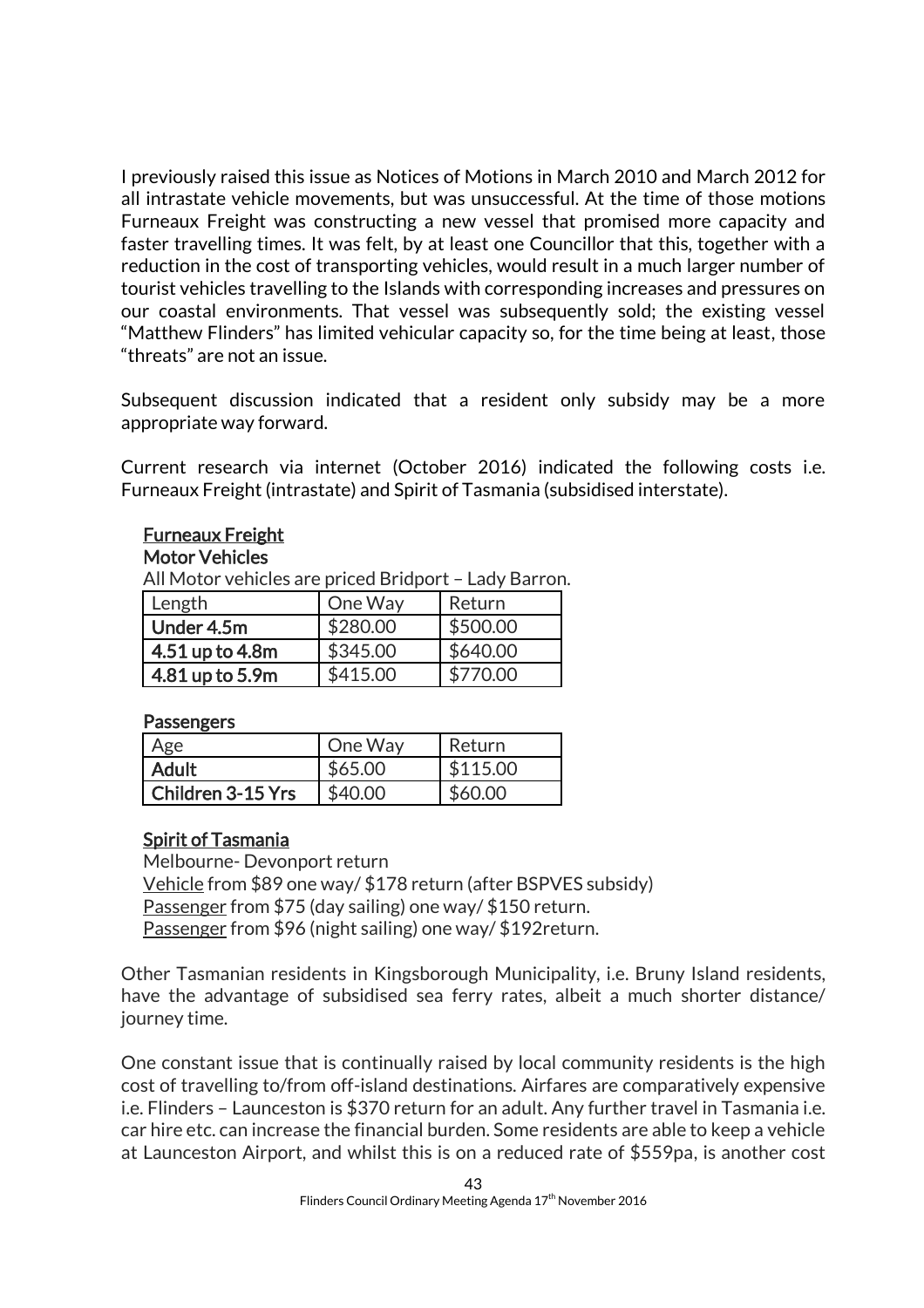burden, not to mention additional registration/running costs.

For many of our residents, having the ability to transport their vehicle intrastate at a similar cost to those Tasmanian residents and tourists who utilise the Spirit of Tasmania, would make a significant difference to general living costs. For families, being able to pack up their vehicle for an annual "off island" holiday and have it to use elsewhere at a reasonable cost would make a considerable difference financially and to general convenience. Even if one adult and vehicle went via sea it would contribute to a significant financial saving i.e. vehicle and 1 adult return for \$293. Additionally, simple tasks such as being able to use vehicles to transport goods purchased "away" would save on freight costs without adversely affecting the shipping provider, i.e. increase in vehicular "cargo" but with a subsidy attached.

I consider that Council should pursue this issue on behalf of our Community because of the inequity in the current situation and as a step to encouraging more new residents to relocate to the Furneaux Islands.

This particular aspect is directly compatible with Council's Strategic Plan and general long-term vision of attracting new residents and retaining existing residents. Additionally, if Flinders Council were able to lobby for the change to the BSPVES with King Island Council our case would be strengthened i.e. a change for the Bass Strait Islands.

# PREVIOUS COUNCIL CONSIDERATION:

61.03.10 25<sup>th</sup> March 2010 79.03.2012 15<sup>th</sup> March 2012

#### OFFICER'S REPORT:

The motion is self-explanatory and if Council is supportive then the process of lobbying for such an inclusion can be undertaken.

Cr Cobham has regularly outlined that an extension of the BSPVES is a goal of the constituents he represents. To that end, Council should consider the matter and provide staff with direction.

# STATUTORY REQUIREMENTS:

Local Government Act 1993

# POLICY/STRATEGIC IMPLICATIONS:

1.Population Growth - Focusing on strategies, projects and policy initiatives that support the community, economic development, innovation and investment attraction.3. Access and Connectivity - Work with service providers and other relevant stakeholders to improve security, reliability and cost effectiveness.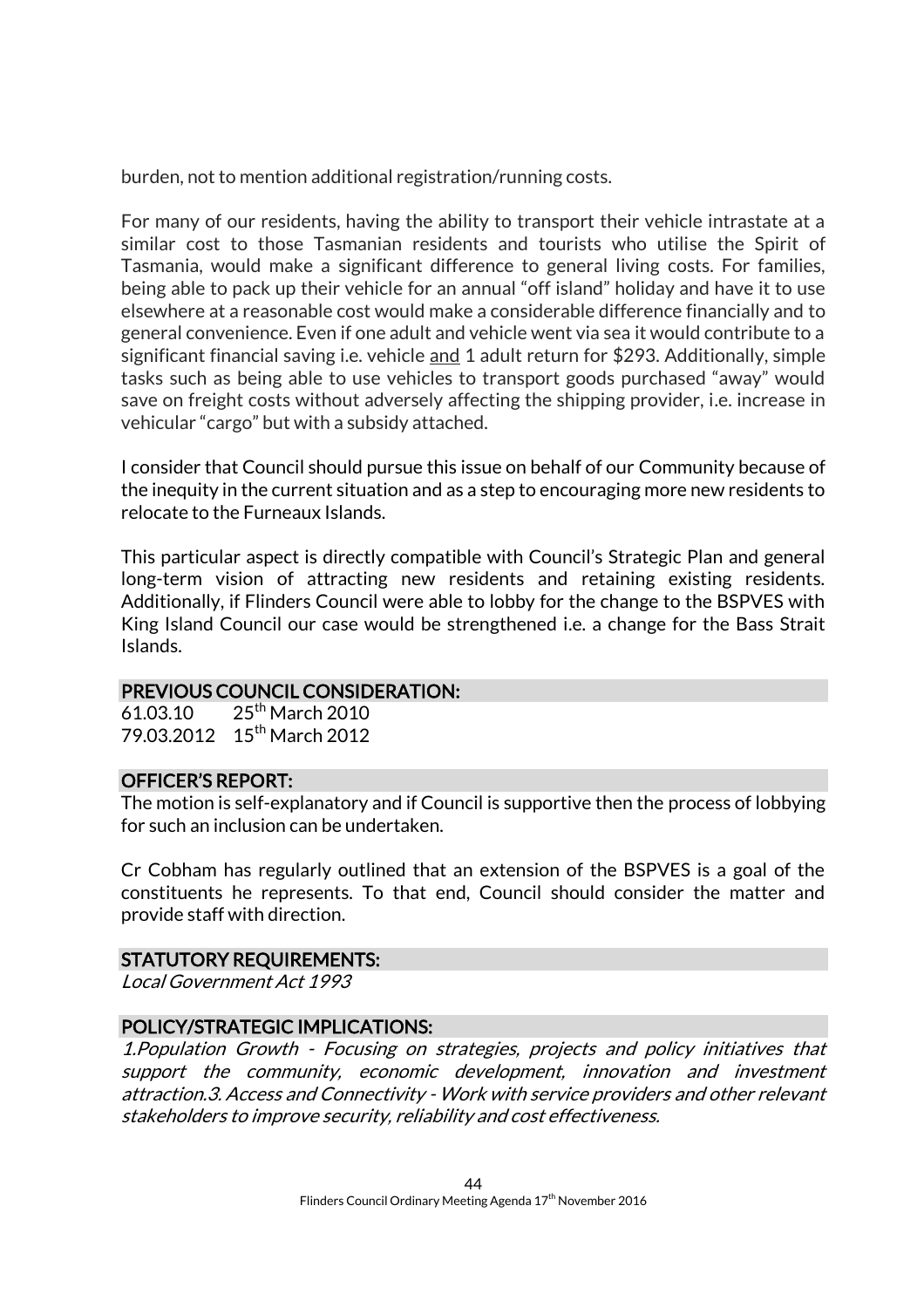#### BUDGET AND FINANCIAL IMPLICATIONS: Nil

RISK/LIABILITY:

Nil

# VOTING REQUIREMENTS:

Simple Majority

# OFFICER'S RECOMMENDATION:

The motion as written.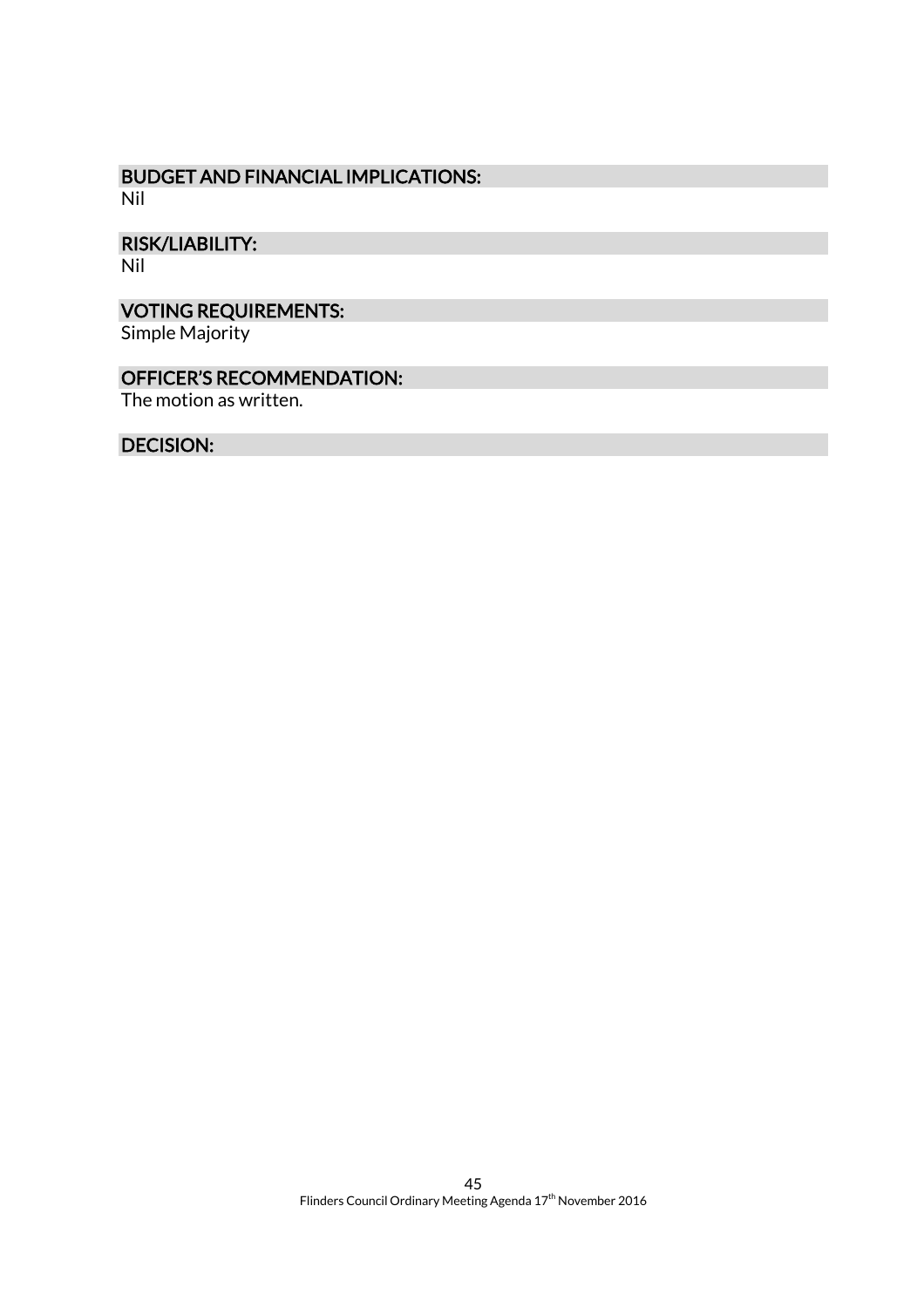# D. GOVERNANCE

| Item D1: | Office Closure - Christmas Season 2016/2017 |  |  |  |
|----------|---------------------------------------------|--|--|--|
|----------|---------------------------------------------|--|--|--|

| <b>ACTION</b>            | Information                              |
|--------------------------|------------------------------------------|
| <b>PROPONENT</b>         | <b>Council Officer</b>                   |
| <b>OFFICER</b>           | Sophie Pitchford, Acting General Manager |
| <b>FILE REFERENCE</b>    | COU/0600                                 |
| <b>ASSOCIATED PAPERS</b> | Nil                                      |

#### INTRODUCTION

The festive season associated with Christmas and the New Year's celebrations commences on Sunday 25<sup>th</sup> December 2016 and progresses to Sunday 1 $^{\rm st}$  January 2017. In the past, Council has closed its offices over the period between Christmas and the New Year as only limited (if any) transactions occur. Staff are available if any emergency situations arise. This is a common practice for Tasmanian Councils.

#### PREVIOUS COUNCIL CONSIDERATION:

Annually

#### OFFICER'S REPORT:

Public holidays are scheduled on Monday 26<sup>th</sup> December (Boxing Day), Tuesday 27<sup>th</sup> December 2016 (Christmas Day holiday) and Monday 2<sup>nd</sup> January 2017 (New Year's Day holiday).

Council will close its offices for the Christmas and the New Year season from 23rd December 2016 to  $2<sup>nd</sup>$  January inclusive, reopening the office on  $3<sup>rd</sup>$  January 2017. Staff members have expressed a desire to close the Friday before Christmas to allow for arrangements to be made prior to the holiday season. Arrangements are in place to ensure that appropriate leave and/or accrued rostered days off are taken for this purpose. The newly adopted 2016-2019 Enterprise Bargaining Agreement provides the three work days between the Christmas and New Year public holidays as paid grace days to all ongoing and fixed-term employees that would normally attend on those days. Employees who may be required to attend to duties in this period will have an additional rostered day off or annual leave day added to their balance for each day worked.

Council Staff will ensure that sufficient visitor information material is available at selected business houses during this period.

#### VOTING REQUIREMENTS:

Simple Majority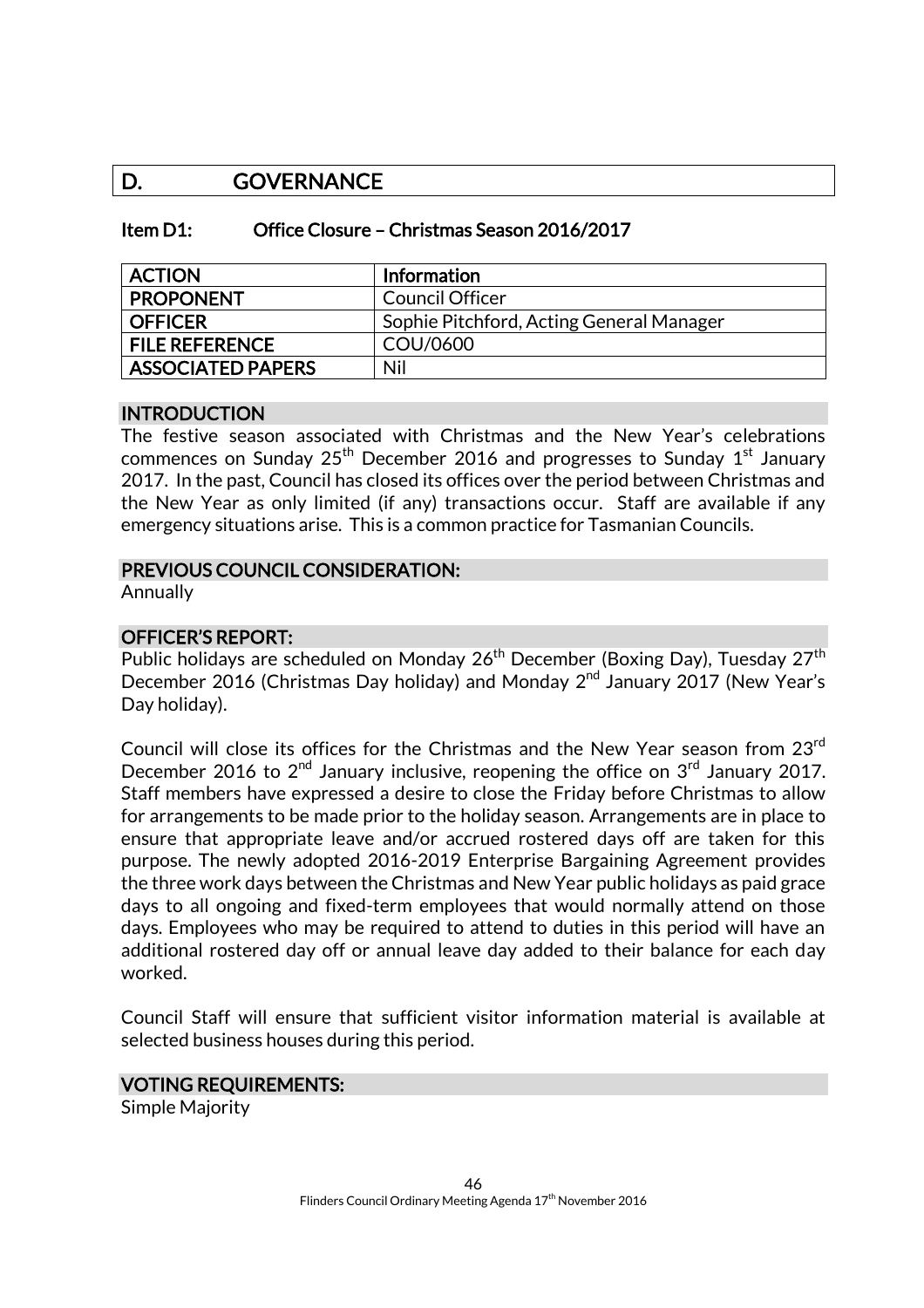#### OFFICER'S RECOMMENDATION:

That Council notes that the Council Offices will be closed from close of business  $22^{\mathsf{nd}}$ December 2016 and will reopen on the 3 $^{\rm rd}$  January 2017.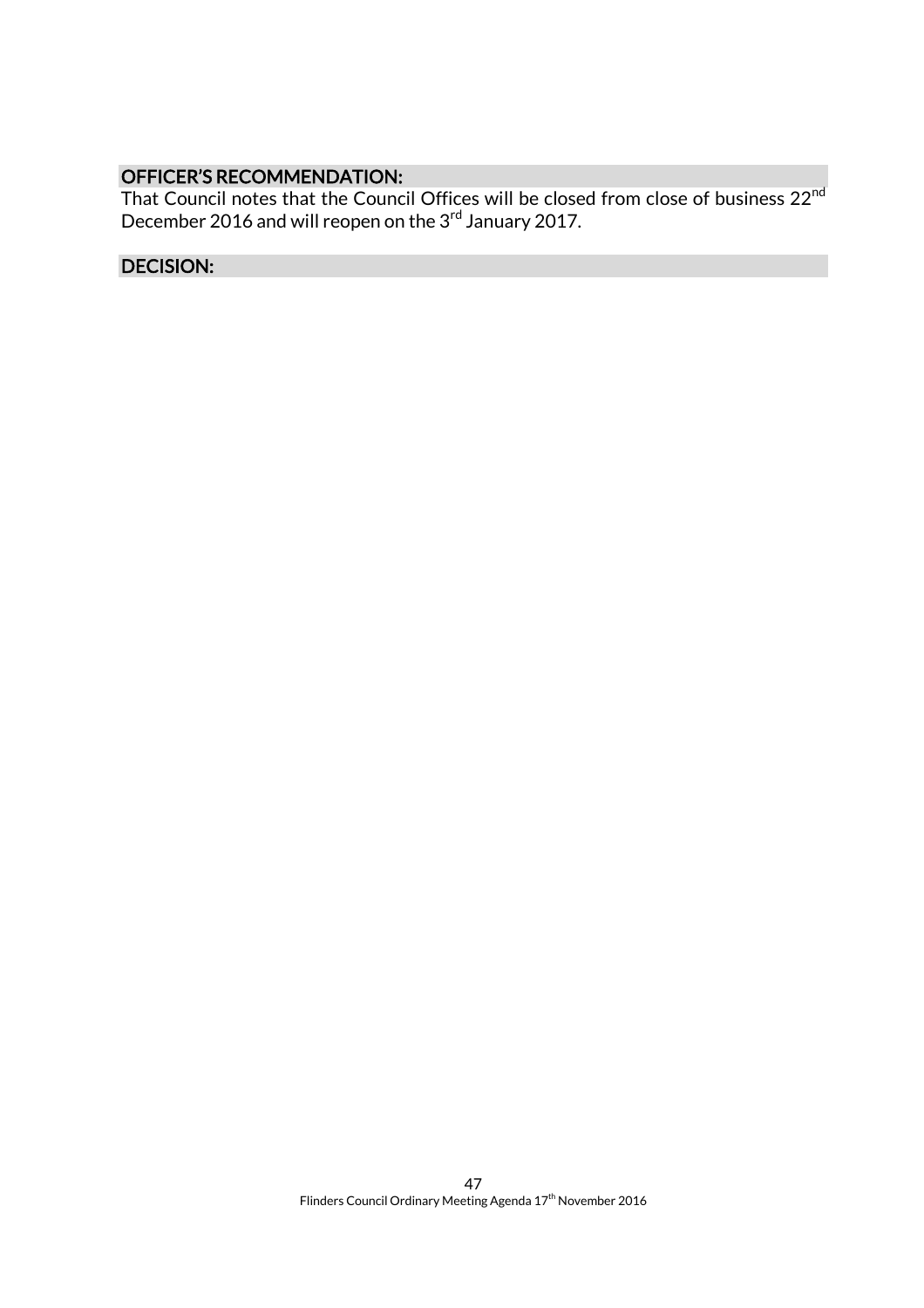#### Item D2: Ordinary Council Meetings - Times and Dates 2017

| <b>ACTION</b>            | Decision                                 |
|--------------------------|------------------------------------------|
| <b>PROPONENT</b>         | Council Officer                          |
| <b>OFFICER</b>           | Sophie Pitchford, Acting General Manager |
| <b>FILE REFERENCE</b>    | COU/0203                                 |
| <b>ASSOCIATED PAPERS</b> | Nil                                      |

#### INTRODUCTION:

In previous years, Council has, at its November or December meeting, set the dates and times for the next year's meetings. For some time now the meetings have been held on the third Thursday of each month commencing at 1.00 pm, although adjustments have been made at times to accommodate local functions and/or commitments of the Mayor and General Manager.

#### PREVIOUS COUNCIL CONSIDERATION:

Annually

#### OFFICER'S REPORT:

A review of the forthcoming dates and potential conflicts with other events/meetings/commitments has been undertaken by senior management.

Functions associated with the Local Government Association of Tasmania have been factored in and dates changed to accommodate the Mayor and General Manager's attendance.

In past years the May Council Meeting has been held in Lady Barron.

#### STATUTORY REQUIREMENT:

Local Government Act 1993 Local Government (Meeting Procedures) Regulations 2015

#### POLICY/STRATEGIC IMPLICATIONS:

4. Strategic, Efficient and Effective Organisation - Responding to risks and opportunities.

4.3 Ensure Council meets its statutory obligations and manages corporate and community risk.

#### BUDGET AND FINANCIAL IMPLICATIONS Minimal

#### VOTING REQUIREMENTS

Simple Majority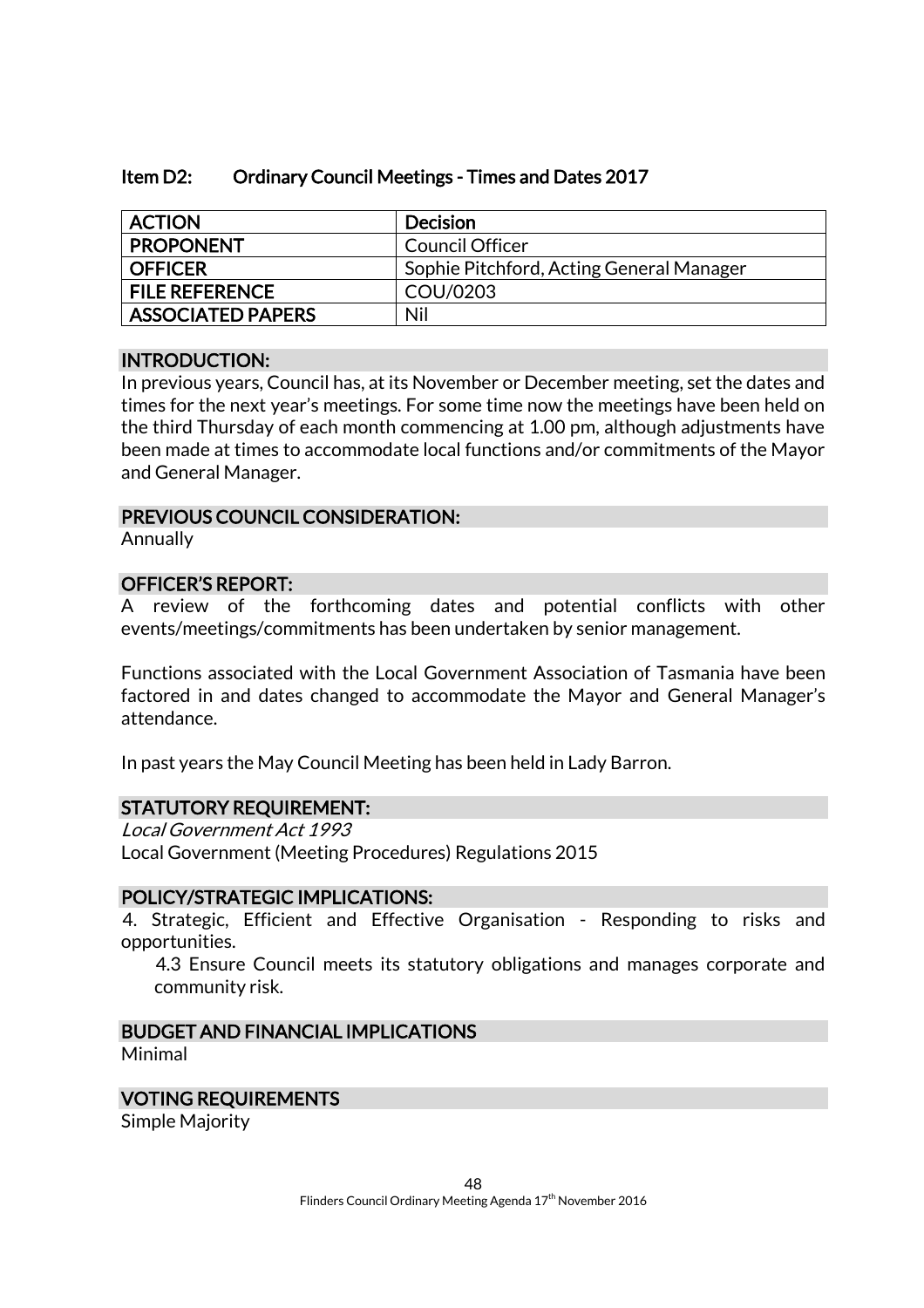# OFFICER'S RECOMMENDATION:

- 1. That Council resolves to endorse the following Council Meeting schedule, with all meetings commencing at 1.00pm:
	- Thursday  $19<sup>th</sup>$  January 2017
	- Thursday  $16^{th}$  February 2017
	- Thursday  $23^{\text{rd}}$  March 2017
	- Thursday 20<sup>th</sup> April 2017
	- Thursday  $18^{th}$  May 2017
	- Thursday  $15^{\text{th}}$  June 2017
	- Thursday 20<sup>th</sup> July 2017
	- Thursday  $17<sup>th</sup>$  August 2017
	- Thursday  $14<sup>th</sup>$  September 2017
	- Thursday  $12<sup>th</sup>$  October 2017
	- Thursday  $16^{th}$  November 2017
	- Thursday  $14<sup>th</sup>$  December 2017
- 2. That the May 2017 Ordinary Council Meeting be held in Lady Barron at a venue to be decided.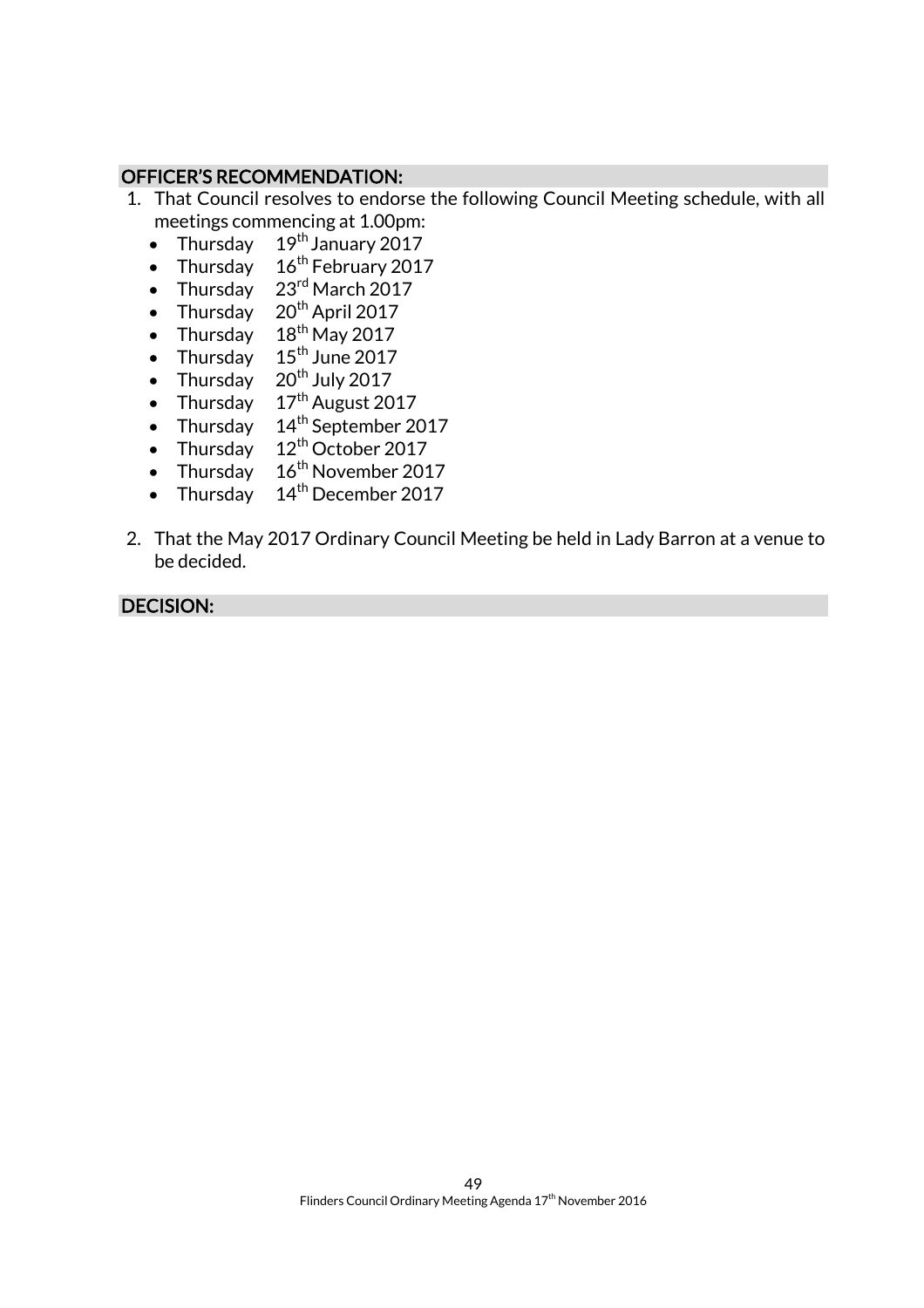#### Item D3: Councillor Resolution Report

| <b>ACTION</b>            | Information                                        |
|--------------------------|----------------------------------------------------|
| <b>PROPONENT</b>         | <b>Council Officer</b>                             |
| <b>OFFICER</b>           | Sophie Pitchford, Acting General Manager           |
| <b>FILE REFERENCE</b>    | COU/0600                                           |
| <b>ASSOCIATED PAPERS</b> | Annexure 10: Councillor Resolution Report November |
|                          | 2016                                               |

#### INTRODUCTION:

This report identifies the actions taken and actual costs associated with implementing resolutions passed by elected members up to November 2016.

#### PREVIOUS COUNCIL CONSIDERATION:

The report is presented on a monthly basis.

#### OFFICER'S REPORT:

Please read Annexure 10 – Councillor Resolution Report November 2016.

#### VOTING REQUIREMENTS:

Simple Majority

#### OFFICER'S RECOMMENDATION:

That the Councillor Resolution Report November 2016 be noted.